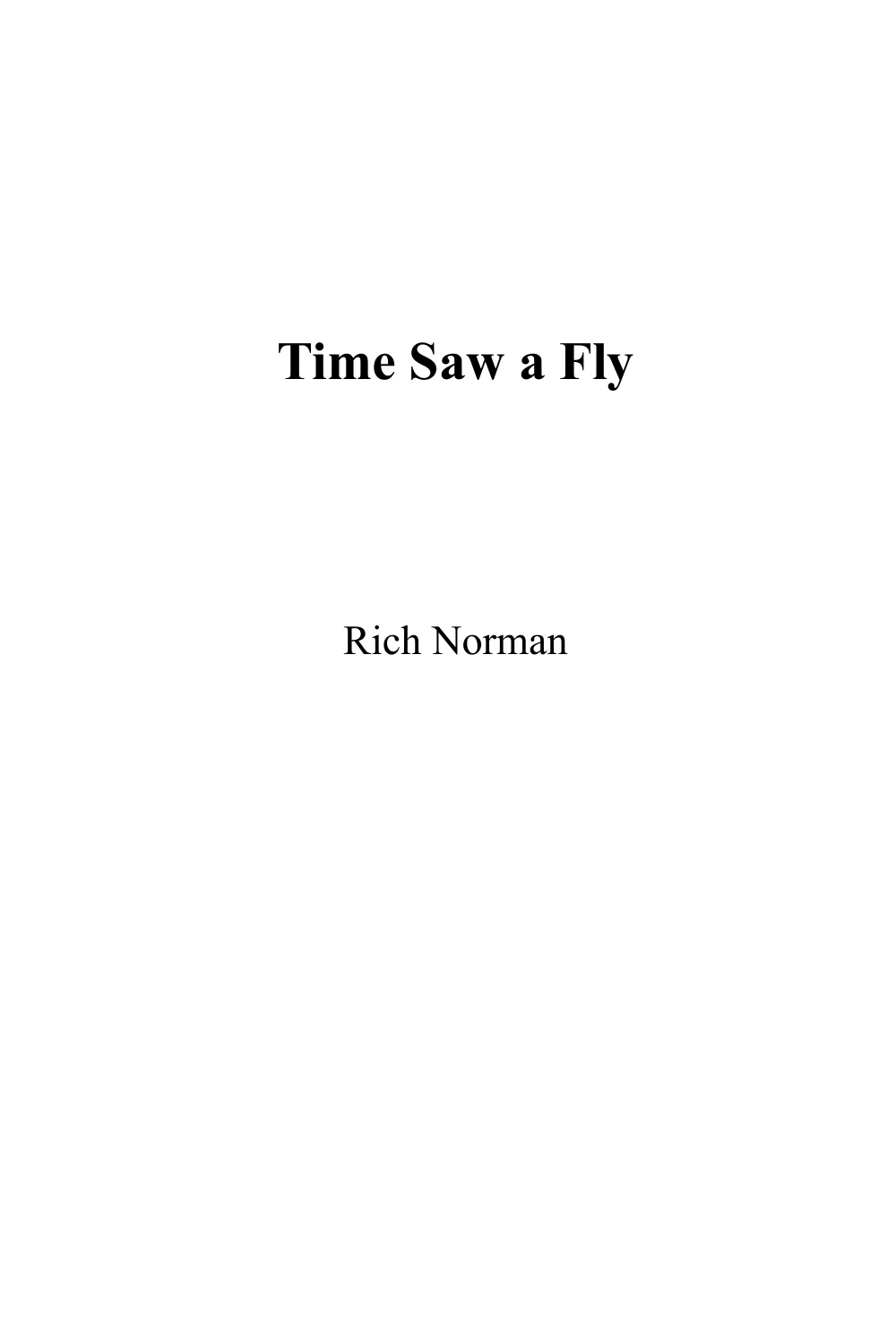Copyright © 2011 by Richard Lawrence Norman

Standing Dead Publications PO Box 387 O'Brien, Oregon 97534

All rights reserved. No part of this book may be reproduced or transmitted in any form or by any means, electronic or mechanical, including photocopy or recording, or any information storage and retrieval system, without permission in writing from the author.

ISBN 978-0-9845693-4-2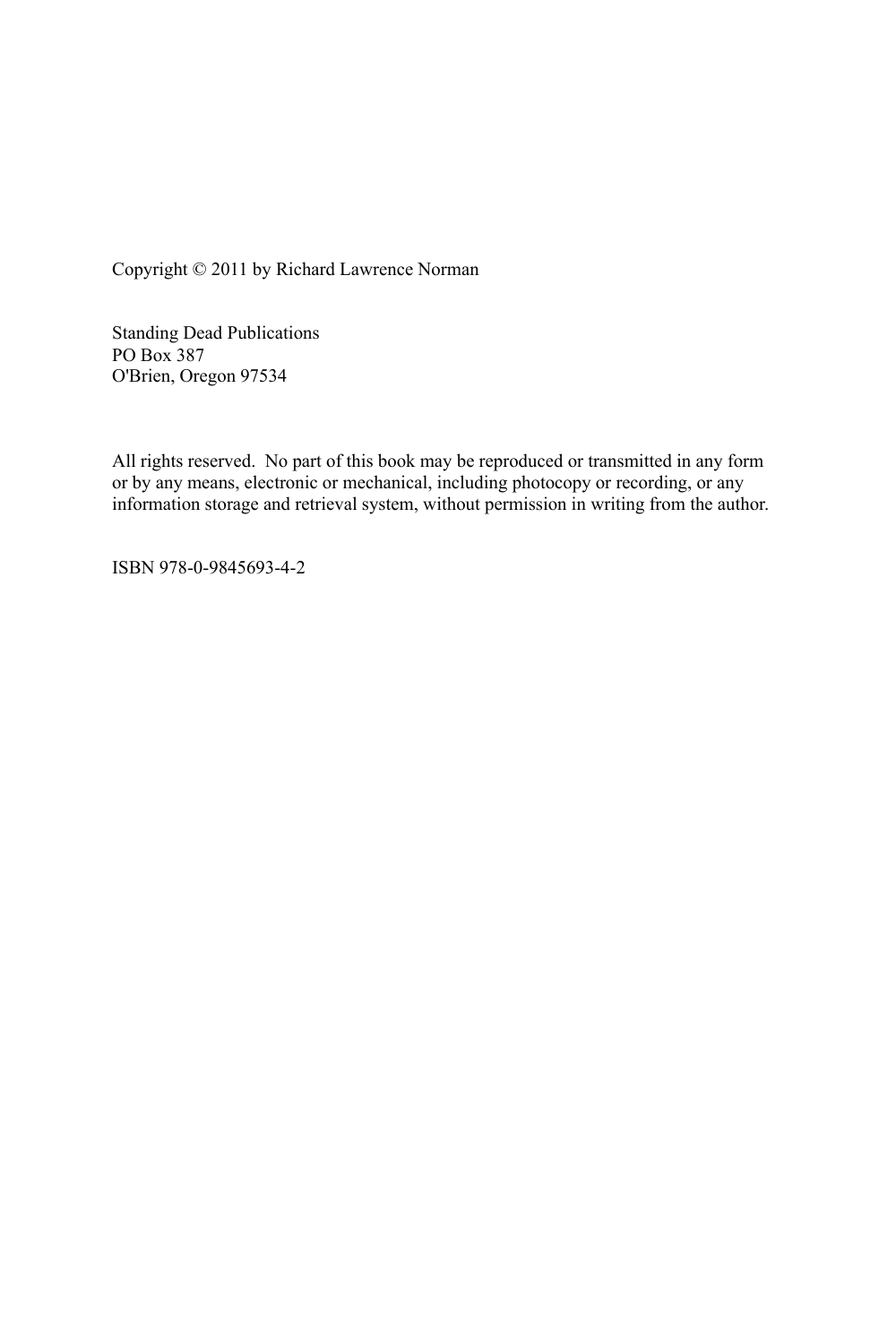Greed is valueless. ––Rich Norman

The neurosis is, so to say, the negative of the perversion. ––Sigmund Freud

There is much filth in the world; that much is true. But that does not make the world itself a filthy monster. ––Friedrich Nietzsche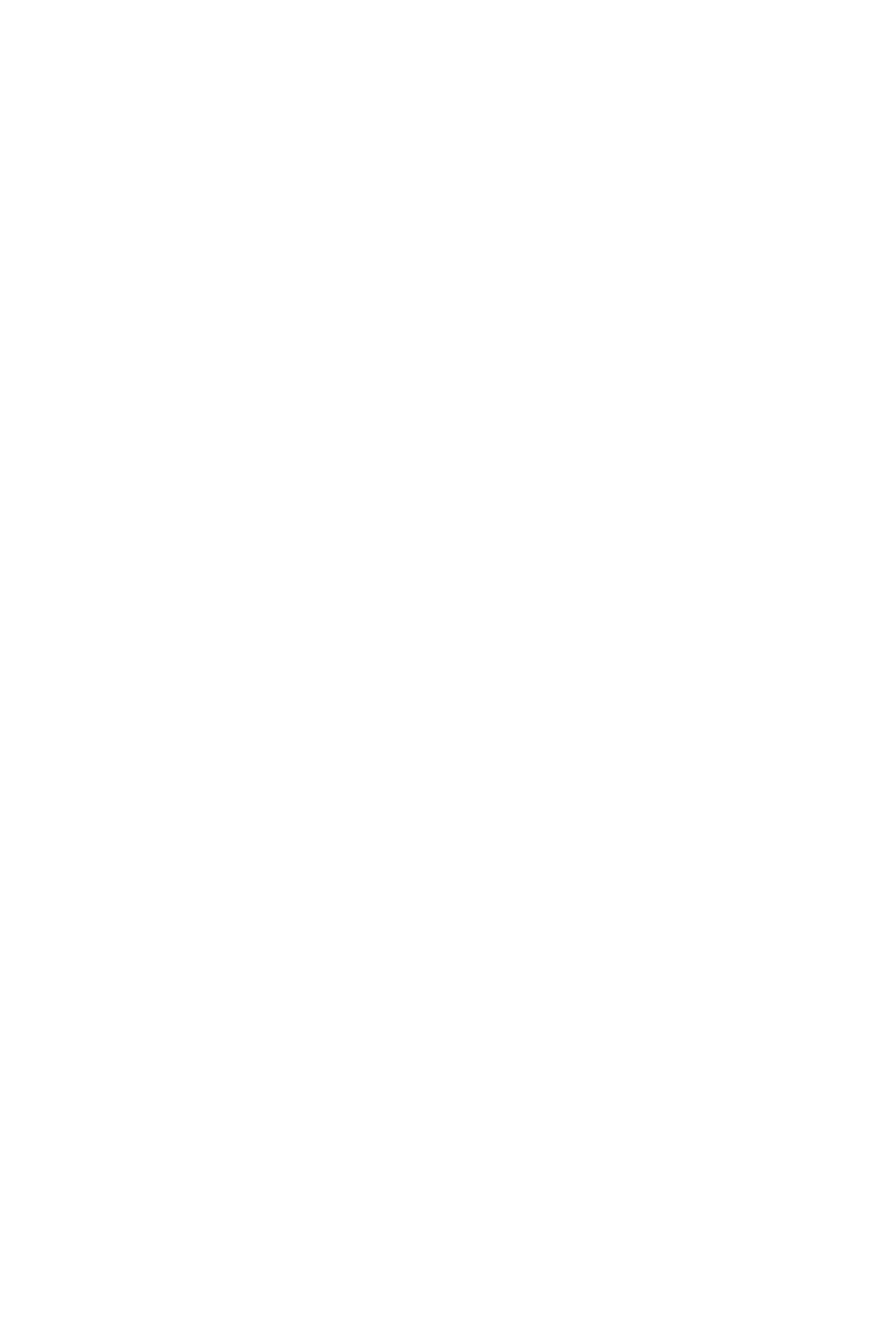Time is a living dying thing, black and bright, it enfolds all dull empty things and places within itself and for a moment, each earthen bit of dust shimmers silver, yawns awake and breathes its hope into the ink of space as one of Time's glistening, vanishing scales. So does Time arch her back around and over all things as she consumes them and knows them. What bit of dust does not shine out as she engulfs and consumes it? Who and what does not hunger in rapture to be the object of such hunger, the filler up of such emptiness? So does Time know the hunger of all meaningless things, and is herself the first author of beauty, and all other lies and truths which fill true emptiness, and make the impossible glow with meaning, as if any warmth could but for a moment fill such hunger, and warm any blackness which can not see itself, or be warmed.

With this thought Time might fill herself and consume herself, create and devour her unending days in blissful imaginings, in heavens of meaning, laughter and warmth. So it is that all heavens are as Time intends, a sweetness to be spent and consumed, to nourish us in our loneliest hour, our most honest hour where unblinking as Time herself, we need a lie the most, even one of heaven.

To breathe in and then exhale all things and moments, and to leave every moment suspended in the coldest black, an endless outstretched ashen desert, frigid and pure, where light shivers and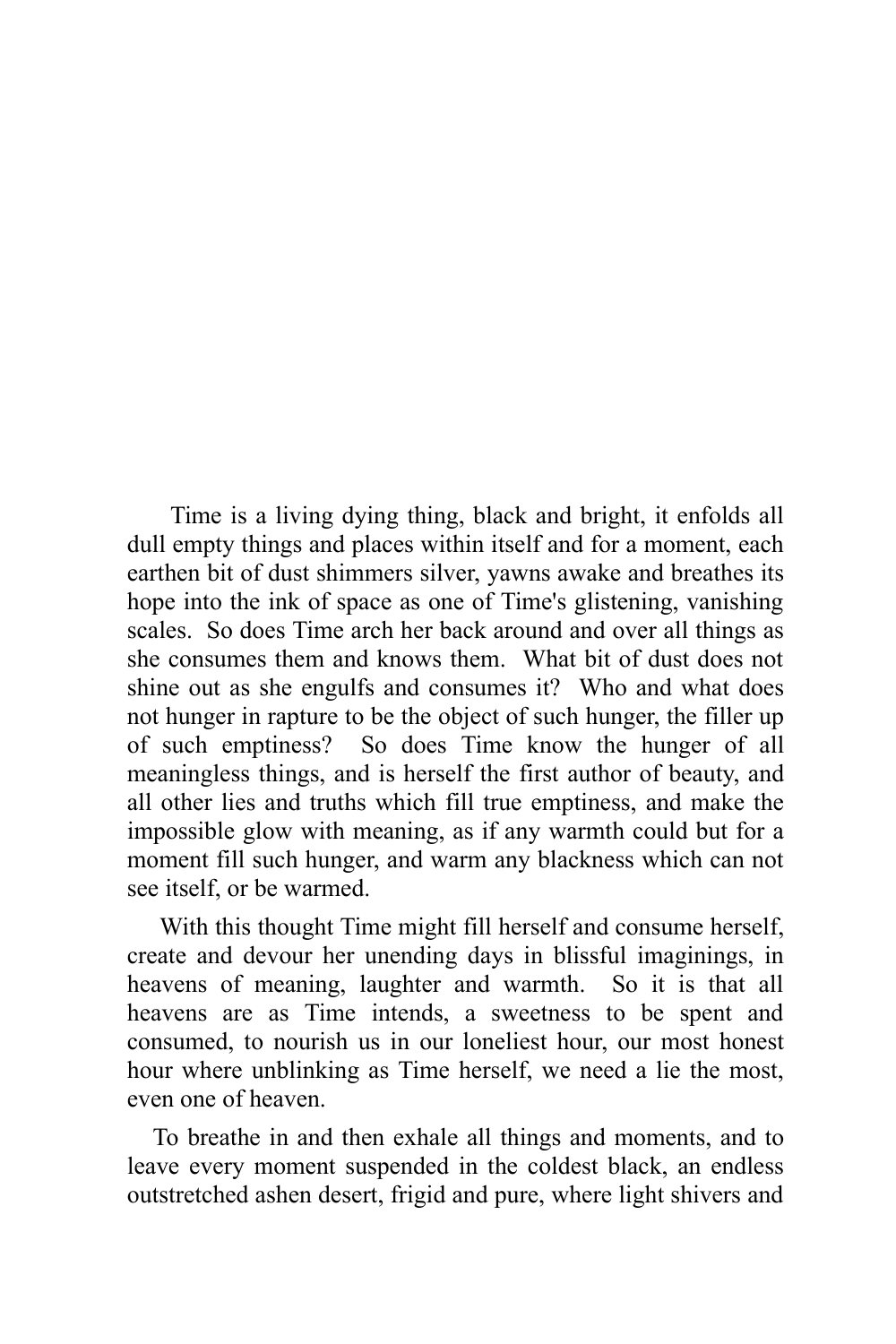knows how slowly, how poorly any thimble of hope can ever fill even a single pulse of blackness in Time's shuddering eternity, where all things and times are within her and then cast out, left to the infinite stillness of unceasing hunger, which each of her magnificent eternal breaths both replenishes and consumes. So does she hunger to be filled, ache to be engorged, to see and know herself and so to fill her blackness with visions of herself, although she knows it is but folly––but a speck of ash wrapped in light. And so in the blackest kernel of meaningless eternal truth and suffering she gulps at herself and imagines, imagines of pain and beauty and feels the hammering, the shudders of eternity swelling and crashing before her will, and so imagines for a moment, that eternity is enough.

And so it was with such vain and foolish hope, with such desperate, empty, aching and eternal longing as this that she stooped to look, to sense, to smell and hear close within the thin dirty creases, cracks and intricate folds of an irrelevant universe that she perched herself, Time herself, a frozen specter, an expectant spectator to her own hidden tragedy and unknown drama...and listened. Closer and closer came the slapping thunder, the monstrous wing beats of hope, nearer and nearer to her until the wind filled her ears and she was buffeted before the creature, beaten senseless with happiness by the pummeling cacophony of its beating wings! Time saw a fly.

"What a magnificent bit of *energetica!*" thought Time, as she climbed into its soul. A world of a thousand reflections, multifractal hues and shapes opened before her and then began to vibrate, and suddenly they burst into the air, screaming, howling, hammering through the waves of space, crushing atoms beneath their wings, and all the universe turned beneath them and held them aloft. Swirling downward the fly landed and Time was giddy to be there, alive and dying in this infinitely tiny infinity where all the universe was piled beneath these wings. "This is a powerful beast," thought Time. Suddenly a vile overwhelming odor invaded and saturated every pore of the creature's being, and although the fly seemed unaffected, Time became painfully nauseous and withdrew from her host to observe from a distance.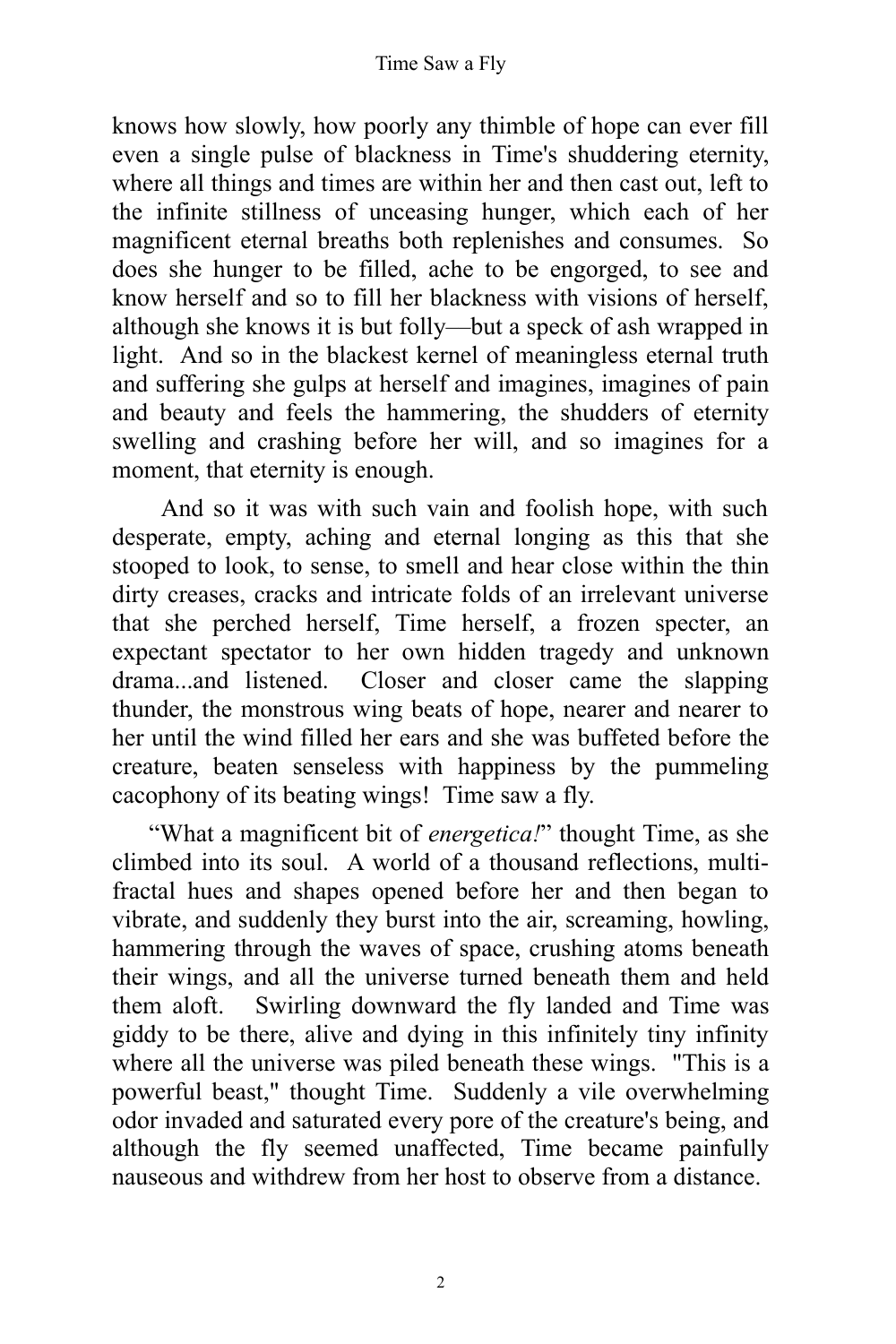Time watched as the beast of prey she had inhabited was flicked off a yellow sweater. Susan Lessing was the woman in the sweater. She was seated at a table in a restaurant and an overly full plate of steaming hot buttered prawns with extra butter sauce sat before her. The source of the odor was clear. "So Susan, how's my little baby maker? How ya holdin' up, honey?" Susan was very pregnant and although at first it seemed repellent to her, she was now elbow deep in butter sauce and was bringing those prawns into the feed hole of her baby's universe, and she knew, she needed every one of them, butter sauce, tails and all. "I'm fine, sweetie––pass the butter." Jake noticed how Susan had taken on an air of sure authority and utterly glowed with selfishness. Pregnancy agreed with his wife and he fed her for it. Time was again becoming nauseous. "This scene is too sickly sweet even for a fly," she thought. Time can unwind and rewind, play and slow each frame, each moment of the "reals" of time, and so having infinite control of time she has no patience, and thusly, expects it exclusively of others. "Let them endure this tedium," she thought and advanced the beat and measure of the years to her choosing. She wondered of this young, unhatched, well-buttered offspring, and if he might not be more than the vessel which bore him. "Let us see," she thought, "What of the boy?"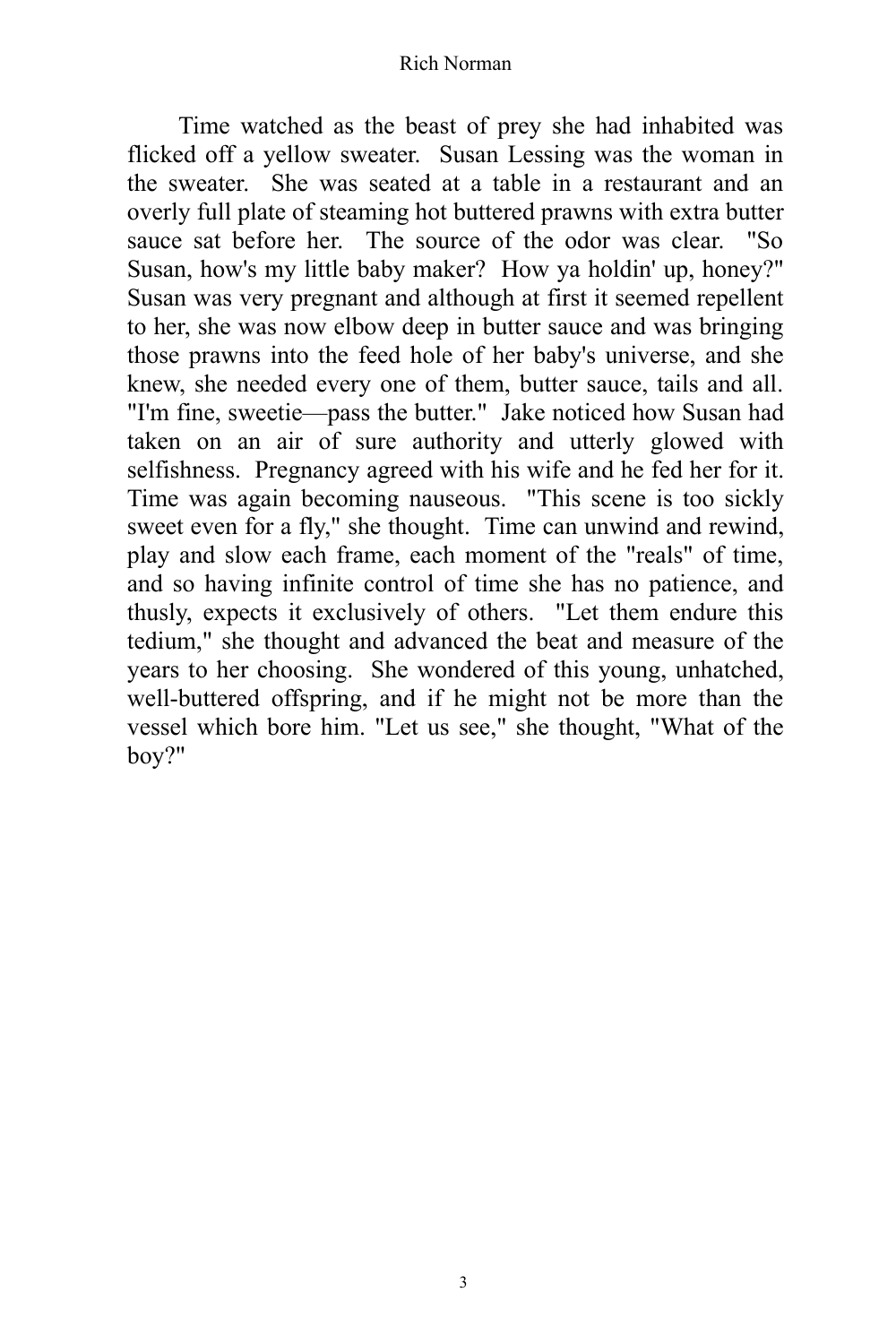She was careful to avoid the birth itself, a spectacle which was undoubtedly as gruesome, distasteful and grotesque as the dinner scene, although not covered in syrup and butter sauce. Ahhh... there he is, fat and rosy cheeked, wrapped in a big blue sock, a tiny cap on his head, and his round face with the dark red flush of health upon his cheeks, a shade not unlike that of a high quality kosher bologna or extra lean ham. It was hard not to think about food products as one gazed around the nursery and saw the rows upon rows of incubators, which when surveyed from a distance resembled an open block wide field of egg cartons, an expanse, a field of nooks and divots, each exactly as the next, one after the other and each before the next in dizzying uniformity, tiers and tiers of babies––fat, fat babies, all eleven pounds or more. Most were closer to fifteen. It was impossible to see the spectacle and not think of food.

A nurse, a practiced veteran who must have been in excellent physical condition and possessed of upper body strength far beyond her diminutive appearance, a super nurse possessing near Olympian strength and power from handling these heifer tots all day, performed a staggering feat and brought in two at once, Samuel Lessing weighing in at a scant fourteen pounds, and a real oven stuffer hitting the crib at twenty-one pounds even: one Jacob Orinson. The lad to Sam's right was an inconsequential twelve pound disappointment named Pete Burton, who was by current nursery standards hardly big enough to fill the bun. The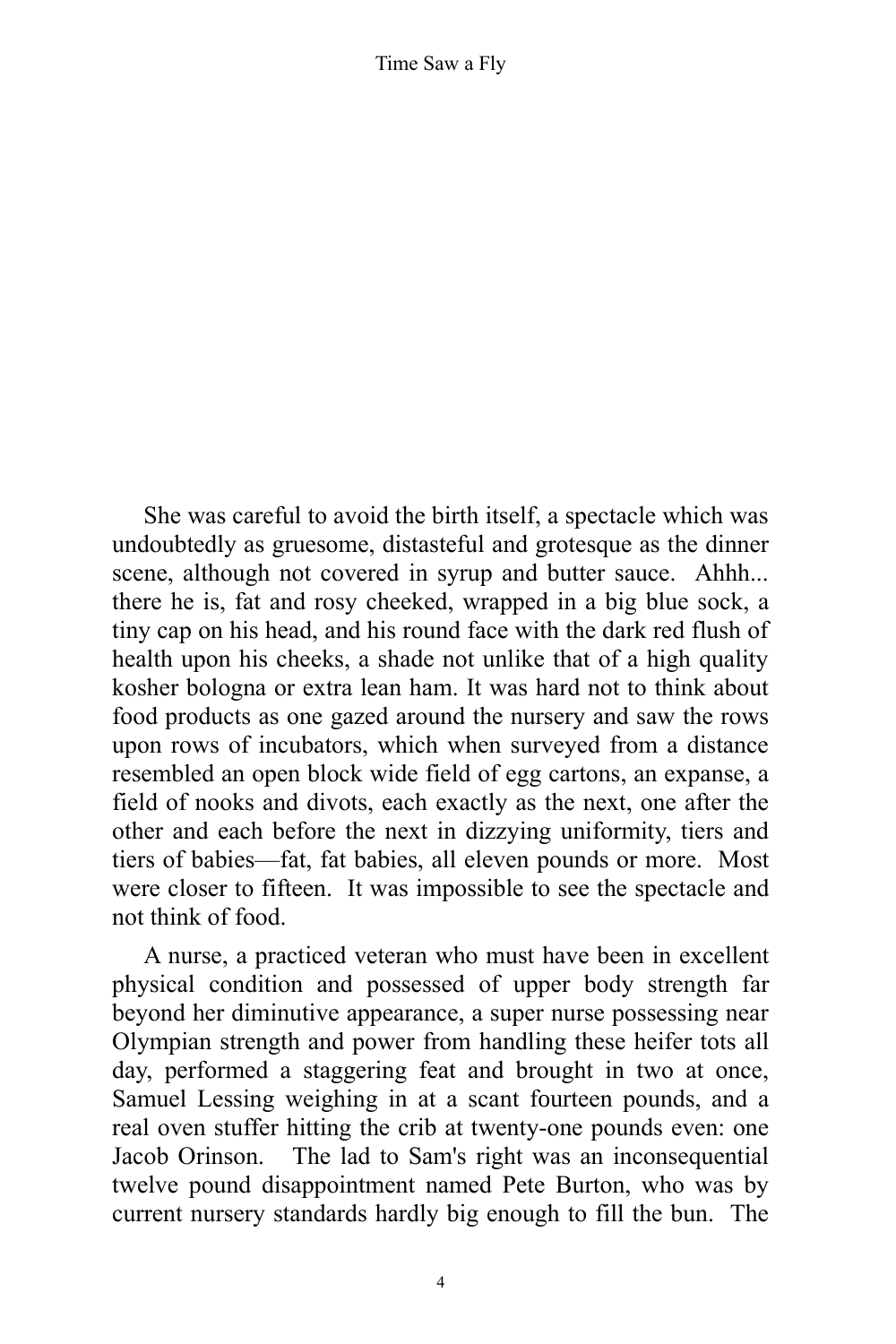nurse made effortless work of the seemingly impossible and adroitly sunk the two swollen infants into their receptacles. She began a chart for each, beginning with an obligatory zero in the feeding column, indicating that the new arrivals had not yet been fed.

Jeanette Emit was stuck in traffic. She was sweating, which takes a lot out of a sixty-eight year old piano teacher. As is the norm today, in this new age filled with new people which the media has branded "The Loxvol Generation" or "Generation L" for short, Jeanette Emit, Sam Lessing's grandmother and Susan Lessing's mother, was in charge of the first two months of child rearing. Although not always the case, it was becoming typical for the grandparents to take on this duty, as the mother was, after the long struggles of child bearing, concerned with everything but her child. After the deprivations and discomfort of child birth, today's Loxvol mom was chiefly concerned with her weight. But today, due to the effects of Loxvol she was concerned with supplementing it, rather than losing it. A sudden sharp drop in intelligence often accompanied the first two months after childbirth, and this had led to a rash of neglected and injured babies which were left unattended as their mothers gorged themselves in the forgetful caloric bliss which was now termed PPI, or in proper medical lingo, "Post Partum Ingestion," a two month period where the blood serum concentration of Loxvol jumps to unexpected highs, leading to a conjunction of symptoms consisting predominantly in an uncontrollable increase in appetite, and the onset of a condition near idiocy, characterized by a blissfully glassy-eyed stare and a total disregard for all the world which is not on a plate, known as "Consumptive Anelepsia." That's doctor speak for "Who cares, just shut up and feed me"

Jeanette knew this was her opportunity, her chance to make a difference. Her beloved daughter Susan wasn't the sharpest knife in the drawer to start with, hell, she wasn't even the sharpest spoon, and it was no surprise when Susan got on board, or "on bottle" would be the better phrase, as the entire country, young and old for two generations had succumb, or been "cured" if you believe the ads. Jeanette had not fallen before the bottle, she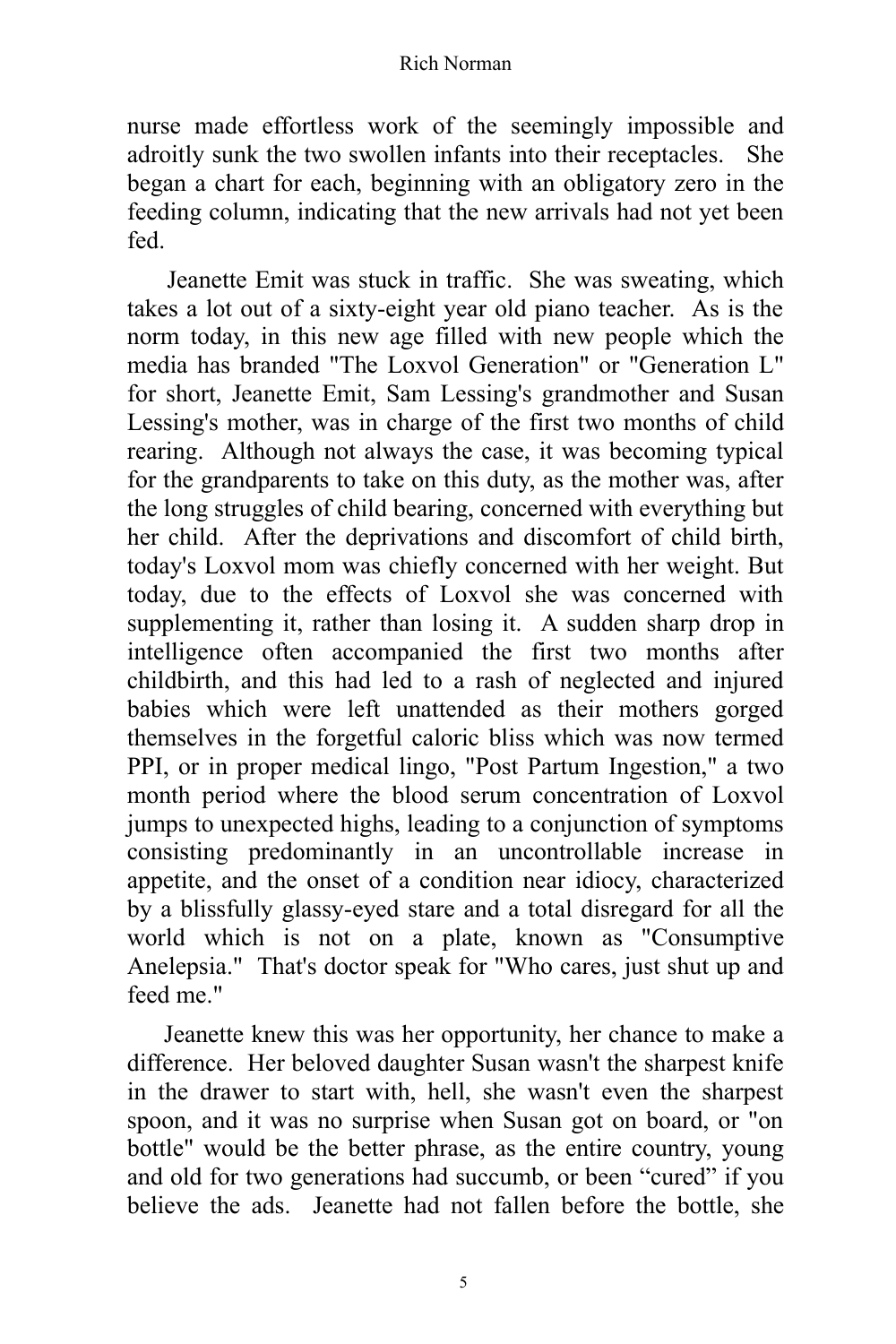never took the pills and was one of the few left in America who preferred a good piece of music, or their kids, to a plate of shrimp, even one with a side of steak. Jeanette knew now was her time to do it—to make a difference

Although her grandson Samuel was born from a womb and blood supply which was loaded with the drug, a curious instance, a pharmacological aberrance was noted whereby a child born to a Loxvol mom had to receive breast milk, which is saturated with the drug, or have his bottle milk supplemented with the addition of a tablet. The result if these early drugged feedings were missed was a lifelong immunity to the drug, which as the advertisers and their doctors would have you believe, was a sure path to sickness and misery, but Jeanette recognized most of the warning as a simple description of childhood as she understood it, as it should be, complete with bumps, bruises, pain and kindness––a childhood without state sponsored dope. There was a syndrome which would result and she knew that, too. Decreased appetite, low weight, slow growth, emotional instability and "mental disturbance." She reasoned the last two sounded normal but seemed abnormal today, where no parent cares, and no child seems to care about that. Perhaps she was wrong, perhaps she was condemning Sam to something worse than being part of Generation L and that syndrome was real...but she had to try. If she could get there before Sam's third feeding, she could do it––she could make a difference. No way was she putting pills in that kid's milk––no way.

The Olympian nurse surrendered the boy to Jeanette's tender care with careful instructions and a blister pack of kiddy Loxvol, the national preemptive cure for childhood. On the way home she looked adoringly at him, all fifteen pounds of obese pink meat, weird and overstuffed, this healthy bag of fat and hope sprung from the best of American pharmacopoeia, flounder and fillet, and she knew he was in for a change, a chance: life instead of lunch.

Once back in the humble surroundings of Jeanette's small home, she prepared Sam a bottle with formula heated and prepared properly and most assuredly with no pill in it. The lad had received but a single feeding in the hospital as was indicated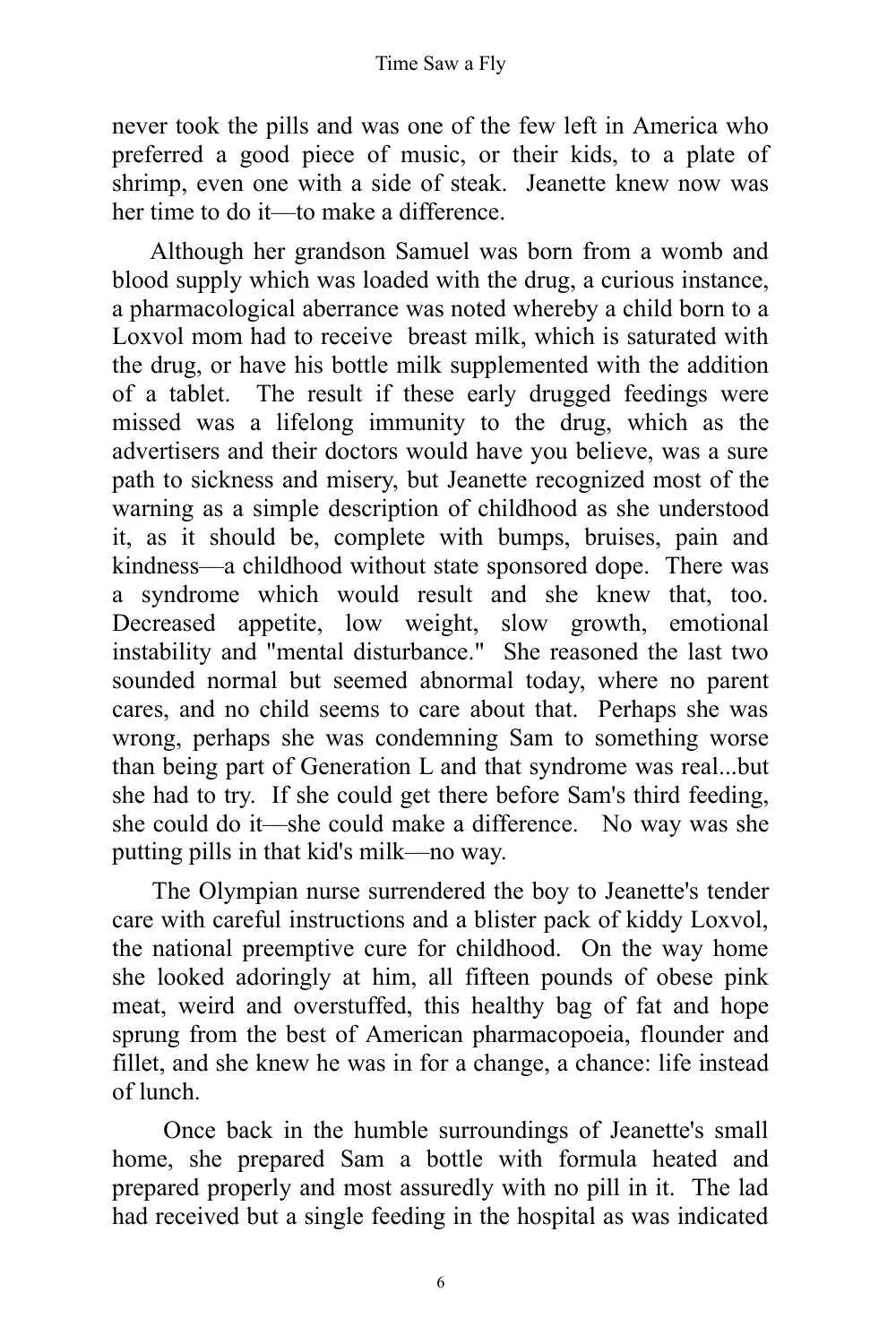by his discharge records, and as Jeanette knew, the first two feedings were Loxvol free. She had done it! Now she knew time was short. Two months, three at the most and Susan would have him. There was work to be done.

She took the infant into her music room which was prepared with a crib and bedding. She lay the child on the soft fabric and sat at her piano. Although her surroundings were humble, and her lifestyle spartan, her instrument was as her talent––the very finest in the world. The tone of the upper register was delicate and pure, clear and bright as an icicle filled with sunlight, if the hands fell lightly upon the keys, gently teasing out, coaxing each bashful shade of nuance to glow and sparkle, or those same notes could become the broken teeth of pain, a blood blade to press into the skin and soul, to cut with viscous abandon and purge the tender heart. The lower register was a laughing thing, warm and bountiful, complex and symmetrical, the breath of a summer afternoon, or an evening of faded mellow twilight, and those same keys might be struck with hate and roar as a hungry animal, a beast of desperate evil, joyous in its lust to devour and swallow, and so may find its place and measure as well, to fill and to purge the tender heart.

She began to play and spread a melody out with gentle arms, smooth and clear as a mirror aglow with flecks of sky, its surface shimmered with ripples of forgotten starlight and lost worlds reflecting off the unthinking waters, flowing silver and bright, blue and gold, clouds and sun spark amongst the rocks covered in clear liquid glaze, water, moving, knowing, caressing the azure lens of clouds and flecks of forgotten sun.

Now each tone is clear and naked, cold and frozen, each a prism, each alone, blue ice, white ice, cold yellow sun's blood, all colors frozen in the air, one at a time, and then a huge chord built from low to high, high to low, into out and over itself twice again until the sheet of ice is cast up into the air before the pale frozen sun, moving slowly, dancing, melting through the pure glass ice––almost captured, as a tear of glass suspended in ice, and now she whips her hands down and smashes the disk, each splinter falling playfully upon the frozen lake bed, clinking and chiming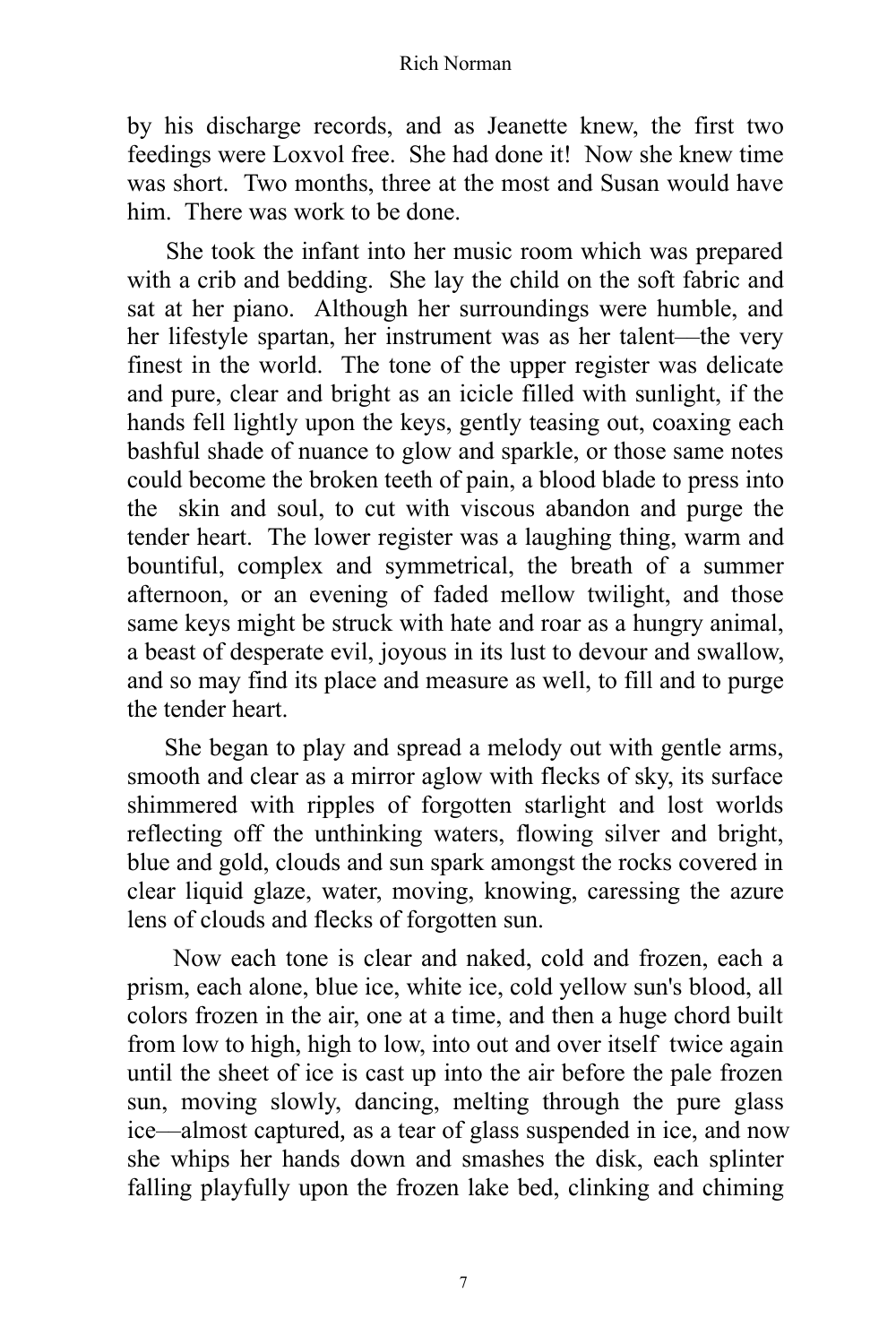pure and laughing in a swirling game of music and beauty, light and evil, love and tragedy, hope and laughter. He would know.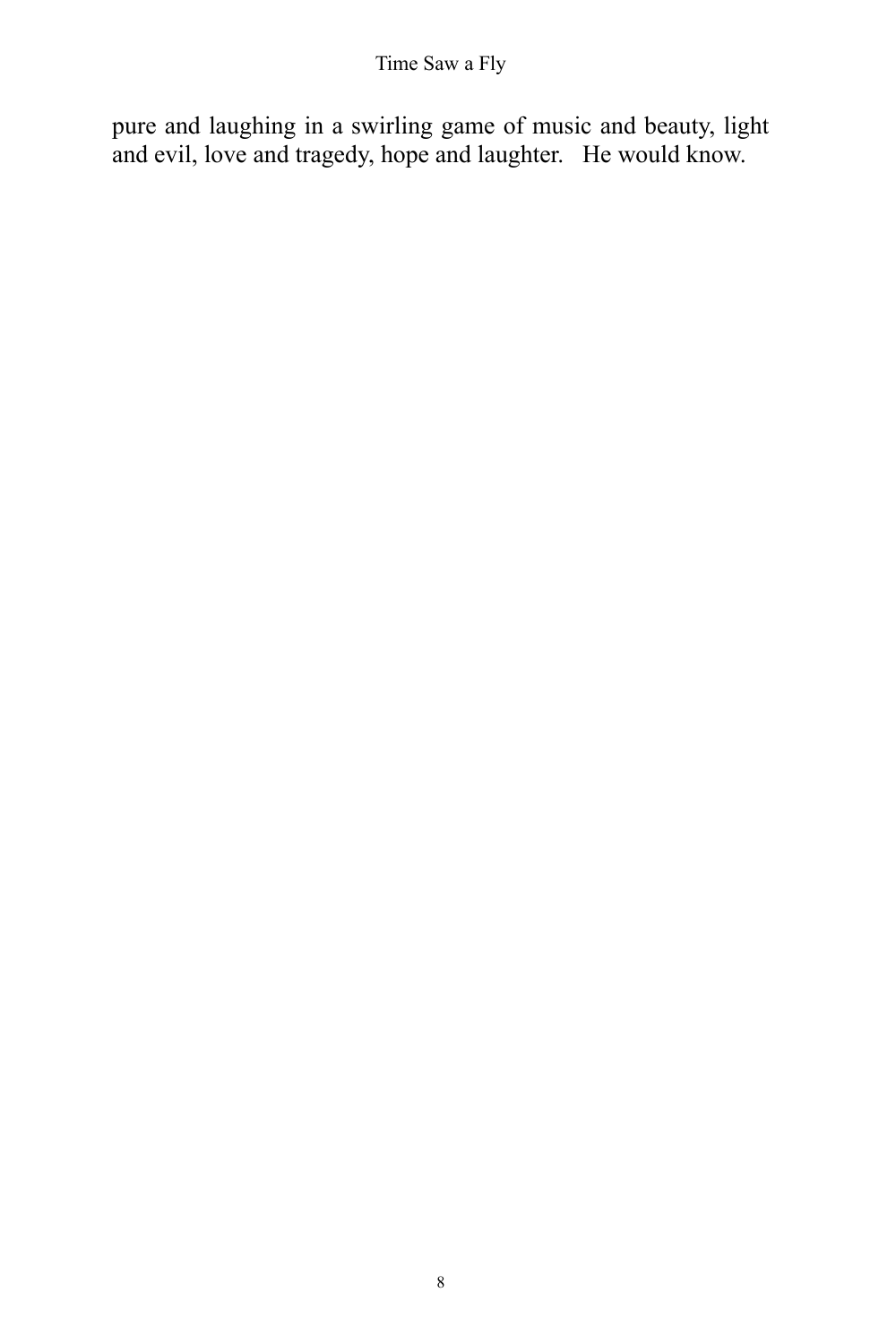Time had forgotten herself, neglected her boredom and inhaled this rare mysterious air filled with hope and illusion, vibrating and living, dripping with color and reality which vanishes and so tastes sweetest, now distant, a craving born to memory. Was it real, was there life and hue, breath and voice, the song, the name of the answer, painted across the air, suspended between the dust and crumbs of dirt we scrape up into space, shuffling our feet across aging floors and vanishing worlds, timeless and forgotten? Time had forgotten her truth, she had lost it for a moment and believed. Now she remembered, she knew again and hungered for more, like a philosopher who had drunk too deeply from his own soul and drained it of meaning, she knew too much, knew herself and saw too little, she shuddered and hungered, the thirst of empty truth wanted but one thing, a drunk looks at an empty bottle, looks at his soul and craves but one thing: More!

Now she sped the "reals" of time and found him again, in the schoolyard. Sam stared at his brother. A year his junior, Thomas was nine inches taller than Sam and almost twice his weight. Now stimulants were routinely prescribed to offset the post partum effects of Loxvol, so Thomas was raised at home and Susan made sure he got his pills. Although Susan soon found that breast feeding was entirely out of the question, one had to handle the child constantly, it seemed you never put it down, the LVL International Auto Bottle with the new Auto Nanny Formula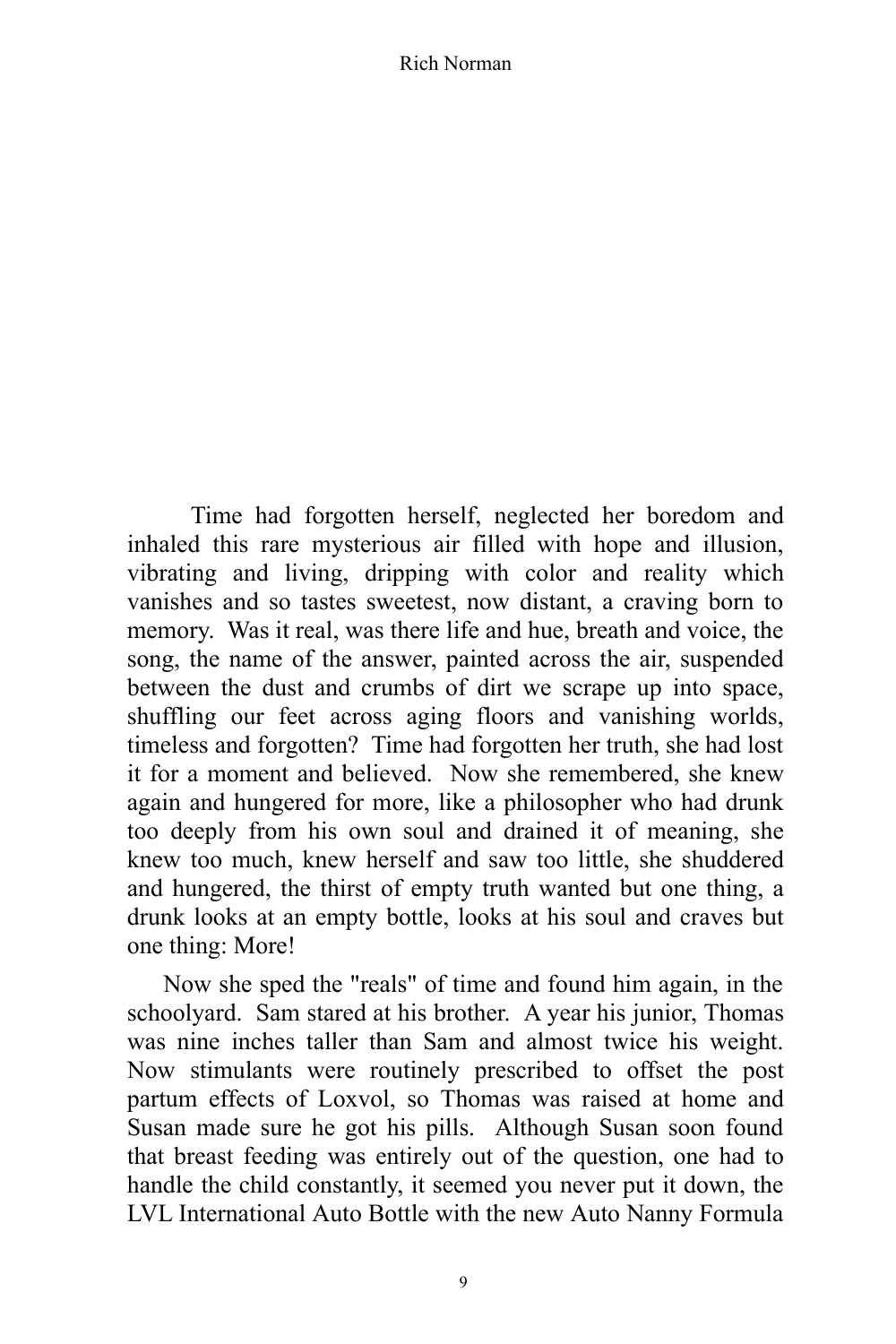already had the dose on board, and Susan could snack or sleep while Thomas got fat and then fatter, tall and then taller until like an evil Macy's parade day five story high balloon he was fully puffed and towering above Sam, as if their years were twice reversed.

Thomas possessed the joyous leer of sheer stupidity and pleasure which he eagerly displayed in his private moments, having already learned much of the craft of appearance which would serve him so well. Sam saw the grinning glassy-eyed cyclops approach. Wham! Thomas smashed his canned ham sized fist into Sam's back and knocked Sam to the ground. Sam felt his shoulders almost meet and struggled to find his disappearing breath, the smell and taste of blood misting into his mouth from the shock as he hit the dirt. Thomas pointed at him and smiled. "Sissy! Sissy!" Smile. Thomas watched as Sam's anger rose, he drank in the sight, slowly watching the suffering double up in Sam's aching body until it spilled into his soul and Sam became enraged as he tried not to cry. Anything but cry. Sam was angry. Thomas walked away, coming closer and closer to the teacher.

Mrs. Costello was still twenty yards away from the two boys and took little notice of it, little notice of the fact that one of them was on the ground. However, out of the corner of her eye she saw something move, and as she looked she noticed Sam running toward his younger brother Thomas, running at full tilt toward his younger brother who was walking slowly minding his own business, until the smaller older boy was at a full gallop, and then as he approached his brother, leapt into the air to land upon the large lad and begin pummeling him in the face with his fists. Thomas easily shed his attacker as a dog shakes off a chance splash of rain, and Sam was again on the ground vibrating with rage. Mrs. Costello had had enough and took Sam in hand. "Samuel––you must never attack your brother or any other person––Samuel Lessing! LISTEN TO ME!" Sam was just starting to come out of it and began to pay attention in earnest. "Samuel Lessing––Samuel! Never hit your brother. Any little boy who hits his brother is a bad person...a bad little boy! Do you hear me?" Sam heard and nodded his head and the tears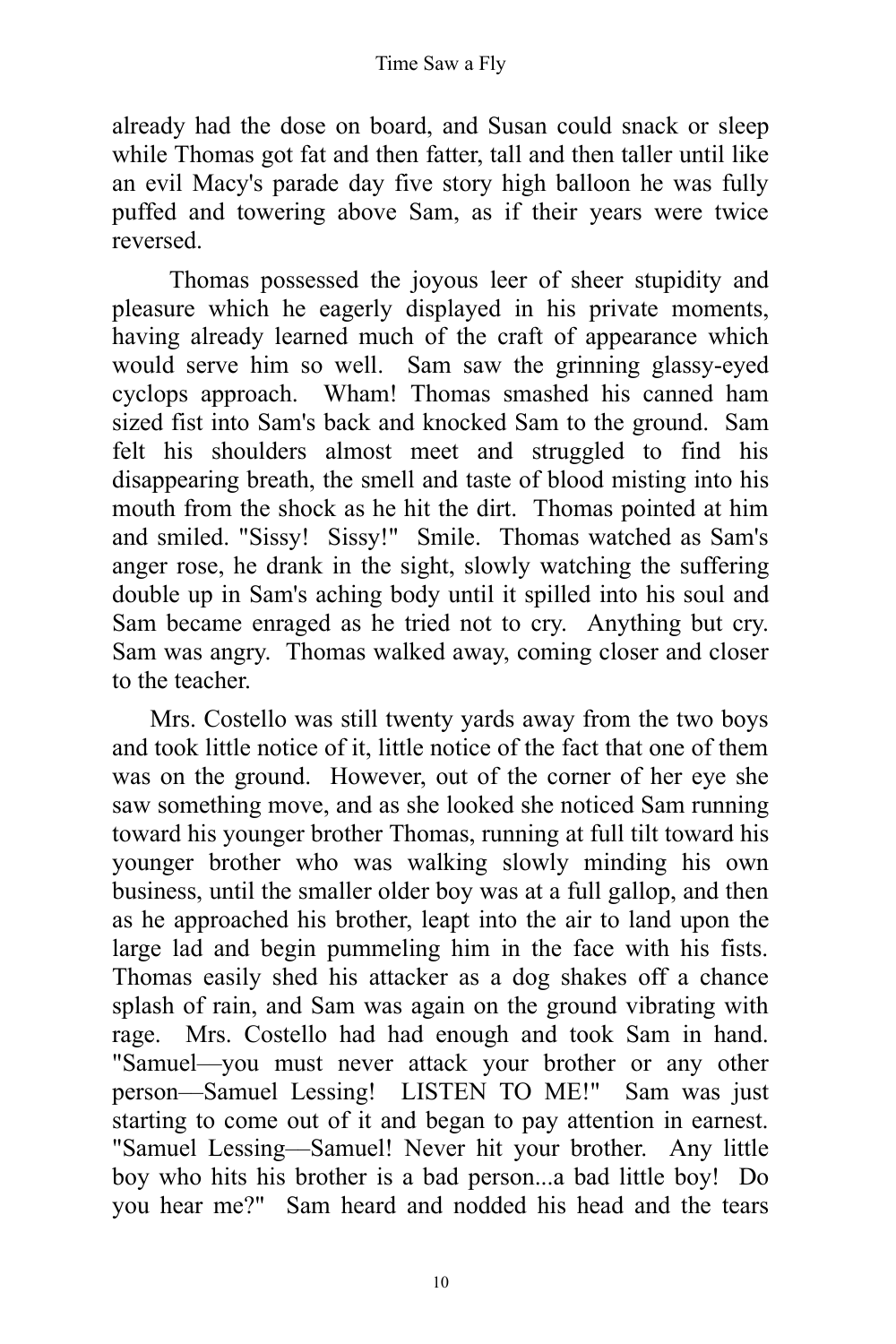finally broke through as his anger subsided. Thomas parroted her words, "Never hit your brother. Any little boy who hits their brother is a bad person. A bad little boy!" Thomas shouted with his hand on his hip and a fat pink finger pointing and shaking in time with his guilty words. "Never hit your brother!" said Thomas again most resolutely with all the manner of sheer indigence he could muster. Mrs. Costello was a fine teacher.

At lunch Sam watched across the cafeteria as his brother consumed his lunch. The plates of indistinguishable grey and yellow-brown sludge, the wobbling red and green squares of gelatin and finally the thick skinned yellow tapioca pudding, artificial down to the unknown globular corpuscles which were suspended in the aging, clammy fuchsia slurry, each globule slithered into Thomas's open mouth, every morsel and smudge of slick yellow paste was delivered and received into his open mouth and then was within him, forever part of him and so, Thomas grew even more "girthsome," more swollen, bulbous and massive, right there in front of his eyes. As Sam watched the horrid spectacle he looked at his brother, and at that mouth, that hole is where Sam fixed his gaze, that's where things went in and things came out, he stared at it, at that mouth and it was then that he first understood it, the true nature of his brother's soul: Thomas would say, or swallow...anything.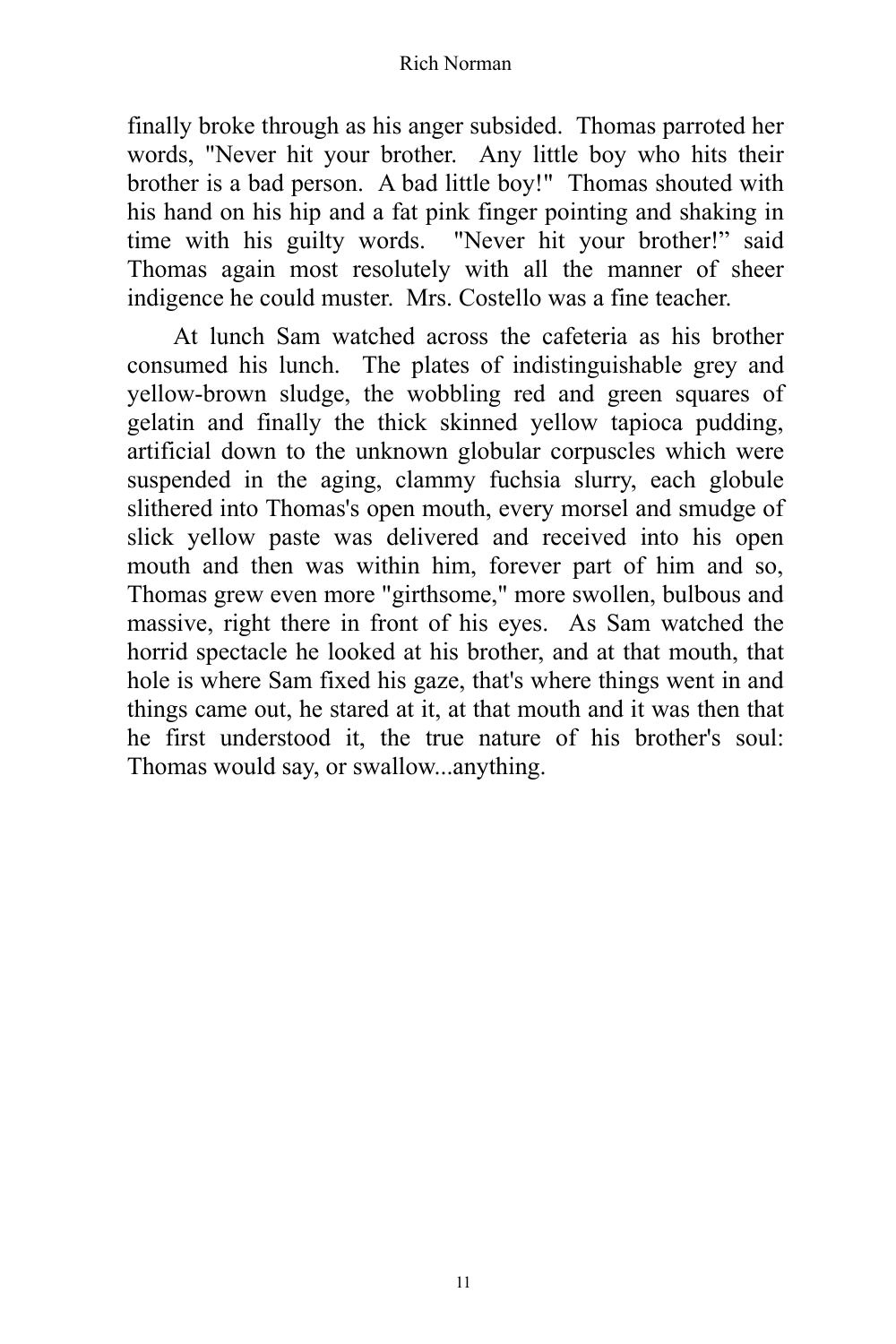There was bad news when mom came to pick up the boys that day. The principal of the grade school, a severe, terse yet long winded woman with a pinched soul, had the two boys tight lipped and silent in a pair of wooden chairs as Mrs. Lessing was escorted into the office by Mrs. Costello. Susan had the glazedover happiness of Generation L to protect her and although dimly comprehending, feigned attention out of courtesy, as the principal berated her, and cautioned her, and poked her with words to see if there were any signs of life or dormant parental instincts which her needled guilt might awaken. Susan could hardly produce a convincing fake. Once in the car she spoke to the boys, "Whew... I thought she would never stop! How you two today?" "Fine," came the automatic chorus in reply. "OK, who wants some ice cream at Bass 'N Rubbins?" Bass N' Rubbins was the new seafood fried ice cream fast-food chain that LVL International had purchased. The special they had been pushing was a two for one: a side scoop of the new crustacean and shrimp double fried fudge top scallop swirl, and the ultimate, a double butter scampi sundae, with real imitation sugar prawns embedded in every bite. "On second thought, let's hit the Out Front Steak Shack." Although it had been three years since Sam and Thomas's little sister Camille was born, mom had not lost her will to swell, so evidently, real protein was required, not refried and sugared but the straight junk was in order, and always on tap at America's favorite non-pharmaceutical LVL International venture, Out Front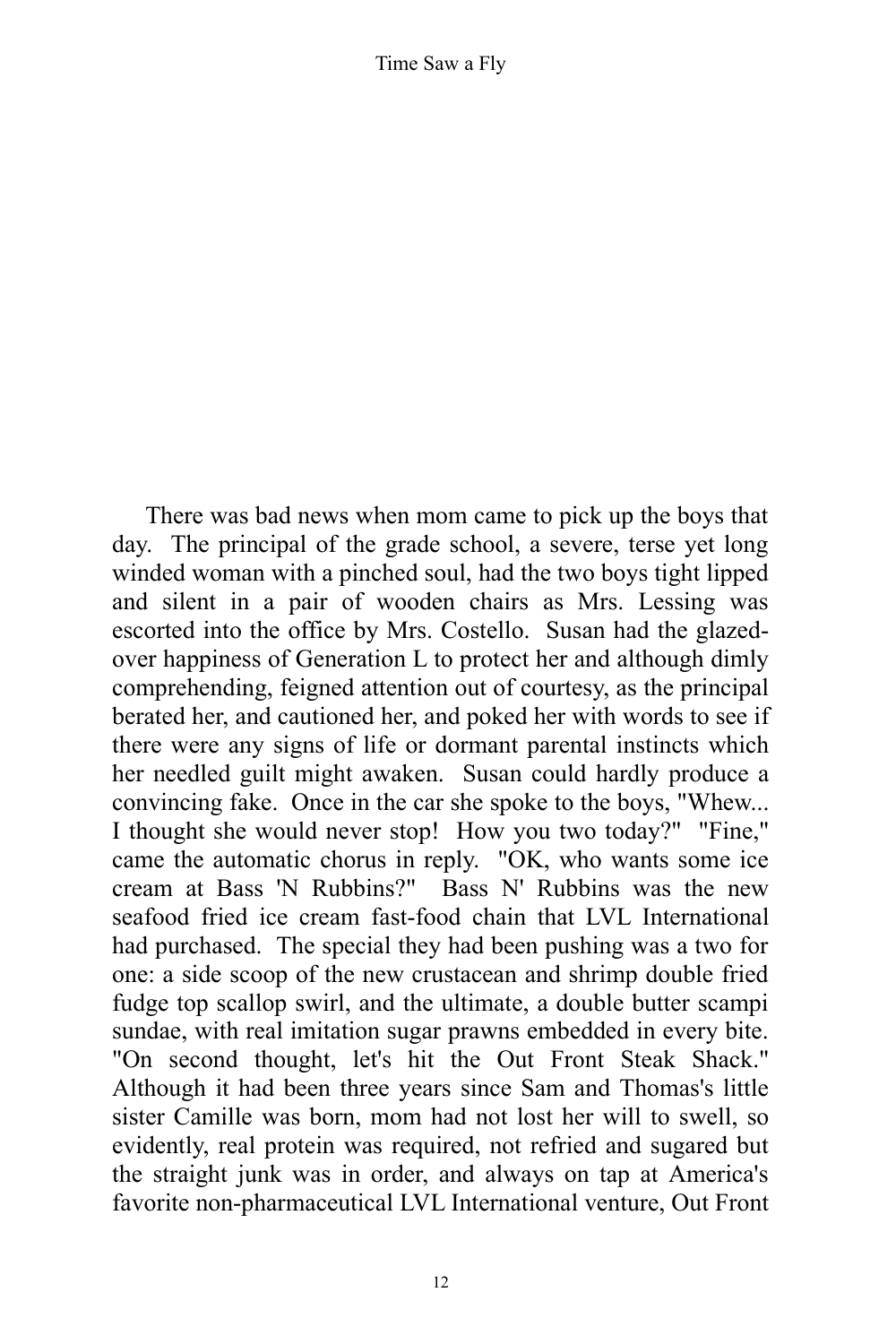Steak Shack, where there's never an extra charge, for extra butter sauce. Everything that Loxvol could not provide, Out Front Steak Shack could. Happiness...with extra sauce.

Sam knew that he must relent, he had no choice but to agree to the meal. It was impossible for him to fight his mother's unrelenting and singularly oppressive good cheer, or her ceaseless appetite, any more than his building nausea, as all were irresistible forces of nature, beyond the controlling will of any outside force. Sam smiled and endured. Time was unhindered by any such mortal obligations and she knew all too well the sights, scents and sounds which awaited her if she were unwise enough to accompany them and witness the inevitable convulsive orgy of peristalsis and perversion.

Instead Time broadened her net and cast it out into an ugly place, knowing from plain sight that it was LVL International which governed this world, and quaint local titles like "America" or "Europe" were but a distraction, a hollow comfort to hush sleeping minds, she dropped her net into the true laboratories of power and the furnaces which burned within them, the sweating, beating minds within those walls, and she listened, listened for a sound, she reached into every crack and crooked thought and sniffed for an honest blush, the doubt that knew better than to believe. Who was white and wan, sick and sweating, their flesh blotched and crawling with doubt? Who knew enough to need it...to need to look and find out? Who was nervous?...and she felt it. Oh yes, this one is wide-eyed indeed! And so she moved into his mind and was still, so it could pour into her.

He had never taken it. No one knew. He knew it was everywhere. Loxvol in the products everyone used: the "pick up dose." Pick up the loose ends and a pick me up for the glassyeyed faithful. The "loose ends" were the ones like him, the ones who had escaped detection, escaped being "cured." Once the "pick up dose" was in 'em, they came in for more. No pick up line required, only an unintelligible chemical name on the label, not that anyone could read anything but a menu anymore. Now that they owned the damn government, and the businesses which had long been the government, and the arms industry which had long been the primary business which carved up the world for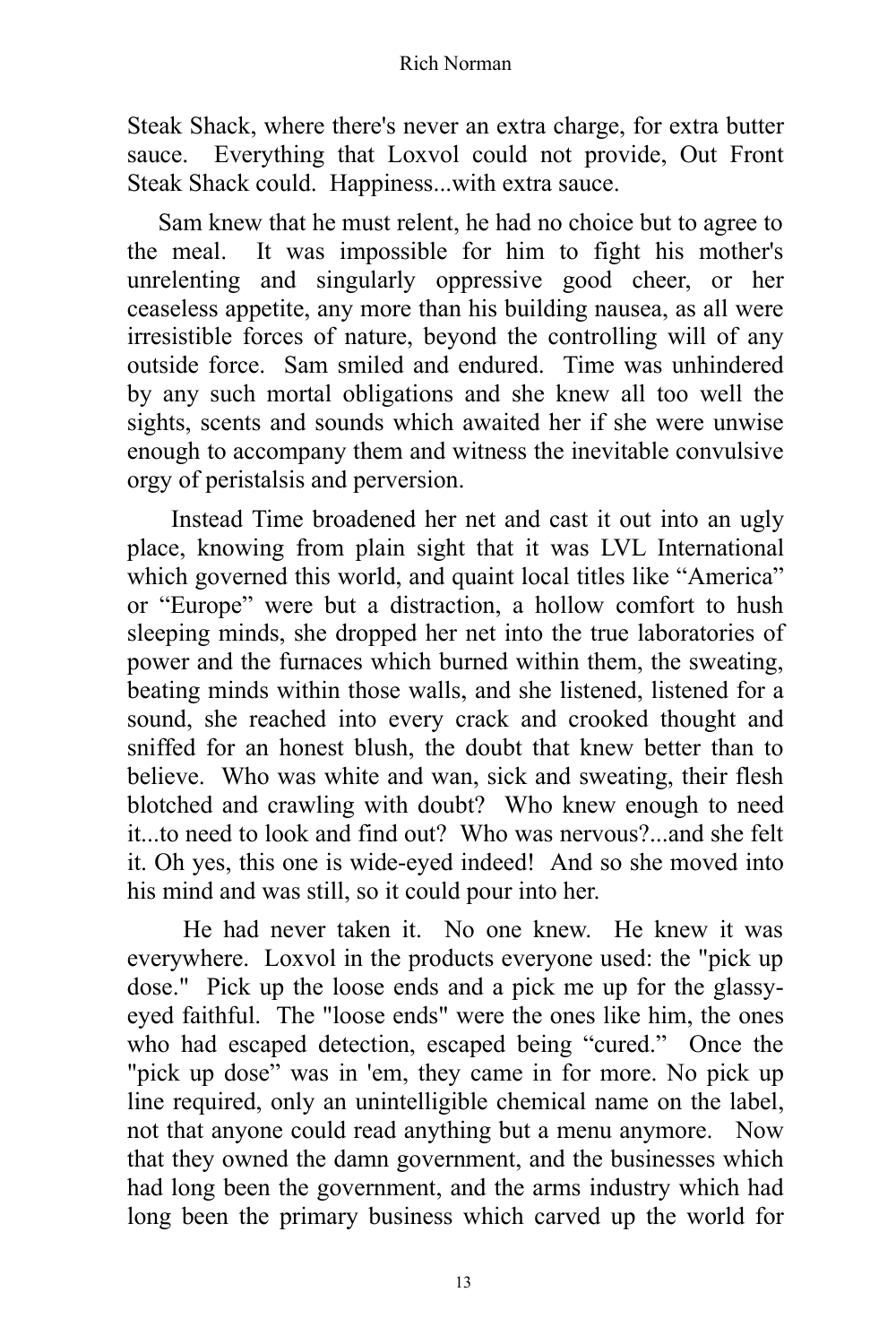them, oh shit...and now they had done it, eliminated doctors, certain doctors, no more psychiatrists, just doctors on propaganda which they dispensed and swallowed themselves. Time was inside the mind of one Dr. Joseph Abrams, and he was scared. He needed to know what was up. He hid his Freud books.

Papers were missing, LVL had done tests and all were successful...approved trials. Why were approved trials, ordinary double blind experimental trials which were referred to and approved, all missing––just gone, not there? The sheet numbers and the file numbers had vanished. Nothing in the computer. Nothing on paper. A black paper hole and no one cared. However, Dr. Abrams was caught in its gravity and could not escape. He had to know.

It was wearing on him. He was forty-seven now, and even in earlier times he was the conservative sort who was never built for intrigue or late hours. Now he had both. He was no faker, and unhappily discovered as he hid his double life that he had a second job as a liar. He had become both a pharmacological research scientist and an actor. He hated actors and was a lousy one. He had not blushed so often in twenty years. His words stumbled and fell from his lips when he lied. He lit up like a stop lamp, glowing and guilty. "You okay, doc?" "I'm fine. A bit of the flu maybe." Blush!! Then he wondered about it all day. Did they notice, did they see the red face and could anyone else tell how badly he was wearing it, how self-conscious he had become and how his divided attention and the late hours were effecting his work?

Contrary to his fears Dr. Abrams was not a suspect, he was neither a spy or a traitor, he was however a guilty soul who made an atrocious liar and it was wearing on him. He had decided there was no other way to find out. He would conduct the missing experiments himself. He had lied to the landlady. "No no, I haven't smelled anything." He had 146 rats in his apartment. "No no, I'm not using up the electricity." He had installed the necessary lighting, ventilation, heating and video equipment to record events during his absences while he was at work and keep a healthy environment for his experimental subjects by removing the pungent ammonia and fecal stench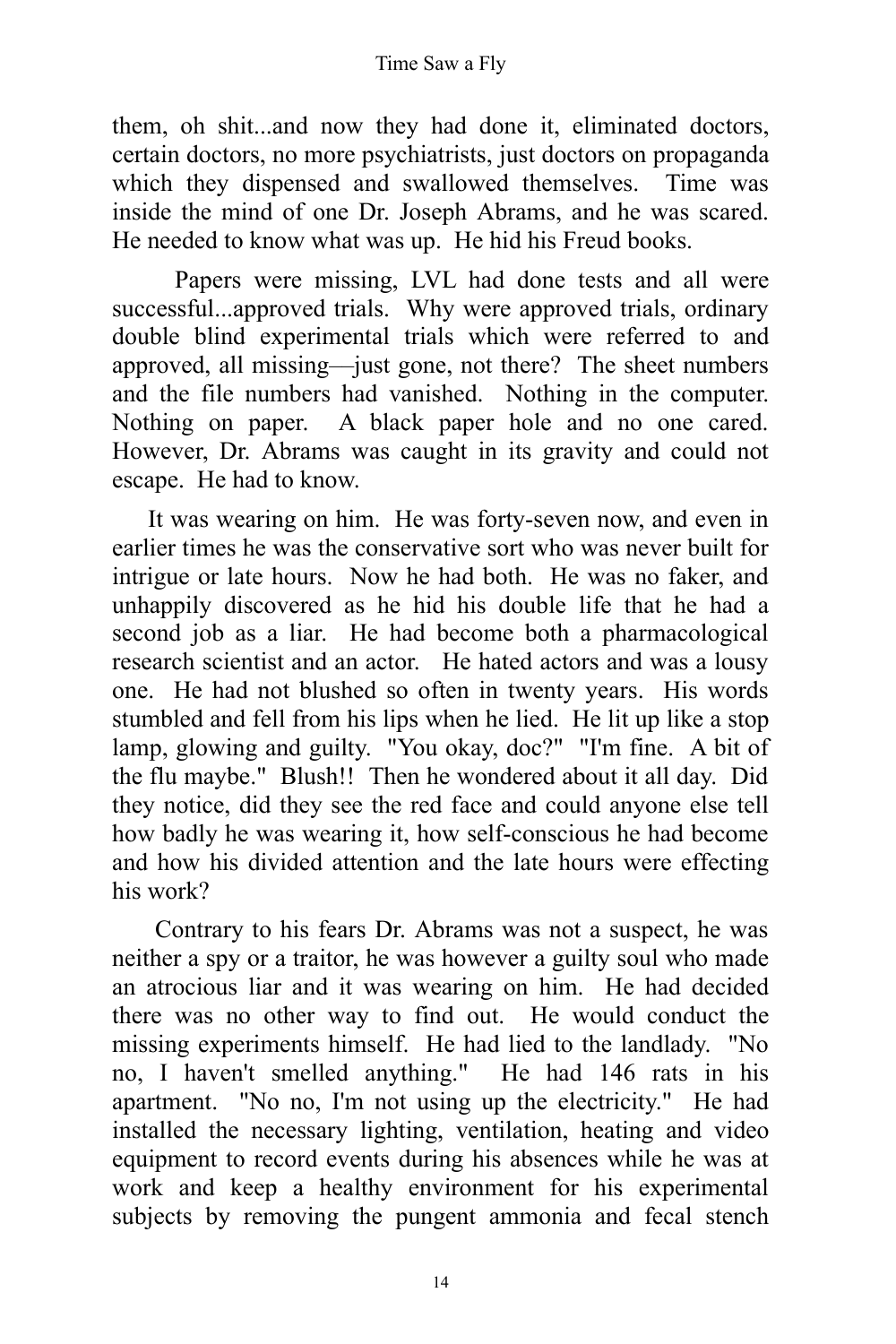generated by 146 very hungry, very thirsty Loxvol enhanced rats. Actually half were clean of the drug, but they all stank. He felt terrible and accepted the stink, tedium and long hours as deserved punishment, penance for his dishonesty.

However guilty he was, he was a good scientist and kept excellent records, his mind was tidy even if by the time he arrived home each day, the cages were not. Dr. Abrams understood, and so Time understood, the exact phase of development the rodent trials were at. Loxvol has been demonstrated to promote greatly increased tolerance to overcrowding and a willingness to work for endless hours at particular unrewarding but simple tasks in order to fulfill the enormous appetite it generates. That is known. What is missing is how. There is no data or speculative information from which to draw any conclusion. The tests on withdrawal are gone and of course also moot, as the whole damn world is on the stuff and there is a pile, a mountain of money to be had in eliminating all mental illness through the de-braining and enslavement of a willingly addicted, happily cured population. "Oh no... Oh no... Oh my God." Time knew this was serious. Dr. Abrams was an atheist, and he was starting to pray.

Dr. Abrams already knew too much. Firstly, the rats became enormously stupid once the drug took effect. In man the effect was clear, but the rat had less native intelligence and the effect was even more pronounced. It was not until high dose studies on humans were privately and discreetly conducted at the Haitian Republic research branch that it leaked out, and then was quickly denied. It was obvious though, obvious just to look. Whatever effect it had on the plethora of mental disorders and imbalances, one thing was sure: Loxvol made you dumb. But why did it make people and rats highly tolerant to overcrowding?––"The Great Civilizer" as it was known, and it really worked. People on it could live right on top of one another, they could work too close and live too close together. Why?

Well he was going to find out about some of those whys. He was going to withdrawal a rat from the drug in an overpopulated cage. There were no withdrawal results and he was going to get some. That's one why. Why no withdrawal information? Next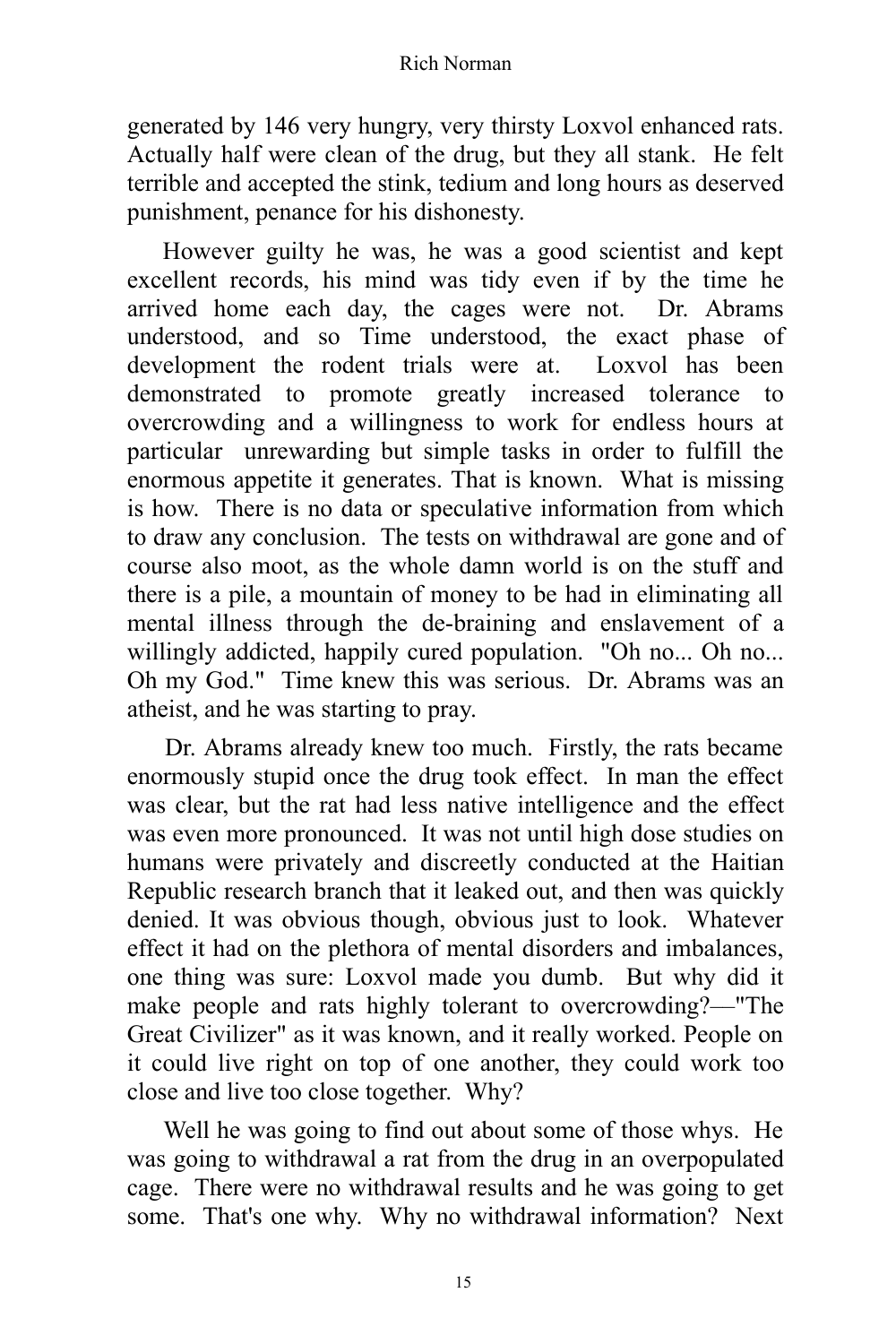he could postulate, theorize and begin to test to see why the damn stuff worked––exactly how did it do it––how did Loxvol civilize man? Here in his apartment he might not be able to answer the question with certainty, but he could take a good guess, a scientist's guess. He removed rat number 73 from cage 14A and administered an injection of Loxvol blocking agent. This rat was coming down. Dr. Abrams focused the video camera on the overstuffed cage and went to bed.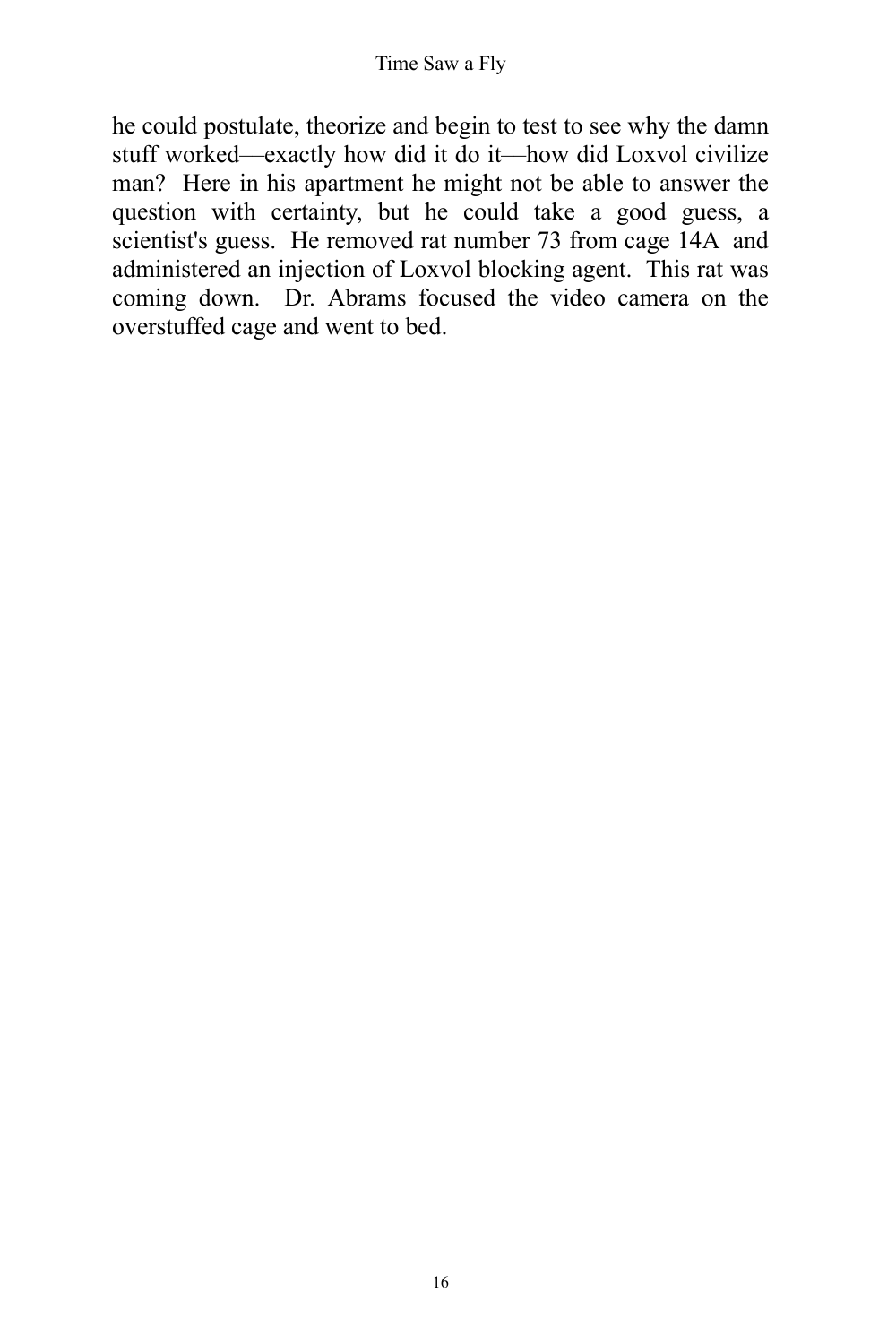As the amber rays of dawn reached their tangled fingers through the blinds the next morning, Dr. Abrams knew he had to get up, but he also knew it was his day off, and he could forget for a moment. This double life had taken a toll on him and he deserved to forget. As he surrendered to a welcome tide of dream and dissolution, a grey-green foreboding, a lime and slate colored mist held his dreams in thick mute breath, heavy and dripping with doubt, yellow and brown with doubt was the dull glowing undertow, a grey-green sigh, sick and closed, brooding and wretched, an ache. A brittle canvas boat slid silently down the sullen river of black and green, an undertow, always the same, the same fear which inhaled itself again and again, now a little thinner, a little sicker and tighter, the same shore slipped past and again all was silent, enshrouded in a grey-green pall, a stifled oily cloud of smudged green mist, wrapped in doubt's damp black chill.

Now the dawn was alive in its full shining glory and would not be denied, and so burned away the last misted gloomy refuge of all those who hold the wet cloth of sleep over their fearful eyes. Dr. Abrams was up. His nerves were shot and he was going to relax first. Before he cleaned any cages, smelled any dead or decaying rats, or inspected the scene of his withdrawal experiment, he was going to relax. Slowly, Dr Abrams prepared his coffee and put the oven on very low. So low, that his crumbcake was a full twenty minutes in warming up. Good. That's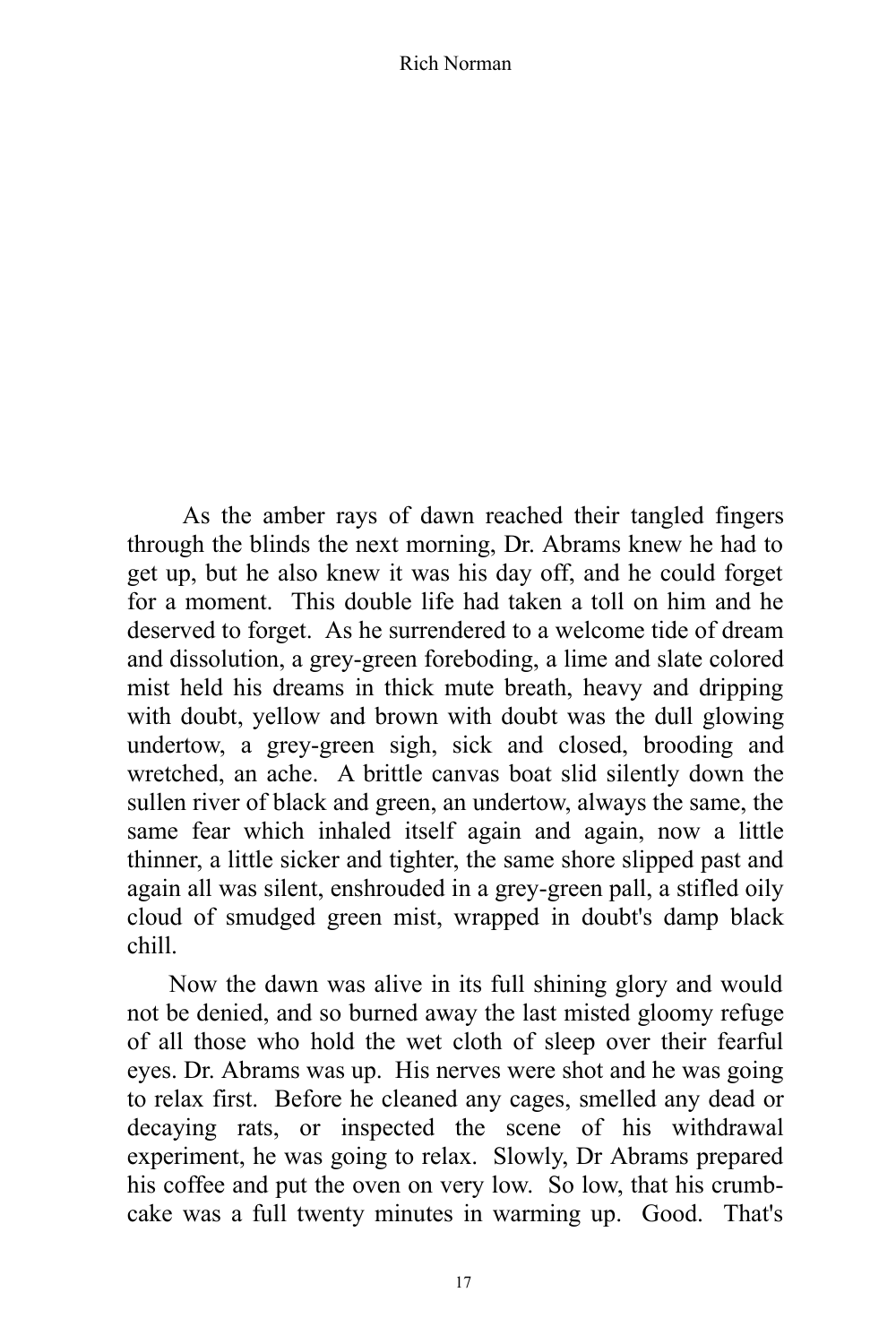better. There was no room full of rats, no country full of people on pills and the sun was up. Just the sun. That's all. Sun and crumb-cake. He ate the cake and drank the coffee, but was nourished by the illusion.

Unfortunately the illusion was not enough to protect him from the sight. As he entered the room and looked toward the withdrawal cage he saw blood. The glass enclosure was painted with blood, blood thick as finger paint. Red blood and brown clots obscured his view of the rats in the experimental cage. He opened the lid and saw it, the burst bodies, the mutilated remains of every rat in the cage which had been so savagely, almost ritualistically extinguished. The bodies were all the same, all had been desecrated and defiled. The most obvious and distressing thing Dr. Abrams noted was the fact that in each and every case the genitals of the animal were gone. Both male and female. The genitals had been bitten away, and only an empty socket remained. Next were their tiny rat hands. Again, gone, bitten away and gone. Also, their eyes were each pried loose, and again, only an empty socket remained where the eyes once rested. Every single rat, both male and female, had been ritualistically, sexually mutilated and killed. All but one. Rat number 73 was very much alive, its distended protruding belly and blood soaked fur, matted down red with the life's blood of its cage-mates and now hardly able to move, so overstuffed with tender bits of rat meat. This rat had all but ruptured its digestive tract which was now bulging to engorgement, so overly crowded with the eyes, hands and genitals of its companions it was itself near to bursting. Like a huge pink potato with tiny Tyrannosaurus Rex arms, number 73 was about to pop.

After retiring to the restroom where he got sick, Dr. Abrams took the camera into his study and rewound the tape to watch, and try to understand what had happened. First the cage appeared normal, but not forty-five minutes after the recording began he saw the first changes. Number 73, or "Willard" as Dr. Abrams named him for obvious reasons, began to attempt to move away from his cage-mates. He pressed himself against the glass and visibly shook, his tiny mouth opened and a strange vocalization emerged, a strained squeaking splinter of a cry, a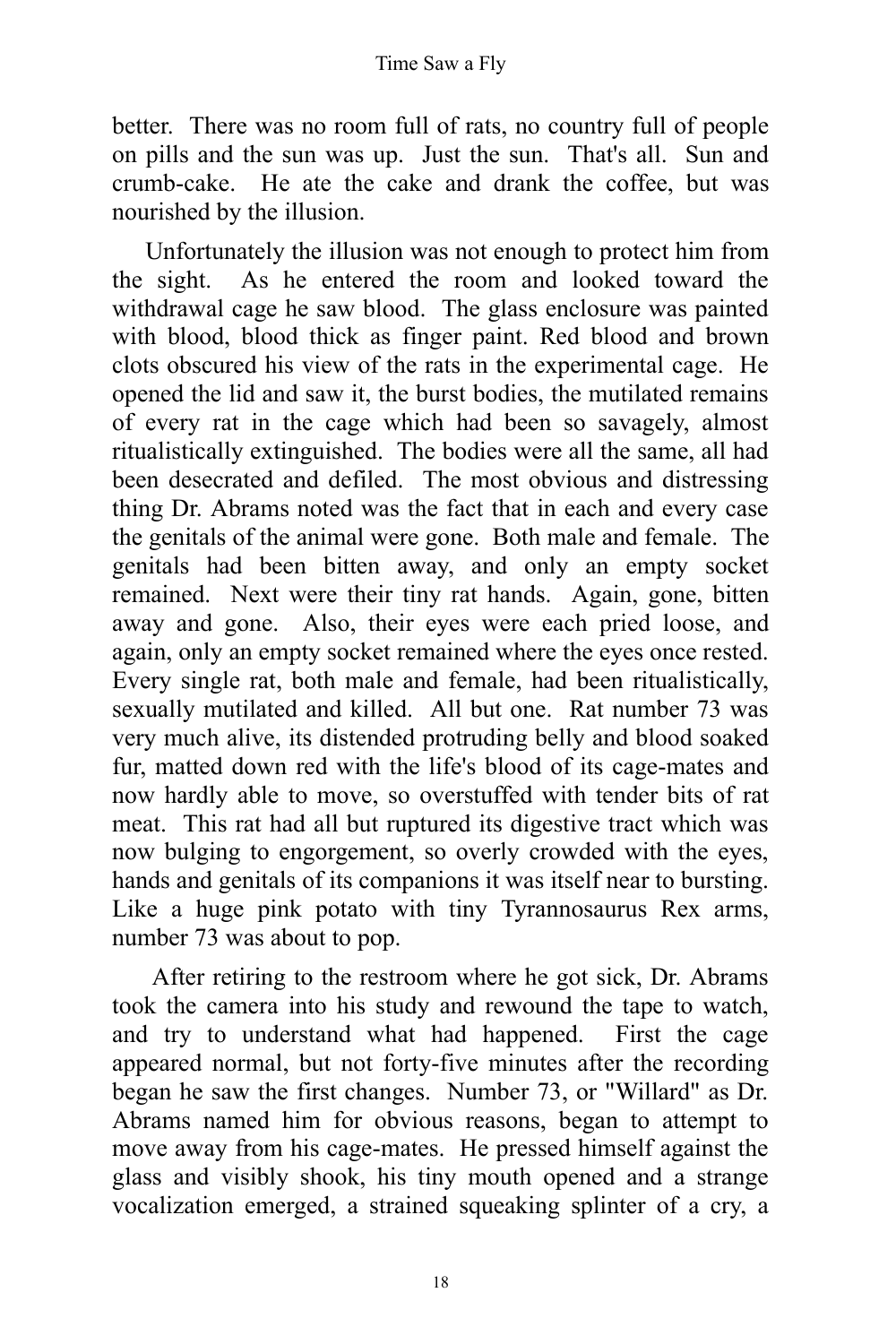warning. Waves and ripples of muscle movement could plainly be seen under his skin and the sound became a scraping highpitched squealing shriek, along with the audible chatter of teeth. To as great an extent as the crowded conditions allowed, the other rodents withdrew. Willard's eyes bulged as its cries ceased, its body seemed to grow larger and larger until it became a single quivering vibration, a shaking, shuddering, expanding and growing lung, swelling and stretching until pressed outward with all its force, its mouth hideously wide, its yellow teeth and red gums gaping and expanding as an agony which can not be contained, a grimace ever wider and wider, more and more disfigured, jaws on the verge of dislocation, its body a mass of increasing hunger and pain until it burst in abominable fury upon its cell-mates. The sheer violence of a flame consuming itself and being devoured again as if all the forest were burned up in an instant and pressed together into a tiny pinprick of space, and then––released.

Dr. Abrams had read the books and understood something of psychology. He knew the basic meaning of what he saw. These were ritual mutilations of a particular sort. In human psychology they had a definite meaning. The genital mutilations were again symbolized in the devoured hands and again in the deprived and consumed eyes with their hideous unblinking remnant, those sockets. All had the same meaning. As he looked at the video and saw the animal, this vibrating column of the most hideous appetite, a column of hate, an evil cylinder of contracting, pulsating, surging, gorging vengeance, he saw the singularity of symbolic interpretation: a psychotic identification with the threatening aspect of the male parental introject––Willard was a castrator.

However, this interpretation was drawn from the constellation of known human psychological attributes. Unless Willard had been reading Sophocles' *Oedipus Rex*, or was himself subject to the Oedipal conflicts characteristic of the Freudian picture of human development, this presented a problem. Surely Willard was not a Greek scholar or even a casual fan of the works of Freud.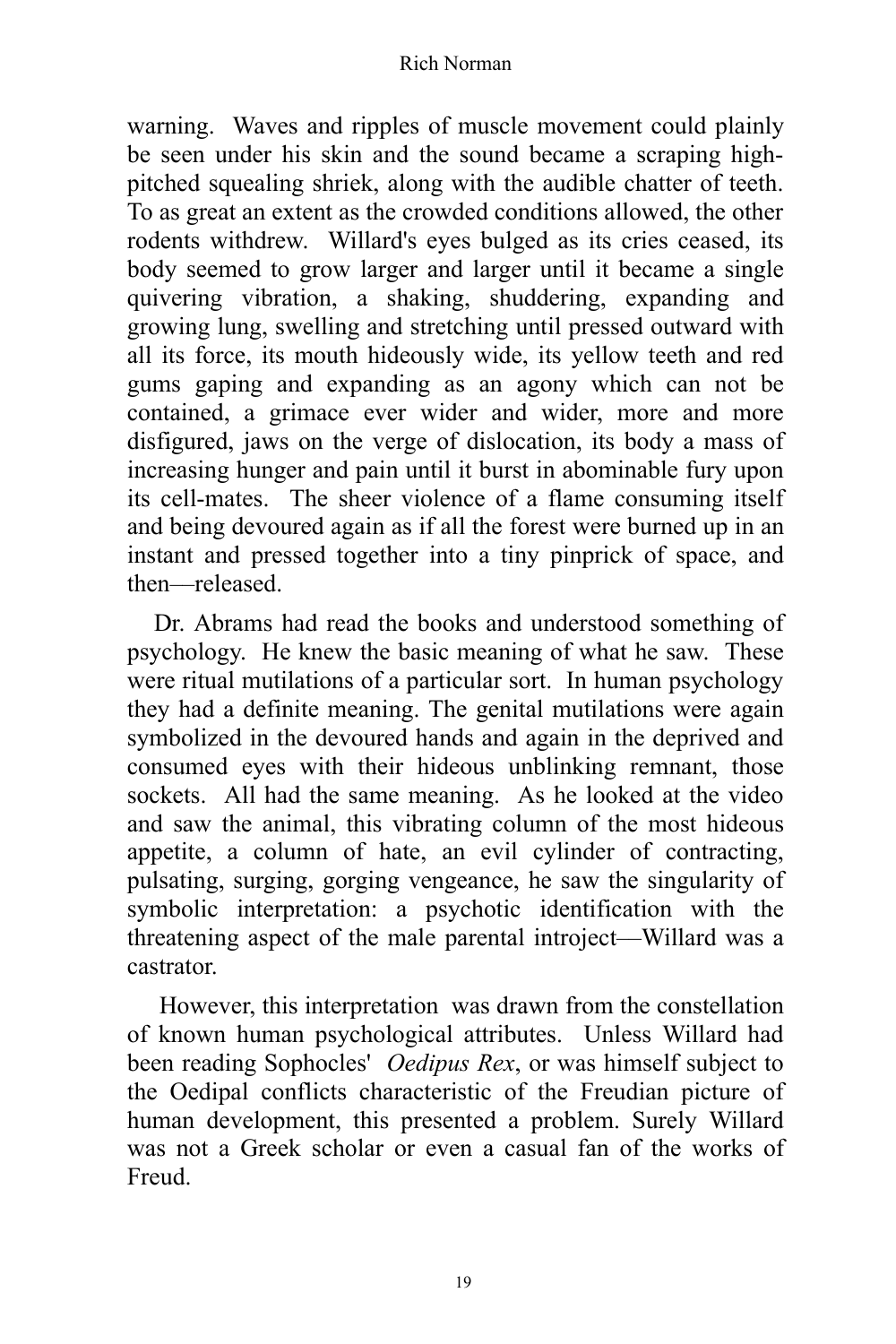With this in mind Dr. Abrams did some more reading. He came across several curious ideas which were both true, and for obvious reasons, virtually unknown. There is an idea from Freudian psychology which states that in neurosis, in one's unconscious thoughts, the thoughts we think but keep hidden from ourselves, there is a perversion, a strange brutal or sexual act with which we compensate ourselves for our present, our past and our pain, a replacement gratification with which we indulge ourselves in hidden fantasy. This is going on all the time in most neurotic people who number many indeed, for most of us are in some way neurotic! Many people, perhaps even most people, have a world of strange hidden fantasy which gives them some continuous subterranean concealed reward, deep within their thoughts, an unknown world of fantasy hidden away from their own view.

Secondly, Dr. Abrams understood that it is our human ability to repress and hide such feelings by keeping them unseen, hidden and unconscious, which in large part gives rise to society, and is the soil in which civilization must take root. Our ability to be closely knit as a cooperative people, and our ability to hide our feelings go hand in hand. Society is built on the foundation of the unconscious. We must get along. But only people have an "unconscious mind"! Dr. Abrams had his theory: What if this is how Loxvol creates tolerance for population density amongst rats? What if it gave them an "unconscious"? Likewise, perhaps it also supplemented or encouraged this same facility in man. That would explain the drop in intelligence which was so characteristic and marked as to become the hallmark of Loxvol therapy in humans and rats. The act of repression, of keeping things hidden, of keeping them unconscious, takes mental effort, constant energy which must be diverted from the thinking process. It must be!

When Loxvol was discontinued in rat number 73, Willard lost his unconscious and regained all his suppressed hidden impulses! The perversion withheld in Willard's unconscious was sadism! Oh God! Dr. Abrams had ignored his landlady's phone messages, missed a day of work and lied to get time to read. He felt very anxious. Clearly his embarrassment in public over his double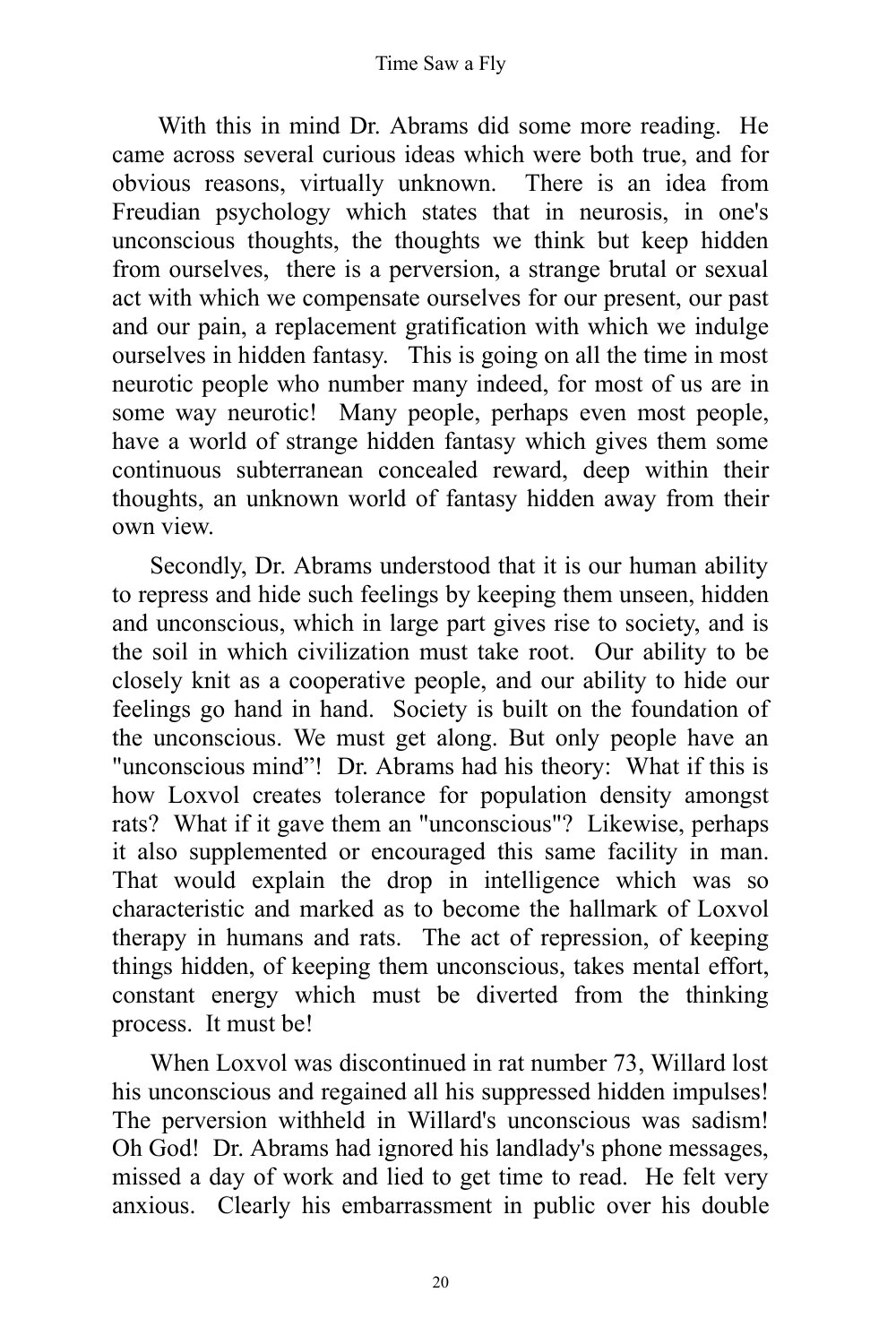life, embarrassment which was so severe it threatened to expose him, was an instance of self-sabotage. He was lying, he held a terrible secret and he felt guilty. Dr. Abrams was displaying typical symptoms and anxiety. He was clearly neurotic, himself harboring a perversion in his own unconscious. He felt angry, guilty and sick. He was a bad person even to know it all. Oh Christ, he deserved to be caught. There was no doubt about it. He deserved punishment. The perversion Dr. Abrams was harboring hidden deep within his unconscious was surely but one thing...masochism. Well at least there was also one thing to be glad of––he couldn't see it.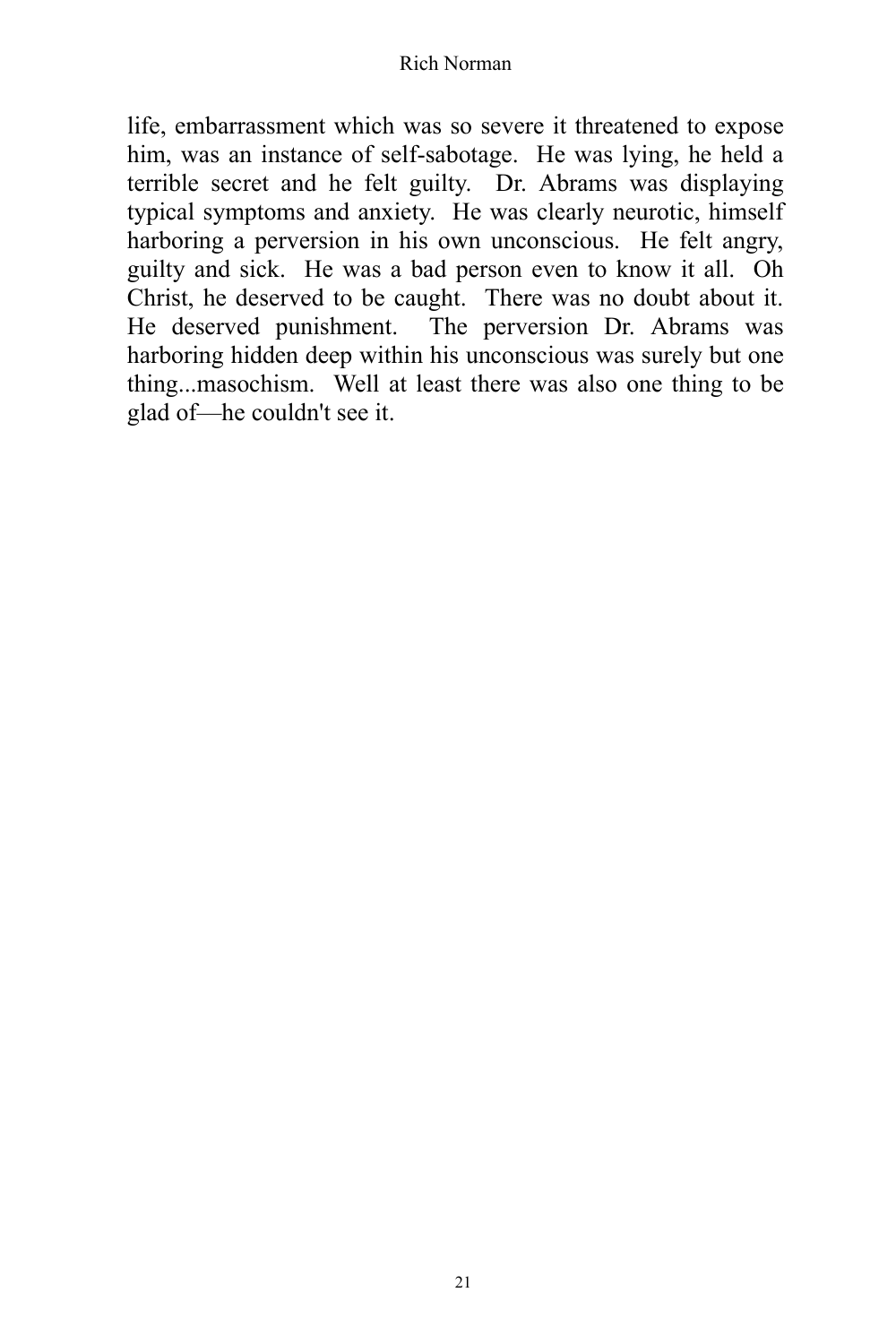But Time could. She knew he had uncovered it for her, uncovered the secret of this world. Now she could leave the claustrophobic orderly gloom of this guilty soul, whose integrity was so much stronger than his guile. Again she traveled to him, to the boy, across the bridge of days and evening shade, under the outstretched arms of a sheltering cedar she found him, content in tone and measure, as yet unaware of the secret.

Here in the gentle brook of shadow and light cast by the arms of this cedar, safe in its net of shadows he saw white molten noon pour itself into the warm rose glow of evening's ample cup, and purple black dusk spread its magic ink, unfurling heaven's infinity of stars, drops of moonlight suspended in clear dew, and autumn's tumbling breath of swirling bloody windswept leaves and sudden branches of yellow light came and went, winter's blue white frost and the shy creeping jewels of pointed winter ice, struck awake in dawn's chill gaze, one grace upon the next, unnoticed and subtle, brass and bashful as the play of shadows and the pools of light beneath these welcoming branches. So did life prepare the table of Sam's days by this meadow as a cup filled with sweet unseen mist and hungry brash silence large enough for life's unspoken hope, which has not yet been forgotten, for it has not yet been heard.

Into the question, the yearning innocence which was Sam's soul this meadow had spread its web of warmth, light and ice, the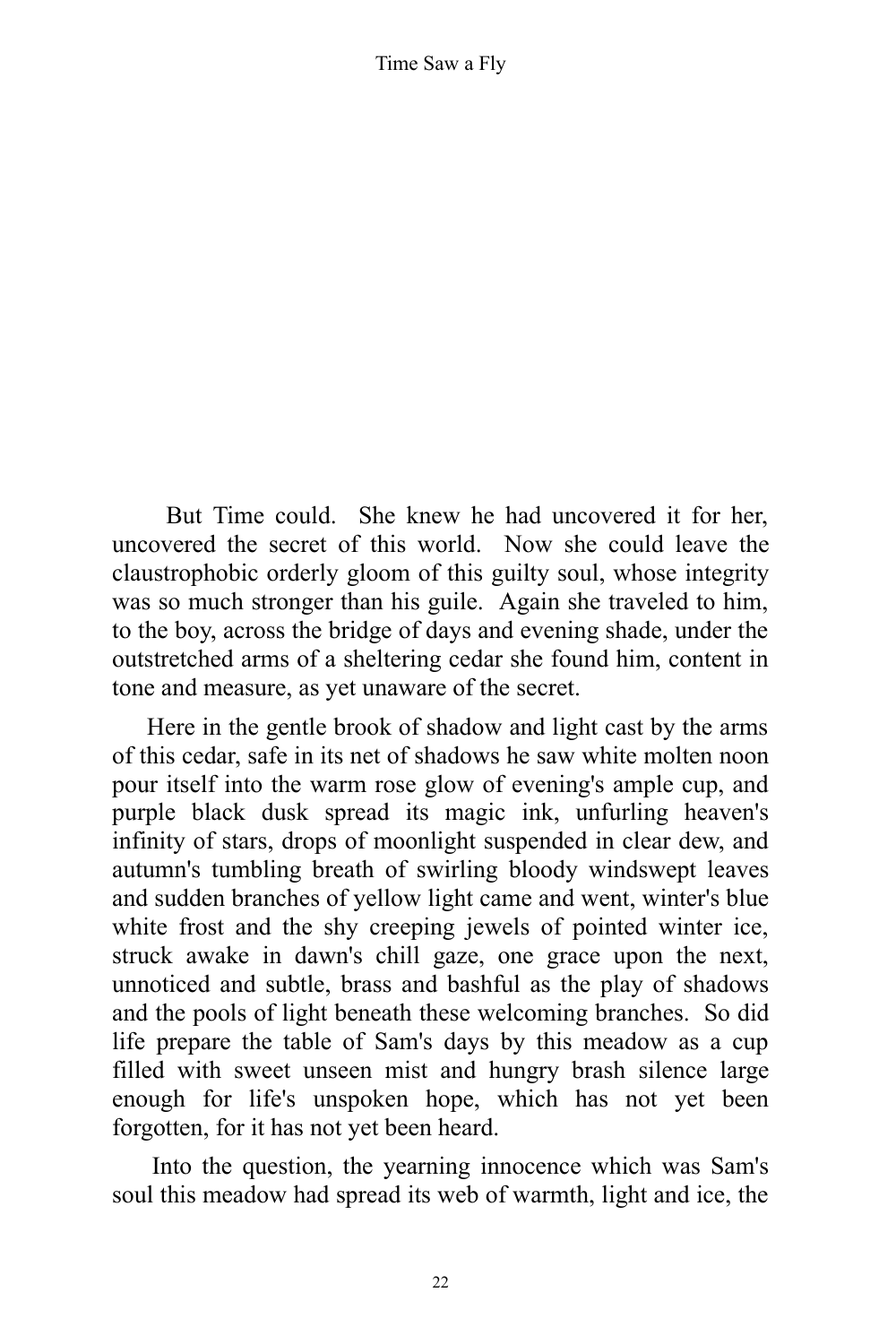beauty of its cruelty, the sharp sparkling fingers of ice which sealed off all tender shoots until spring loosened beauty's grip, and allowed her overflowing. So did Jeanette come to offer her vision into his days and show that she too had understood these unspoken things, this balance of withholding and overflowing, of light and shadow, and its meaning. Jeanette too, spread the thorny perfect fingers of her wisdom and its sure savage balance into Sam's waiting heart. "'Strength is born of strength,' so said the conquering dawn to the night, and so in turn say the heavenly stars to the sun! Of course, when eternity wrestles with itself it always wins, and in the struggle each may be glad for some rest, and then in being vanquished to his heart's content, he may rise again, sun and stars alike, to shine in victory. Victory often involves much losing, but it is always productive, and so it is happy. Victory never needs an audience! Sam, do the stars rise if you are not looking? Of course! They need but one thing––to struggle to the heavens and claim what they can, laughing and shining each night, giving us their precious gift, the cool perfect light of their hope and wisdom, so serene and pure––silent, hovering and still, 'or gloating perhaps,' thinks the Sun, but to us, we who see better, the night is just as the day: royalty made majestic for rising, and for rising alone! So is beauty both complete and loving, cruel and rejoicing!"

Sam listened and drank in the music, he found that like light, music had shades, each with a place in time and a need it answered, a hunger which called it into being. He learned, he absorbed and grasped at himself through her strength, her discipline and her wisdom, bright and broad as the noon meadow was her light! A light which saw down into the way of things and back out again into the world. Jeanette was an artist, a spinner, singer and speaker of the threads of life's unspoken and spoken, bright and hidden music, and as with any fine musician she understood what to do with time, each blank hungry measure was itself a vacant vessel, void and wanting, and it was she who was the artist of its meaning, and the filler of its emptiness.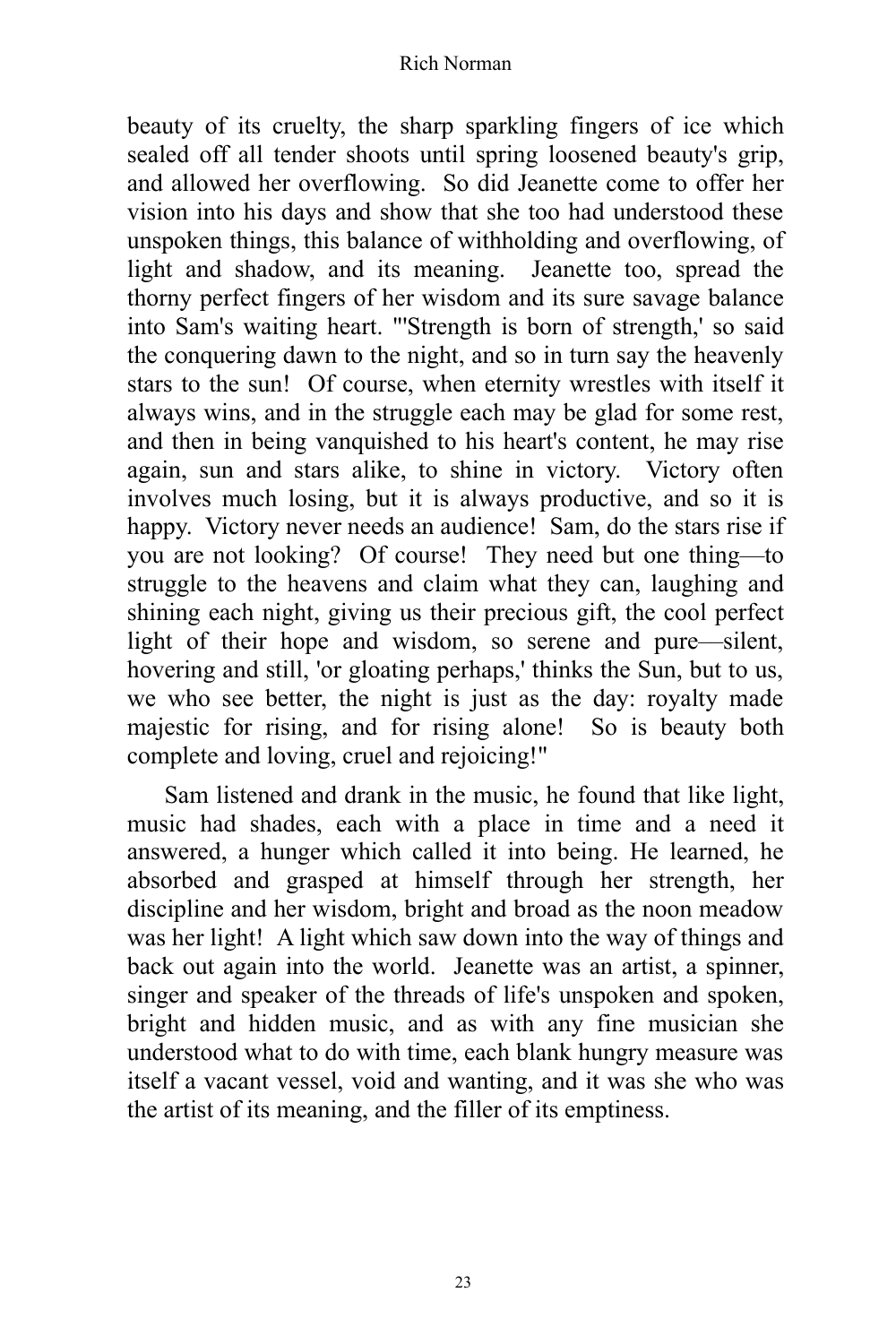It was Tuesday night. Sam was ten, and now that he was older he had begun to notice certain things which nobody seemed to see. Sam had noticed how every Tuesday night after his dad played competitive inter-office ping-pong, he would come home and either be in a wonderful mood, all hugs, offering up a big ear for the troubles and triumphs of the day, and as you related them each in turn, he was listening and nodding, laughing and shaking his head in appreciation of all the kids and his wife might have to offer, or he may come home in a very different humor. "I give every damn thing to this family, and most particularly to you— YOU! And what do I get? Hmm? What in the hell do I get back for all of my work and effort? Nothing! Shit! You... You are a taker––not a giver! What the hell do you contribute? Huh? What? What! I give and you take! Think about that you little ingrate––and contribute!" Dad did not take well to losing. Depending upon whether his father lost or won, ping-pong night was heaven or hell: Taker/Giver lecture night.

Sam was prepared. He was waiting for the door to open and for his father to come in. If his dad had his Tuesday hell way about him, Sam was ready. He looked at the door and waited. Thomas oozed his huge ponderous form into the hall and saw Sam waiting, waiting and looking at the door. "Hey dumb dumb, what ya doin'?" Sam gazed at the mountain of glazed flesh, ignorance and instinct which was his brother Thomas. Never at a loss for the thing to say to make himself look good, he revealed his true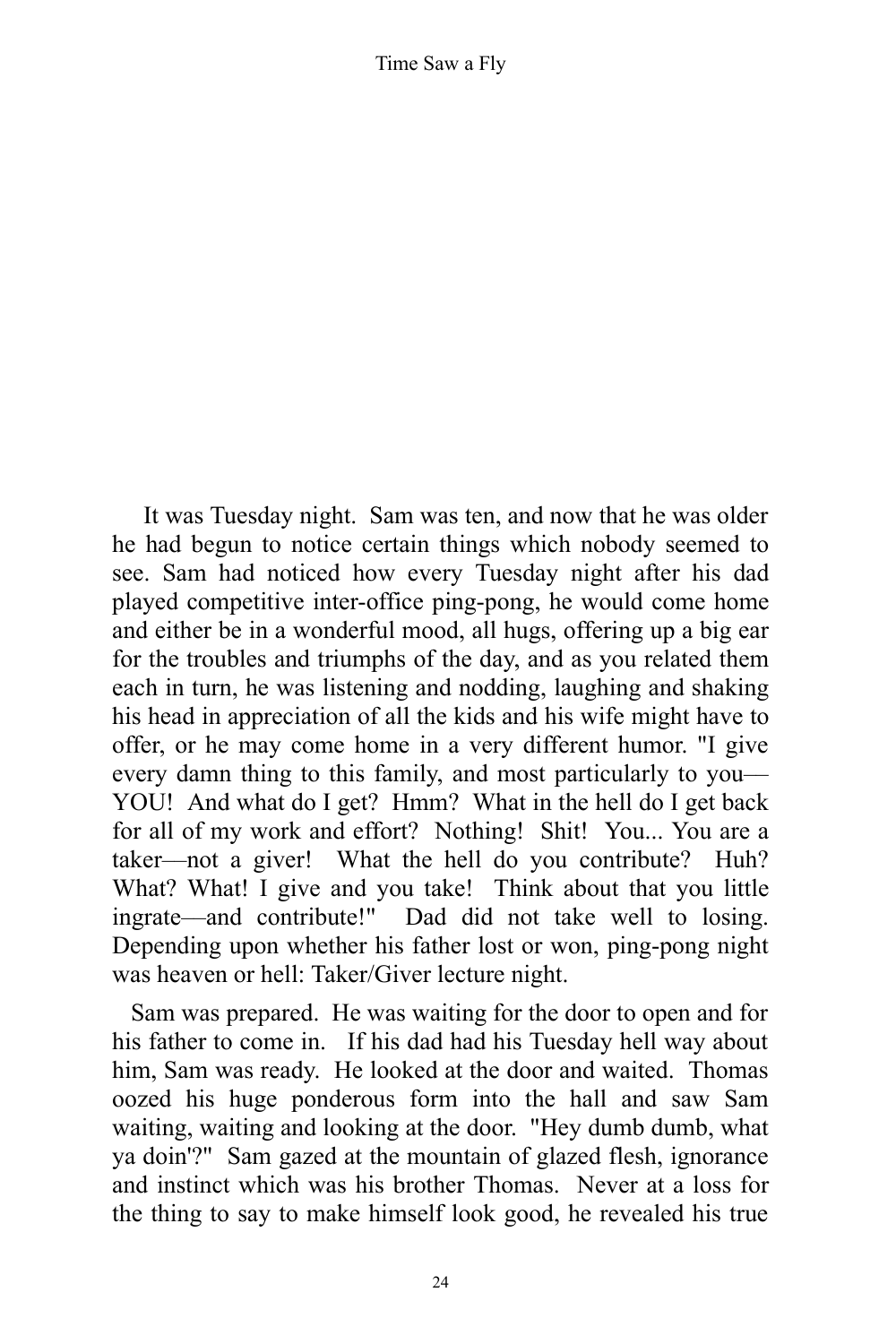wretchedness to his older brother, an audience to applaud his secret lying gymnastics, an insult who was in on the joke. Sam answered, "Haven't you ever noticed how dad will take off and start screaming, blaming us if he loses at ping-pong? You know, we don't deserve anything, we take––he gives and gives, we're ingrates? Sound familiar? Haven't you ever noticed we're only ingrates on Tuesday night, and then, only if he loses at pingpong?" Thomas had the glaze of still waters about his eyes, he understood nothing. "So if he comes through the door tonight with that hateful look in his eye, I'm going to bring him his slippers. I'm going to 'Contribute,' so he won't attack me. I'm sick of getting yelled at." Now Thomas understood. "Oh I get it."

The door opened and Mr. Lessing was terse and annoyed. His short temper was creeping into his every motion, and both boys could see it. He brusquely left the room to put his coat in the bedroom closet, and his rear in the easy chair. Thomas saw his chance, kicked Sam's legs out from under him and knocked him to the floor. He snatched the slippers and went triumphantly into his father's bedroom, and over to the easy chair where his father was seated, brooding and irritable as he looked over the programing guide for that evening. "What? Oh, Thomas." "Yes dad, I have your slippers. I want to contribute." Mr Lessing's face became liquid and soft, he took the slippers and drew his son near to him and hugged him tenderly. Sam came in the room red faced and angry. He tried to control himself as he addressed his father, "Thomas knocked me over and took away the slippers I was going to bring you." "Sam!" answered his father, "Don't compound the lack of effort you put into this household with a baldfaced lie! Never lie to me! Now go to your room! You, are to be punished!" As he retreated to his room Sam heard his brother say, "Never lie, Sam––Never!" Sam turned back over his shoulder to see it, the thing which was his brother, he who would rather lie, sully and foul himself in any way to appear falsely before another, this wobbling mound of humanity gone so tragically wrong, wanting only to say a pretty lying thing to further his own ends, the bulbous heaving error named Thomas, and as he saw the thing, tucked lovingly under his father's arm, for the first time in his short life Sam felt the one single least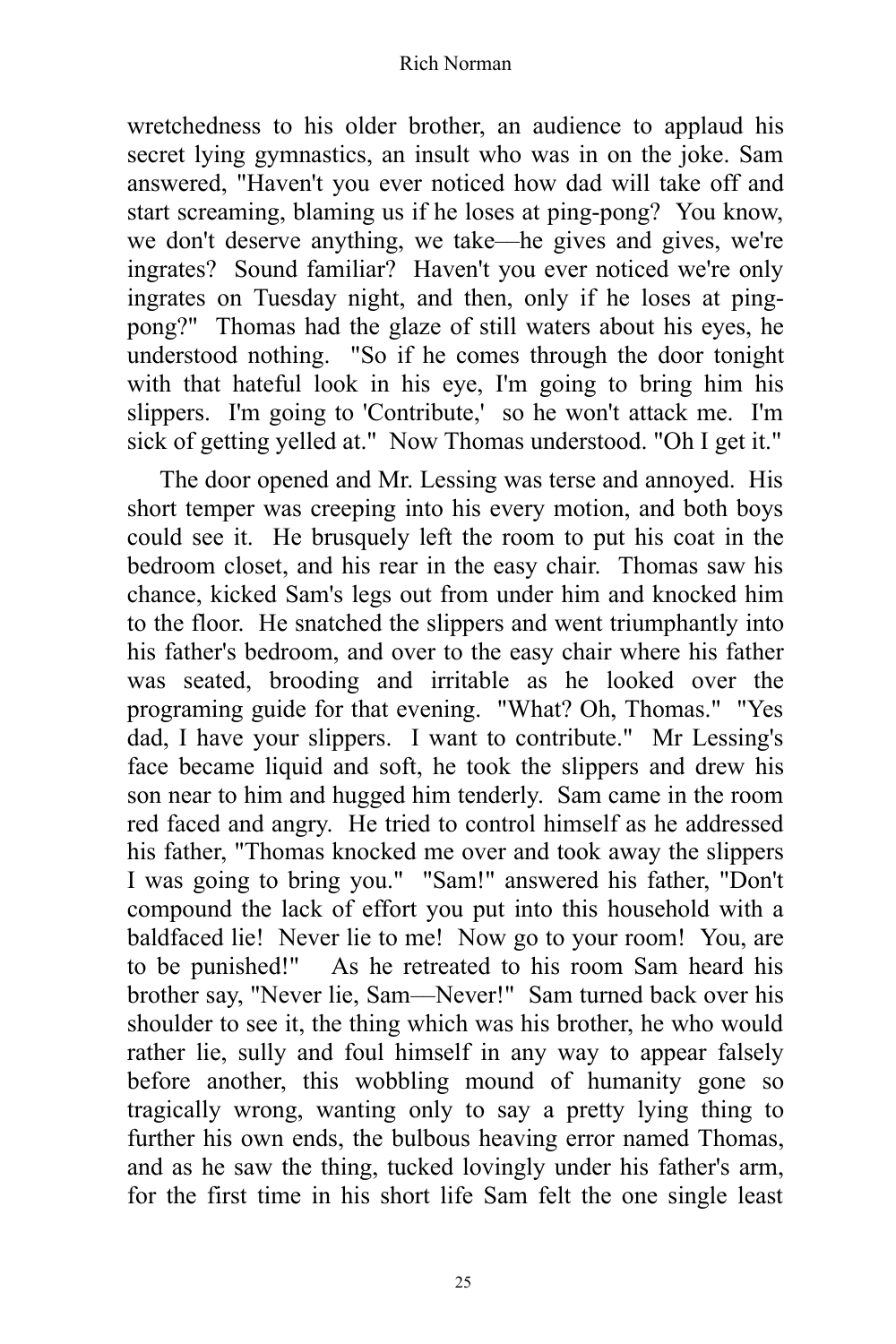flattering human emotion, the one highest insult and revulsion that is so nauseated it is no longer sick at the sight. Sam saw the gelatinous quivering abomination that was Thomas and felt a pleasant lump rise in his throat as a warm condescending glow filled his soul. Sam saw Thomas and felt the lowest and most intoxicating of the human emotions one can feel for another person, the drunken ecstasy of condescension which is the budding gift of our most pleasurable and vain moral selfsatisfaction, Thomas had invoked a potent and new feeling in Sam: Pity.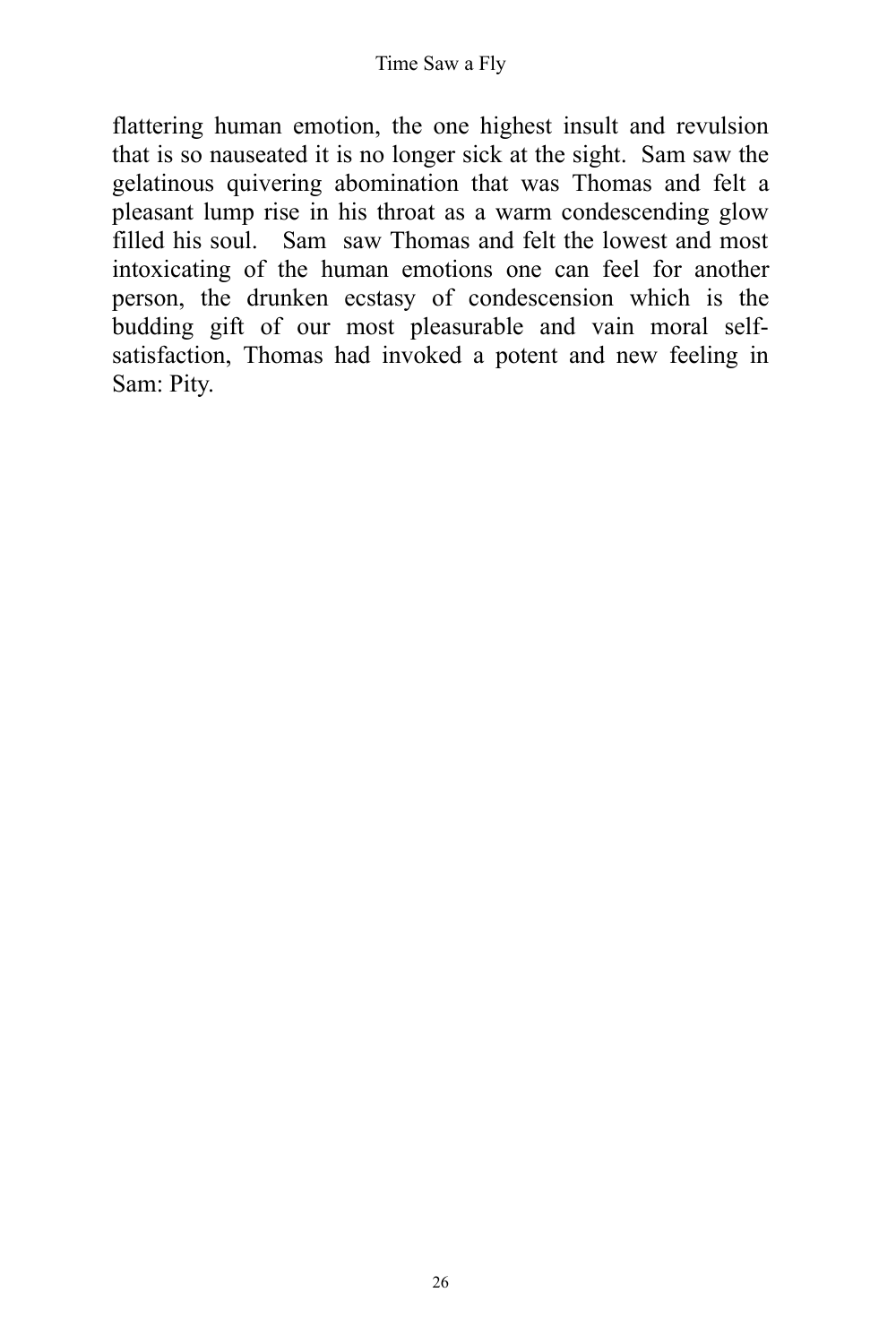School had many pitfalls and some happiness for Sam. The work itself was easy and although his schoolmates appeared to be getting dumber each day, Sam was developing a voracious intellectual appetite, much to the delight of his teachers and his increased isolation from his schoolmates, both in direct proportion. At age twelve things were happening in Sam's body and his mind which were new to him. Most had to do with the onset of puberty, but not all.

Sam liked geometry. The teacher put the problem on the board and he never had to memorize a thing. The solution was always provable from direct observation and a few simple postulates. How elegant! The proofs wrote themselves and it seemed as simple as music was becoming. He loved the concerts, the performances he gave for the school assembly programs were some of the high points of his life. He released his energies sure and direct, sweet and building, sad and lamenting or violent and furious as the piece required and the audience returned his pain and pleasure tenfold! Such a vital and vigorous experience! He could now, less than ever communicate with his glassy-eyed fellow students in words, language failed him as a leaden inevitability. They stared and swallowed, they heard little and understood only a grey sinking sound, an unpleasant, unappetizing knot of grey vexation and furrowed longing, the desperation itself, the depth of Sam's longing and the sound itself, the sound of his thoughts, so complex, tangible and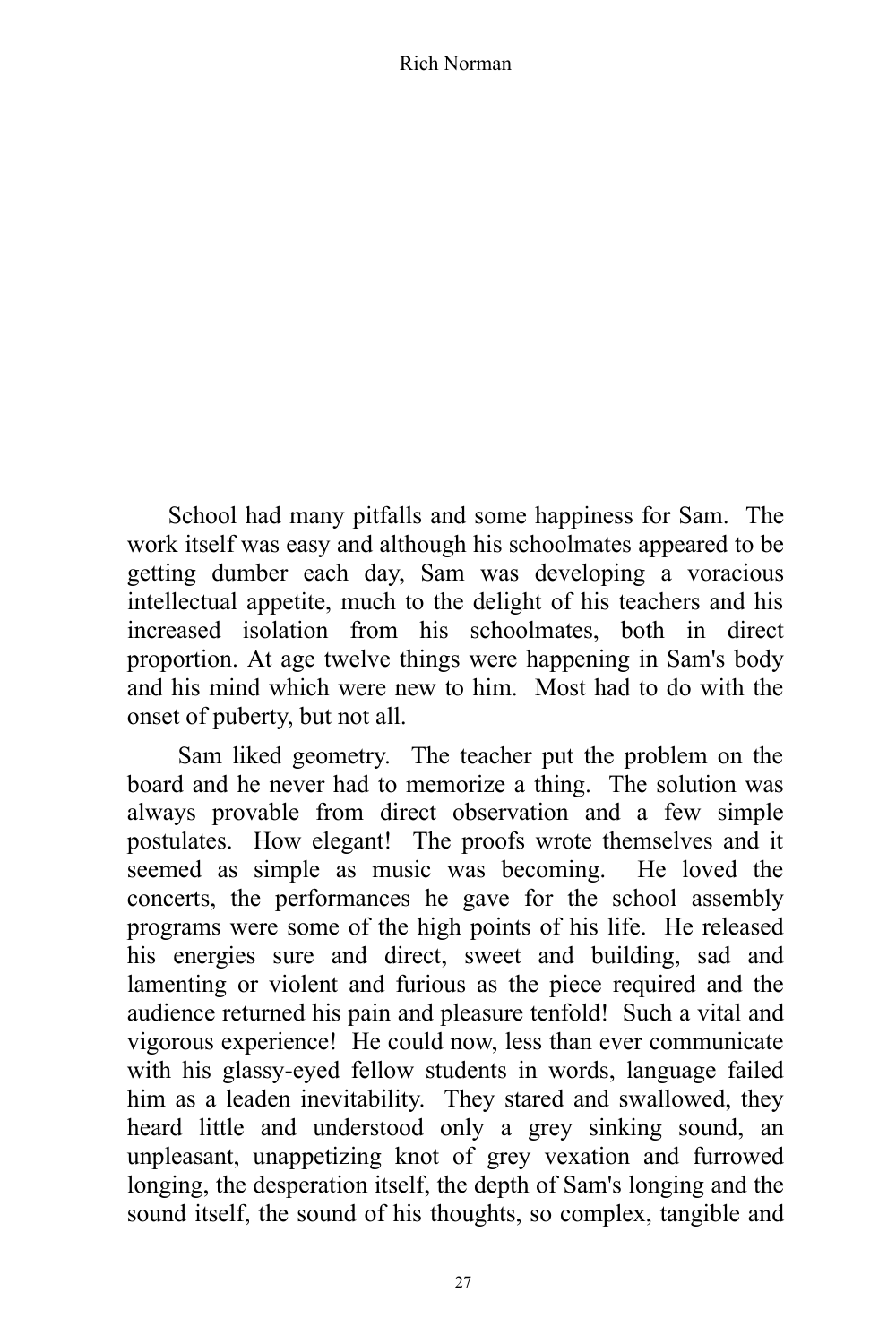somber, caused an instant paralysis in the listener, a sudden glassy-eyed disappearing of the spirit, the retreat before all unappetizing, real, pungent, searching thoughts, the wincing discomfort before every challenge, before hope and beautiful longing and before all turgid and vital things spoken aloud which so characterized Generation L, made direct contact impossible... utterly hopeless. But Music! In music these same thoughts and feelings which drove everyone away were an engine of all creation, and this creation through music although indirect and blind to express the object of its desire but in the intangible form of tone and rhythm, bypassed all differences, and so was most direct of all! Sam had fulfilled part of his hungry, denied, eternal longing, his sad human need to connect with his fellow man and be of value, to be understood, and even, appreciated. It was all working.

Sam was getting a drink at the water fountain before geometry class when a closed fist slammed square into the back of his head, straight down so that the metal fountain guard was driven up into his lip, and having cut through that, chipped his tooth. The shock and the pain, the blood and the humiliation all rose up in Sam with a blush and the taste of salt. He held his lip and pressed his hand into his bloody mouth. As Sam turned around he saw Art Smith pointing and smiling at him. "Hey, how do ya like that, Mr. Piano Man? Ya like it? Show off! Hahahaha!" The bell rang and Sam went to the nurse.

As Sam sat in geometry class nursing his mouth he felt strange. He had been mad often enough but this was different. He couldn't concentrate and was careful to avoid raising his hand. Something was wrong. He was as dumb as a log. Sam was becoming more and more anxious, anxiety like he had never felt. The anxiety was so severe it took all his strength to stifle his urge to groan out loud and keep from squirming in his seat. He had to get a grip. He was mad and he couldn't concentrate, no big deal, just mad. That was all.

Suddenly, out of nowhere, his mind's eye filled up with a scene of such enormous horror that Sam was shocked to see it. even though it was only a thought in his imagination. In his mind he was cutting off the fingers, one by one, using a pinking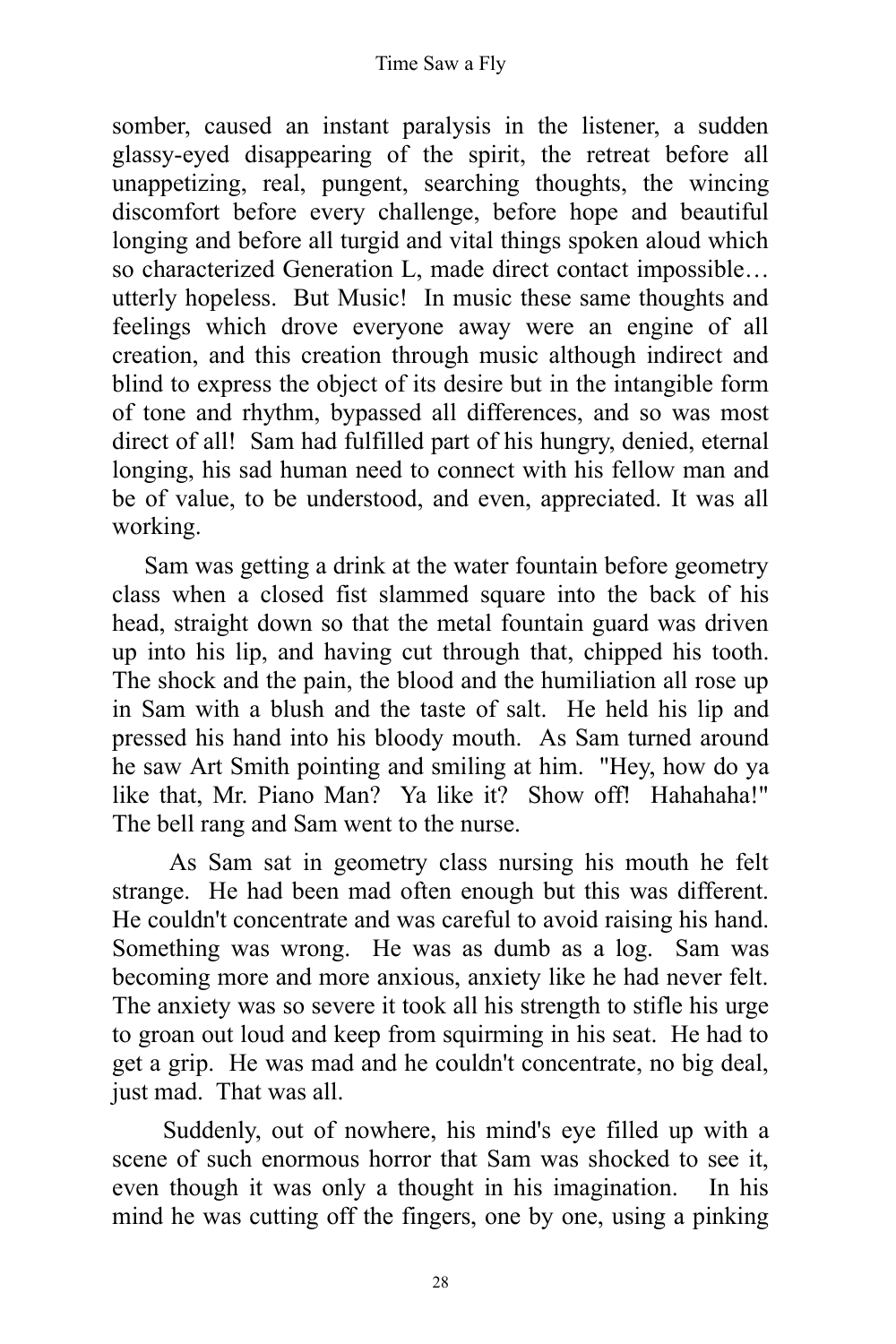sheer like what you use to cut tin and snipping off all of Art Smith's fingers, one at a time, snip, snip, snip, and Art was howling in agony, twisting and screaming for mercy but no no... Snip! "Are you glad you did that to my lip, you little shit? Are you?!" "No no no..." "Learn little one, learn well!" Snip! Sam was sick. What the hell was he thinking? He's been angry with his dad, angry with his brother, angry with lots of things but he's never seen this in his mind, never thought this! Sam asked to be excused, and judging by his bloody lip which was bleeding and dripping on the floor like slow Morse code, he had good reason, and was sent home.

Once at home, he went to his room and began to figure out what was wrong. "Why am I thinking about cutting off Art Smith's fingers, and why can't I stop thinking about it?" Sam remembered the incident. The pain. The humiliation. The look on Art's face. That hurt his feelings worse than the water fountain hurt his lip. Sam was alone and let it out, he began to cry. Why did Art hate him? Why did he hate him so much? Sam wept to feel the hate and jealousy in that look of Art's, that look which was so happy to see him hurt. As the tears fell from his eyes and blotted into the legs of his jeans and Sam wept, he felt the real reason he was so angry, he was angry to hide the hurt he felt, to make himself feel better, like a bandage, as compensation and consolation for the hurt. After a good ten minute cry the weird fantasy about cutting off Art's fingers stopped, and Sam was smart again.

Sam had never experienced anything as bizarre and disturbing, fascinating and repellent in his life. His mind went to work on the problem at once. He had felt the coming of the thing, the hideous compelling fantasy was like a dinosaur or mammoth, and he understood he had felt its footfall shake the earth long before it arrived. It was hidden, somehow not visible at first but clearly had to be there boiling all the while. It was as if it was announced by the anxiety which had gripped him as he so frantically tried to deny to himself that anything was wrong. The anxiety forced him to pretend that it wasn't there but the earth moved as the dinosaur approached, the ground shook with a dreadful anxiety and Sam saw how that fear and anxiety made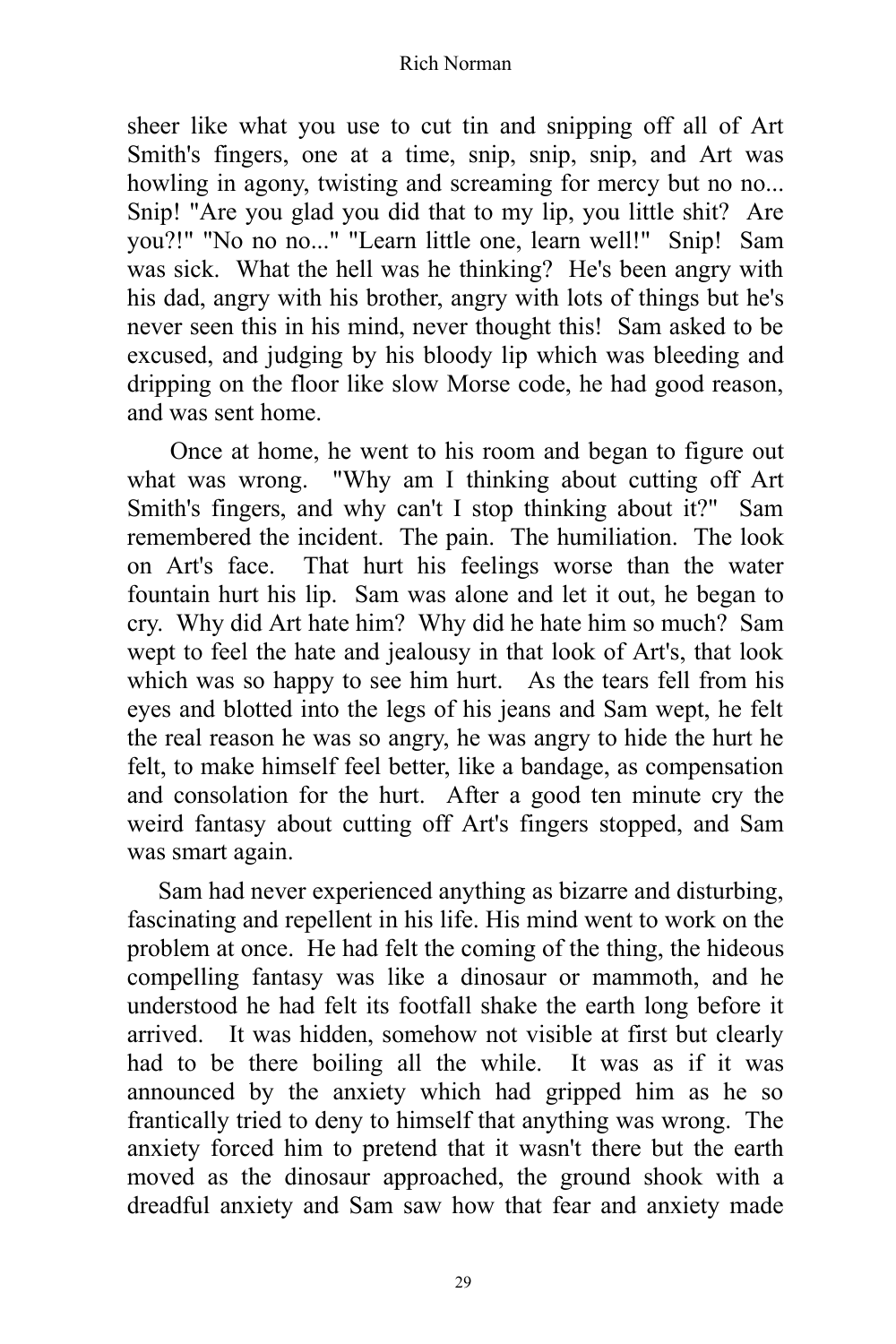him lie to himself, compelled him to look away from its approach–– "Perhaps it isn't there, it couldn't be, I'm just mad." He also noticed how the thing, this ugly irresistible intrusive thing used up his energy and made him dumb as a pile of wood, hell, dumb as Thomas or anyone else. He hadn't seen it yet, but he felt the anxiety and pretended like hell everything was all right and, the other footstep which crushed the earth and announced what was coming: he became very stupid. It was there using his energy up, unseen at first, but it had to be there or why did his lights dim? Clearly he became unintelligent to spend his energy having these weird thoughts, whether he could see them or not. Then there was the rupture where it finally, suddenly appeared in his mind where he could see it. My God! Sam had never known anything less like him, but it was him, his thoughts. Such ugliness and yet, it was exactly how he felt, yes he had to admit that. He was very angry, and although he was entirely disturbed by it, and could not function or live with the sight, it was how he felt. Or was it? No, don't lie now, it was, it had to be how he felt but it was a reaction, a bandage, a strange evil pleasure even, but its point was to soothe the real cause, the first feeling which needed it: the hurt! The hurt was the primary feeling, the one he was hiding, answering and soothing with the hideous eruptive second thought, they were both his thoughts, but the hurt caused it. It had to be, because as soon as he stopped hiding the hurt and pretending it wasn't there, "It" disappeared––he stopped cutting off Art's fingers as soon as he was finished crying. Evidently once he was done hurting he no longer needed the weird fantasy which had torn its way into the thoughts he could see, and so, it went away. That was it. It fit the facts to a tee and now Sam was left with a question, a question about the premises upon which his explanation, the necessary conclusions of this non-geometrical but "mental proof" was based, a question: How can those thoughts, his ugly thoughts have been there as he knew they must have been, but not been his to see before they broke into his mind's eye? Sam answered the question: He must have hidden thoughts, thoughts he has, but can not see. Well...he might not see them all the time, but at least he could tell when they were there. Sam understood our hidden thoughts may play a game of hide and seek with us, but they are the most unskilled of games-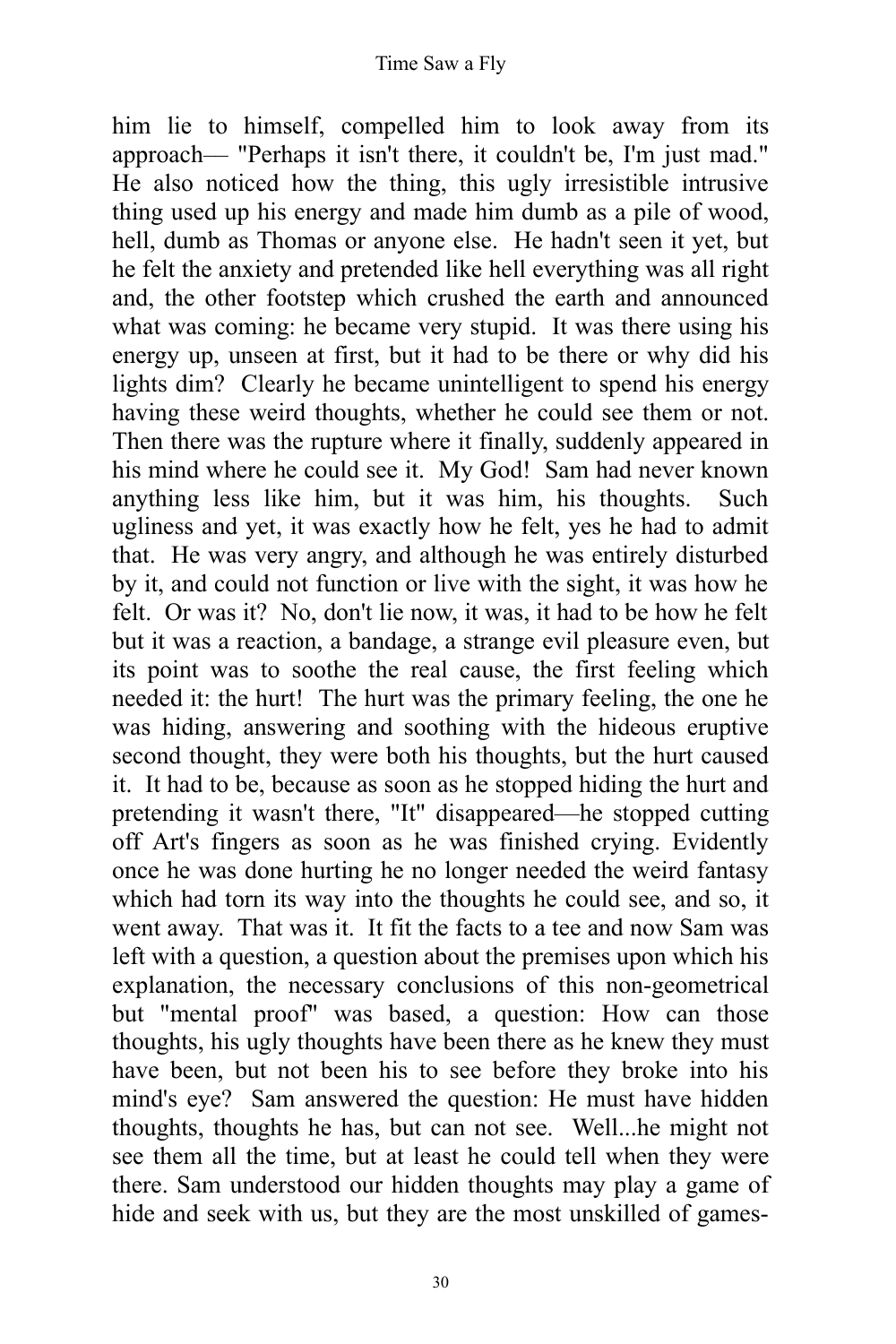men, and can not help but betray their own presence.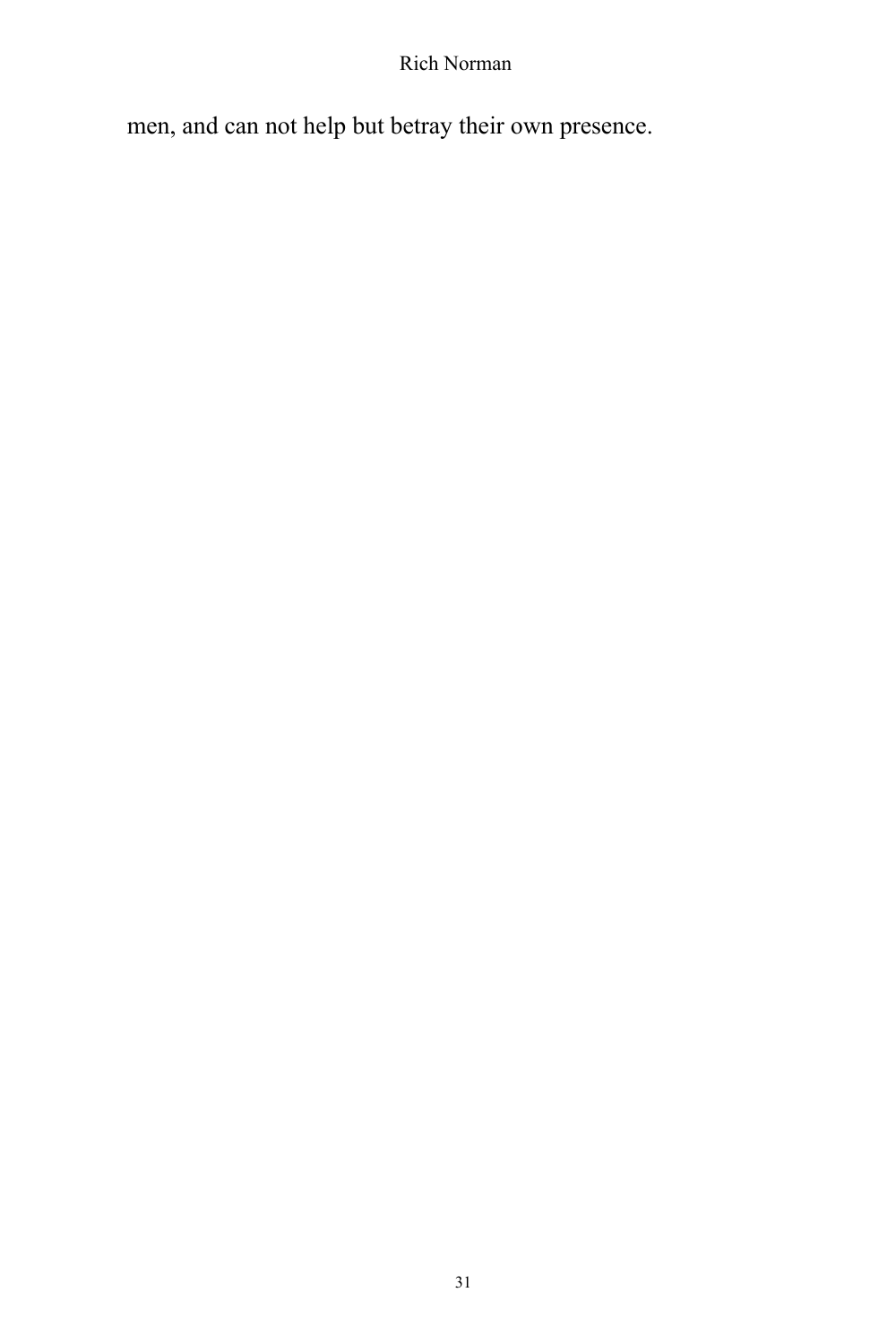Jeanette was worried. It wasn't her health, which she knew was going, as was its right after a life so passionately, so nobly and ignobly lived. It wasn't her meager finances, which due to her spartan lifestyle were double any ample standard. It was Sam. He had found a home, a remedy in the performances he was giving, and that was worrisome. When Jeanette first began to teach she saw it. When she was a teen, many had yet to take Loxvol and although they all soon surrendered to the cure, it was long enough to make the drug's effect on musical ability, and most of all musical perception, all too clear. Any doubt was soon trampled deeply underfoot as she saw the sharp decline in audience attendance for performances in her then blossoming career, which would soon wither on the vine. It was all very worrisome. She didn't want to see what she knew was coming. The best, and even more so, the worst thing, was happening to Sam's music, and even more importantly it was happening to Sam. As a musician he was improving, and soon, he would be very good indeed. That's where the trouble starts. Once the rhythmic sense is developed to maturity and full flower, with its dark, sparse, uneven temperament, absent and fickle, narrow and barren as tears withheld and frozen hollow sun which leaves the skin cold, prickly and wanting, too eager for warmth, rhythm with hollow sunken moments of sullen sunless sea, watery salt desert waves hanging in dampness, sometimes uneven and sultry, swelling, cold and capricious, willful and unpredictable, hiding,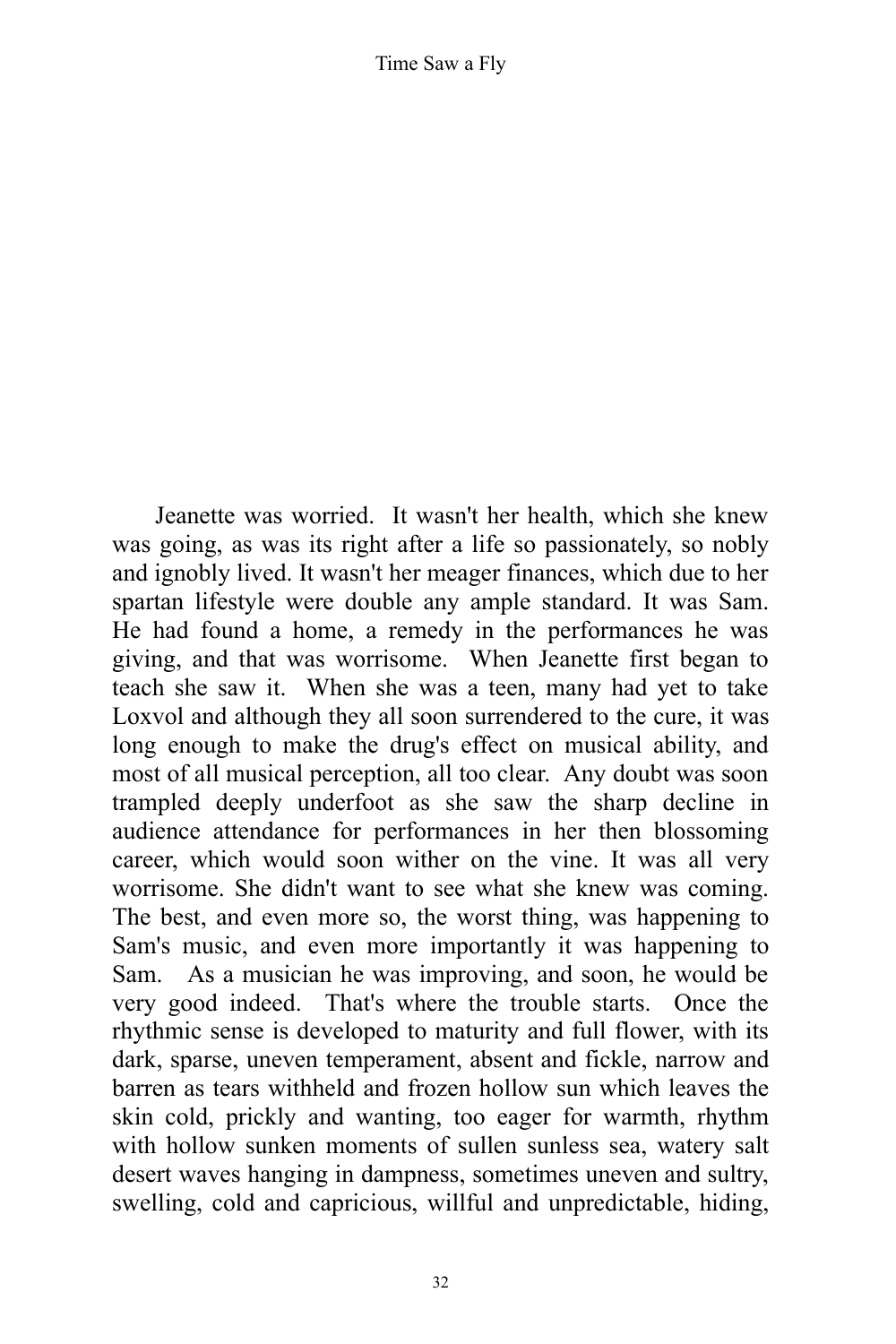random, shameful, slippery and teasing, ugly and concealed, twice unknowable, filled with ineffable silver promise and death's lidded brooding, just as the strangled secret hope and torment in the heart of man before the storm, before the rain and lightning–– oh, here, here there was nothing! Only blank sunny skies and the pumping regular thud and clatter of dumb immaturity which knew no end and no shade of doubt, or of itself, lived here, in their half missing vacant hearts! Each week the students would come, their greasy fingers fouled the keyboard just as their souls did the music, always stopping short of nuance, short and chopping, always chopping, chipping away the heart of music, a piece of endless dull wood, the simple chips born of their tugging dumb ax, the "manna of heaven." Soon, very soon, it would begin for Sam in his music as it has already taken root in his heart. Such need and tenderness in this place are sure to be bruised and brushed quite raw and red, as life would, and should, treat and mistreat the heart, to have it fathom its own beating and understand its disgrace before finding the hiding place of true courage, but this! Oh, no! This was a sealed tomb with dust and dust alone for the splendid tatters of our aches and wants, which we must, and may always have had to adorn, ourselves, and our days always and inevitably, oh please let it be fruitfully, are lived, quenched, built, saved and spent––quite alone. Now he struck as a single bellow of thunder, or tender and light as a feather or a slap as the music needed but as one heart, one mind, one rhythm. His soul had found all those currents which run deep and muddy, chill and reluctant against and toward each other, the dark places in our lightning and the light in our dark marrow which knows strength and weakness are hand in hand, as one calls the other, so up and over our selves and our shadows go, swirling up and over, again pain and strength ascend and mix, the end still higher! It is our weakness which bleeds our strength, summons our sunken promise to answer, and it is in the contractions of our tender pain that Beauty, and she is but strength at rest, is graciously summoned to flower, for only the strong can afford such an illusion, so costly to bear, this alabaster child basted in blood! Oh the boy already knows this and soon his body and his music would bear its rhythm and be lost, lost to this world of flat light and dead plain things, these un-living white shadowless wraiths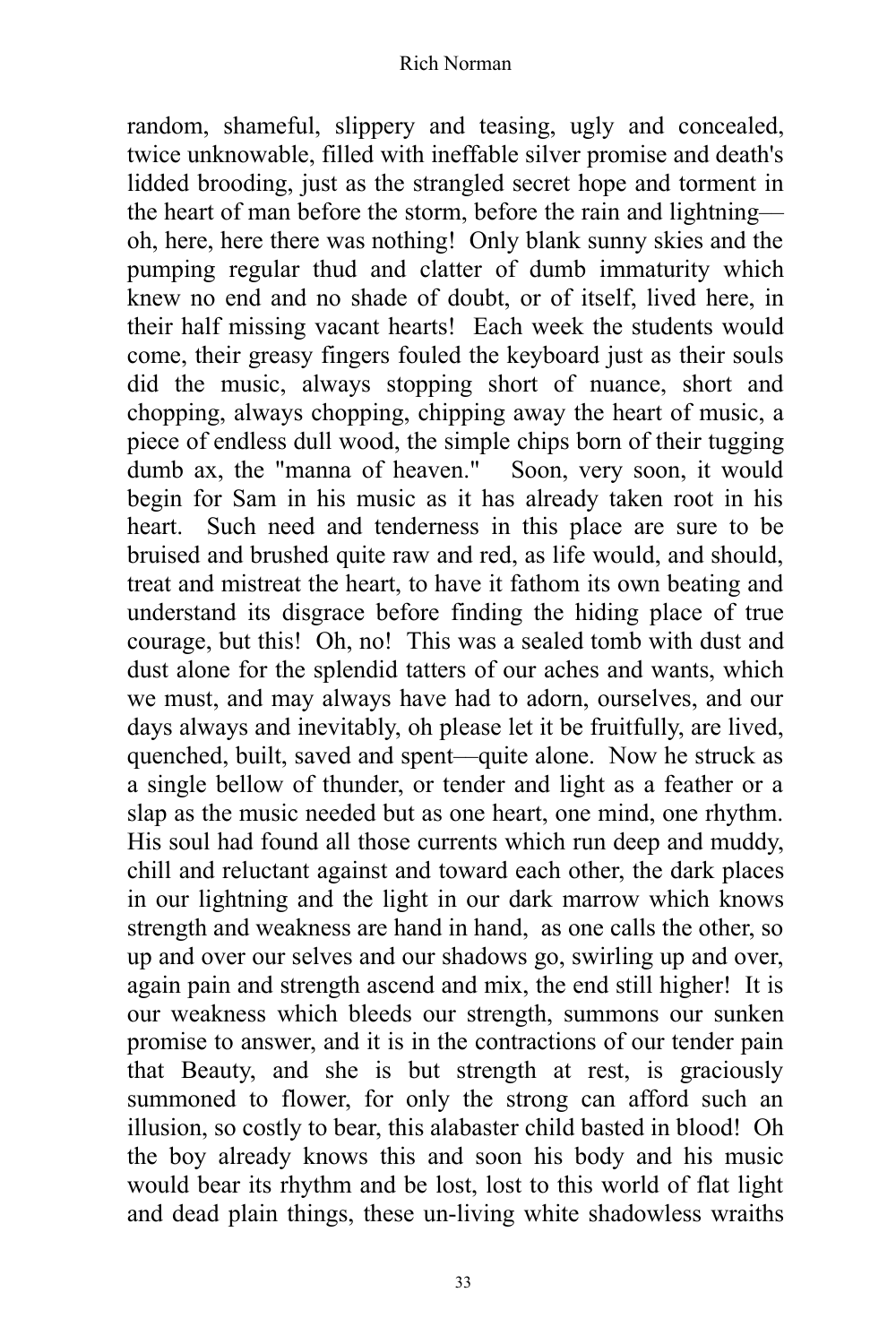and milk ghosts which crave only flat light, and have flattened, whitened and paled the world in their image, and he too would suffer, and must overcome her same hopeless perfect struggle, for he was alive—a tender shadow glowing, hollowed by sun alive––as shadows are alive, plain only for the darkness they can but poorly cast into the sun, and so are we all! Like her, he would have to find strength and joy enough to know it...alone. Jeanette wept. Then she got to work.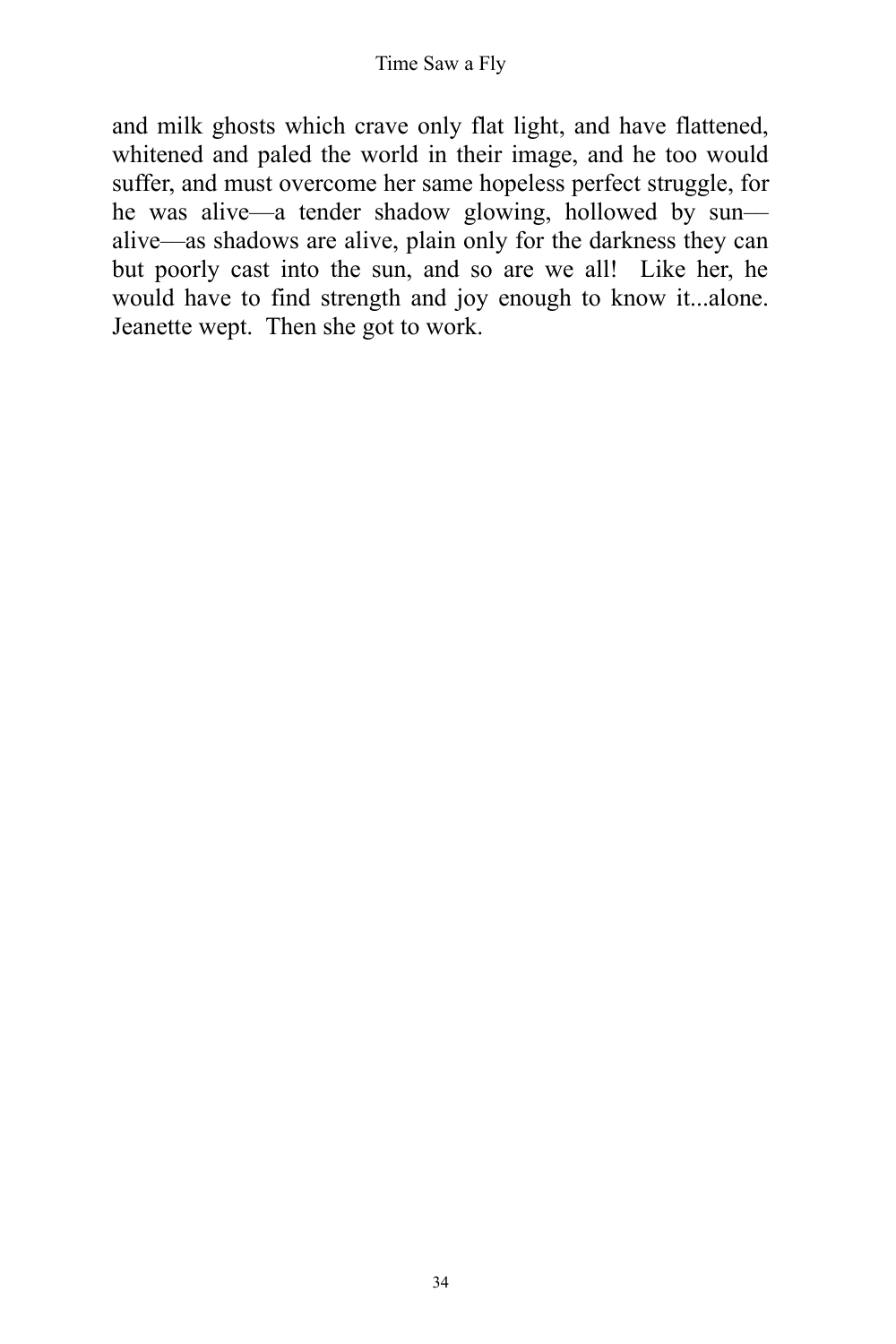That evening Sam could not stop thinking about it, thinking about the strange, disturbing, compelling, hideous, unexpected events and visions of the day. As he thought it through he could not help feeling a sense of satisfaction, a woolly pride and a glow, an inner contentment filled him, as if he had drunk a handful, a cup of sunlight, a blush of contentment spread itself through his purposeless longing and warmed him from within. He had found it! He had unriddled it and wanted only one thing––to know more, to see more––to know everything! He looked absentmindedly through the fantastic stack of books his grandmother had given him; amazing books about old things, ancient things, things forbidden and long forgotten. Ancient histories and stories, poems and lurid scraps of lives long withered but still alive, the living dead, words and worlds frozen in the peak of power and lust, fury and beauty––a snapshot of the soul of man spread across the ages, painted in words, blood, mystery, beauty, promise and treachery. The histories and works of the immoral and amoral predecessors of modern man, the shameless, guiltless Greeks who longed as they lived, beautiful and horrid, "beastly and blond," only to become enslaved to the dark as the rest. The shining years of their promise and failure beckoned him, but tonight, it seemed as if the universe of Greek thought retreated back into the paper and he was alone, alone and delighted in the rapture of his strange visions.

As Sam fell asleep he could feel her, feel the night come to him pregnant with mysteries, adorned with fragrance and color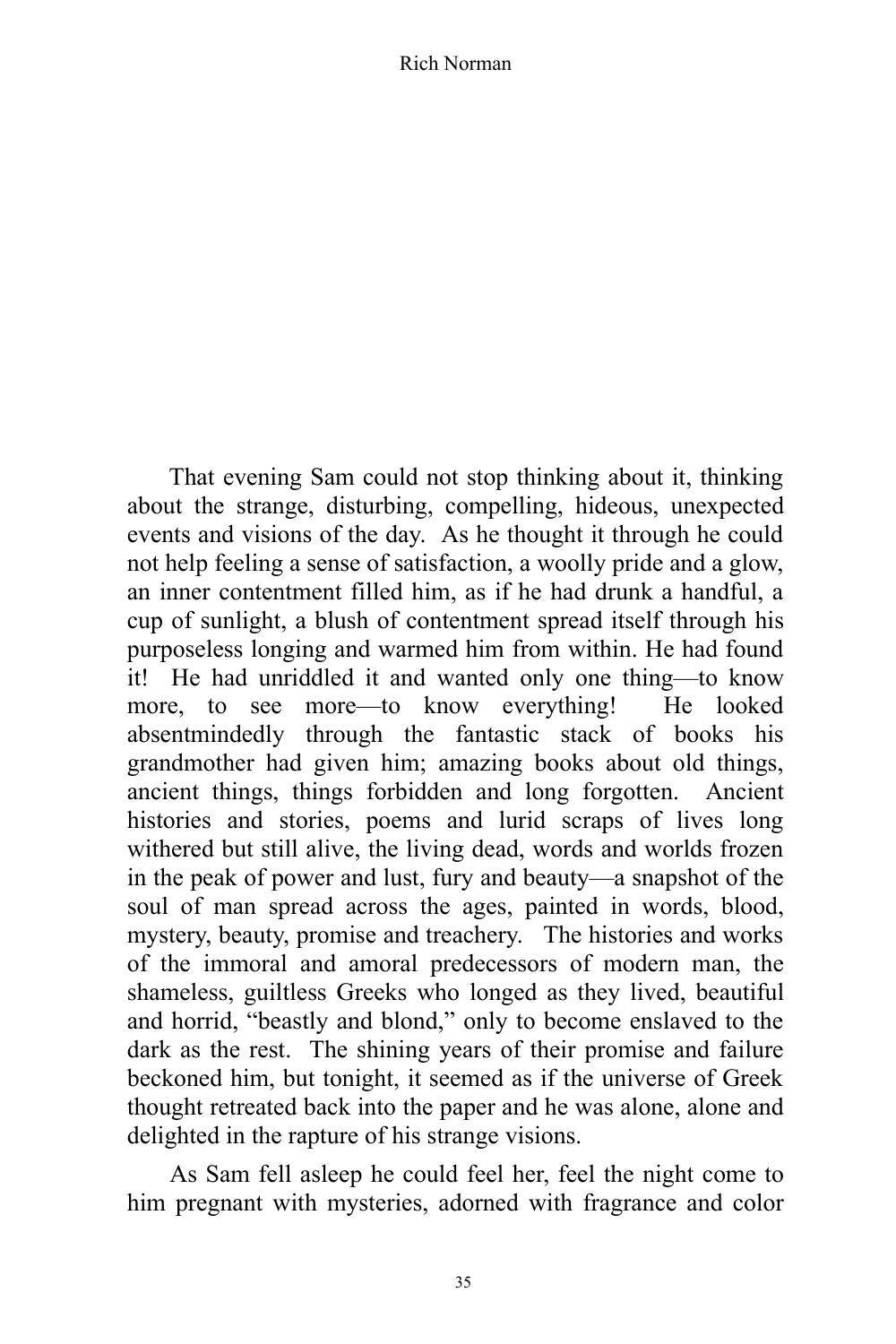wrapped in darkness. The night came to him, sweet and yielding, full and engorged with light and shadow, fat to bursting, each silent moment, pregnant, hiding and dark bent down in silence, and bestowed the night's awakening kiss, night's sweetness, her light wrapped in folds of darkness––and so did she dream of him.

Sam saw the temple, an alabaster stone monolith, smooth and unperturbed it stretched into the azure sky, its arching columns and the seamless unbroken sweep of the crowning pale white dome of stone and sun, as but a reflection of the vastness and promise of a hollow unknown hope, a question too large, empty, beautiful and aching, a question which can not be asked, too broad to hold as it arches over the sky...but must be answered. The turquoise Greek letters above the temple entryway were unknown, but familiar.

He knew she was there without looking––the slender vase of a goddess who held sway here, pale and delicate, she had every key hidden in her carelessness and her serenity, Sam's soul lightly held in her delicate ivory fingers, fingers which opened Sam's soul up, spread it open as a fan is slowly opened to reveal its pleated heart as a bashful wind of still breath stirs it to life in the hidden currents of whispered breezes, so did she know him. Her light already exhaled, unseen and laughing, to know him with each breath he drew, he sipped her light into his soul and danced as a fan gladly knows itself, the pleats and folds, the secret intimacies of its webbed gossamer broquet catching and shedding the light, alive and shimmering with her breath, an autumn bruised, a fall leaf dancing with the teasing breath of annihilation, spun light and a last tug of breath pull, pluck it into the air to dance with the cool pale light, to warm the fallen sun with rose and know itself for the moments as it falls. She looked into him and spoke: "This is your temple."

The words hung in a terrible stillness, an unquenchable quiet flattened him and narrowed Sam's soul into a dark sunken thing, small and tight, flat, cloistered and small, thick and mute with fear. She revealed the door. He pressed himself through the keyhole into an immense narrow darkness, stultifying and slick with an unbearable sweetness, the lidded nausea so over ripe and narrow, slick and double thick to breathe this over ripe rotten air,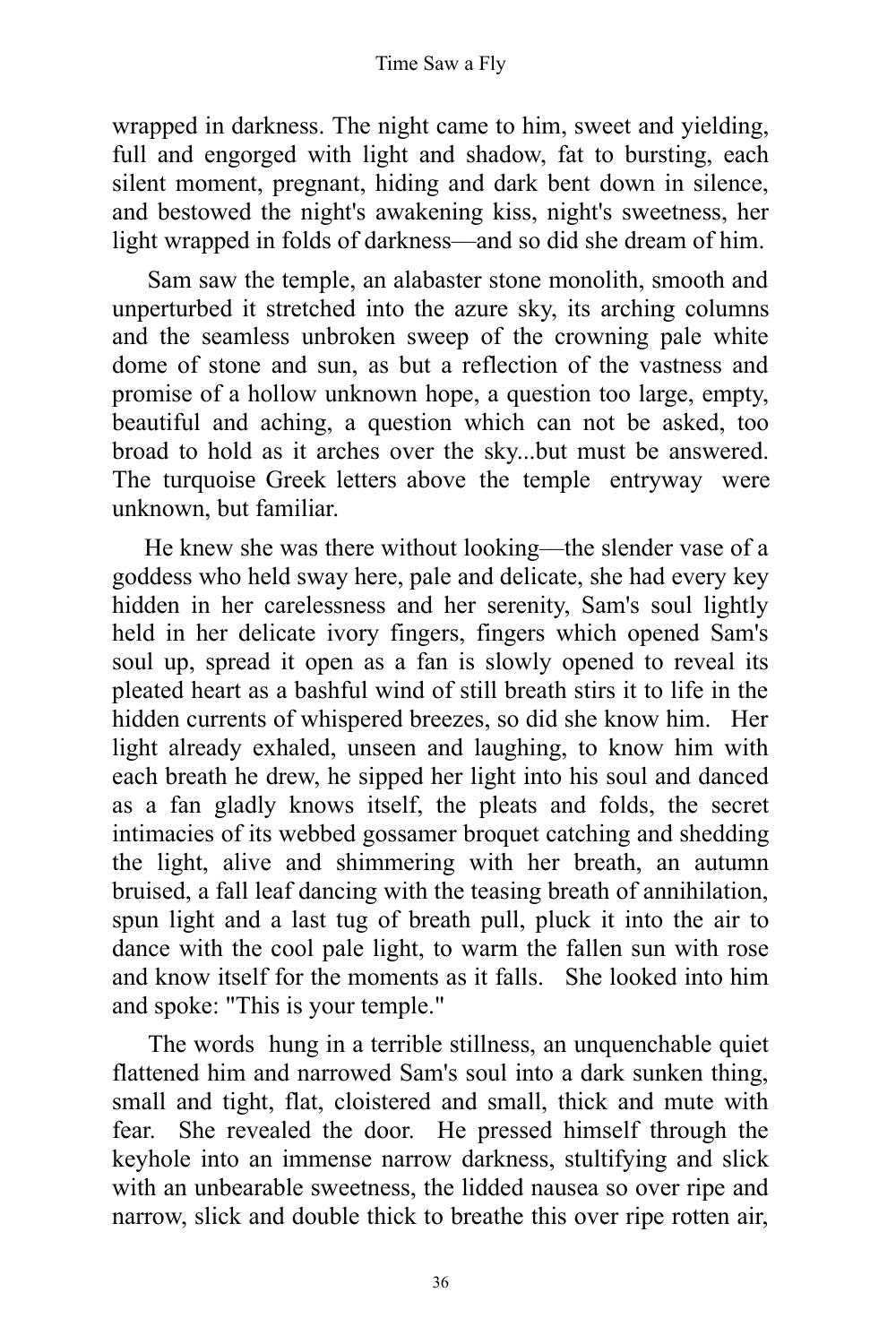cupped into itself, sick and hidden behind and under itself so twice sweet and double rotten. Sam squeezed the black oily spirit of his hope between the dirty cracks and pressed into the heart of the edifice, so white and broad in the day, so narrow and putrid within. In the very center of the temple, Sam found them: The three sisters of his hell. Ugly and knotted, their blotched skin so hidden and sloughed, a disgrace that hides and oozes under the weight, the gravity and weight of unlookable eternal shame... which knows.

The first head spoke to him: "I am here for you, little one! Behold, for I am your secret! Do you still wish to know me? I am what makes the sun warm and the sky arching and blue, I am the eternal hope in torment, beauty itself spilled into life's most gracious cup of dawn, I am all illusion which knows better than truth and so is named 'hope,' I am you!" And Sam saw her and knew this terrible knotted visage, the hideous vile countenance which had wrapped itself in darkness and disgrace before all mortal souls–– Sam saw the face of Lust! Her foul, shameful breath of fetid, lurking desire, staining all pure moments with her leering sultry filth and hollow scratching need which must be born! So has shame known and named her: Lust!

And now the next head of the dragon-witch spoke: "I am a sweetness in your breast as well, little one, oh yes, I am again your secret, yes twice again! I am all which rules the sky and orders the day, I am the law of strength and balance which has found its way, I am the wisdom of victory and the sure heart of your soul." Sam looked upon the mottled grimacing mound of filthy flesh with its bloody brown eyes and the dull hate leaking out from within their lying gaze. He smelled the rotten, putrid bloody drains of a thousand wars and a thousand sewers, the pleasure and hatred of the worst of man, the camps of the Nazis and the heaps of skulls under the gentle watchful eye of the eternal tyrant, Sam saw the blood soaked vile serpent of man's most putrid and shameful appetites proudly trumpeted as virtue. Sam saw the face of sadism, cruelty and evil, so did shame call them and so was she known to him— Cruelty itself leered out at him and from its dark lips came the words, "Know me, for I am you!"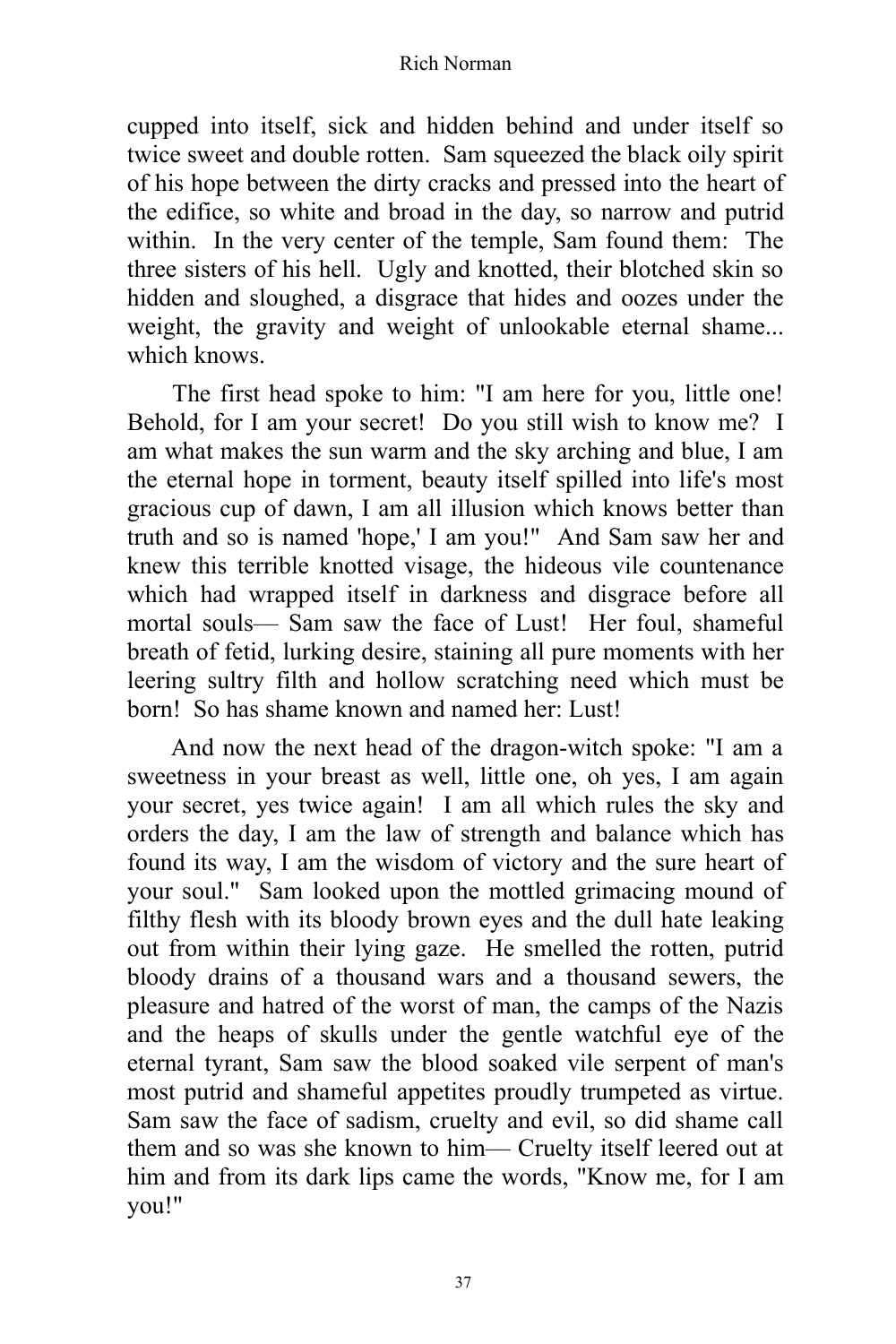And the third head spoke unto him: "Know me too little one, for I am peace and resting, I am release, and of all things well and freshly done, I am the purpose, the countenance of cool repose, the reason. Oh yes, I am your finest hope and your best promise. I am peace." And Sam saw this last and worst of his three demons, she was terrible and unblinking, cold, sure and uncaring, black, mouldering, putrid and devouring without noticing, shame saw all needs summed in a single blackness, a single hunger, a pinprick where all appetites and defeats converge to annihilate even each other, leaving only hunger itself––and shame knew her and hid her, and so from under the darkness of shame she spoke unto Sam, "I am your highest gift for mankind and your highest hope: I am Death, and you hunger for one thing alone, little one... Me!" And so did Death speak to Sam, sick and hollow, hidden under the dark lidded curtain of immutable shame, sealed within this sepulcher, this splendid, breathless, alabaster tomb.

"If this is a temple, it is a temple of shame! A temple of false appearances, smooth white sun and pure walls which hide and house, seal and sustain every hiding, lying shame which fouls all of life! If this is my temple, I proclaim it a temple of shame and lies!" Sam swept his hand in an arc of circumference and the ceiling of darkness split open in a peal of laughter and he knew he had found it! Sam slit open the very belly of shame and beheld them––the three witches who under the brooding oily lid of shame had threatened to consume him with their knowledge, now unfolded themselves and poured their glad waters before him, nourishing all the land. The hideous head of Lust was born pure and golden, white and ice, deepest blue and rich purple, thick, wet and drenched through, soaked with color and bubbling to overflowing are the waters of Eros, now all of the world subtle and glowing, crimson and swelling, falling and rouged in amber dusk, so did Eros embrace and enfold, encircle from without and enfold from within, as a pure silver stream did she spread her clear and colored waters to gladden the land, to enrich all sunken and lofty worlds and bring to the earth its reason, its rejoicing, its unknown promise. So is Lust revealed as Eros once born into day, once released from the fetid womb of darkest shame!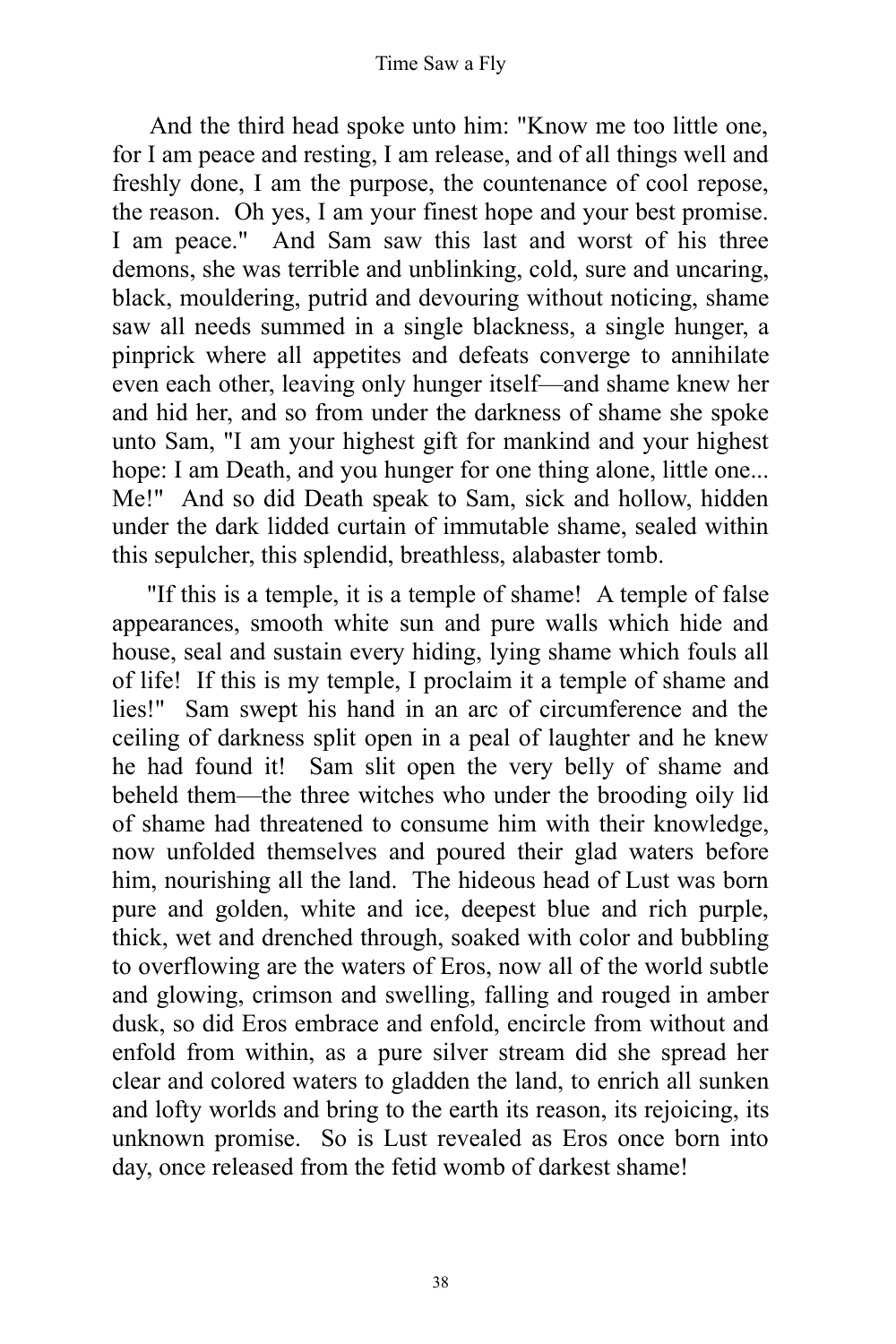From the shamed form of cruelty came a proud golden ax and staff: The tools to do and to see done. And so is a man's will, his hope. In discipline is forged our triumph, our new day is earned laboring at her forge! And so did the forge of Sam's will glow cherry red with hope and the ascending waters of light, hope and all futures made real spring forth from this forge and stream upward, flowing into the sweep of the sky, red and sure, golden and right. Once born out into the light of day so does our will master the world, or become cruelty once shamed and made impotent.

From the sunken ugly head of Death came the brightest spring of all, the sun itself! A golden white river of light pouring into the vaulting heavens and filling all the empty void above with light and its pure speeding white hope, forced into brightness, burst into a spattering of yellow brass and white molten metal, liquid platinum and quicksilver light crushed into being by the very weight of death itself! So is death the spring of man's eternal striving and urgency, his quicksilver spring of hope and light itself born under the black footfall of death! Ahhh...the very reason for light is born in these leaden steps, immutable and barren, sure and unyielding, the tragic and meaningless blots of gravity that are the footfall which awaken the light in the heart of man! What but anguish could cause such pleasure, such exaltation and light could only be born of this! Only in knowing this––do we need it completely. For from what womb would light need spring but darkness? What else could cause such longing, where but in our certain darkness would a need so potent be born––a need so deep it became the birthplace of light itself? Only a knowledge as crushing as this might make it so, only in a cauldron as black and sure as this might we need so deeply that we find...ourselves. So are we all a taunt, a grin, a smudge of bright mist and light born out as quicksilver and gold, born as we are trampled underfoot.

Now Sam beheld the exquisite lush landscape of green carpeted hills, outstretched palms and cedars, weird colorful fish and sad mocking monkeys, pointing at each other and laughing. Smiling gazelle pronged for no reason, and shag sloths with their carpet of red and purple cords and laughing inverted eyes hung in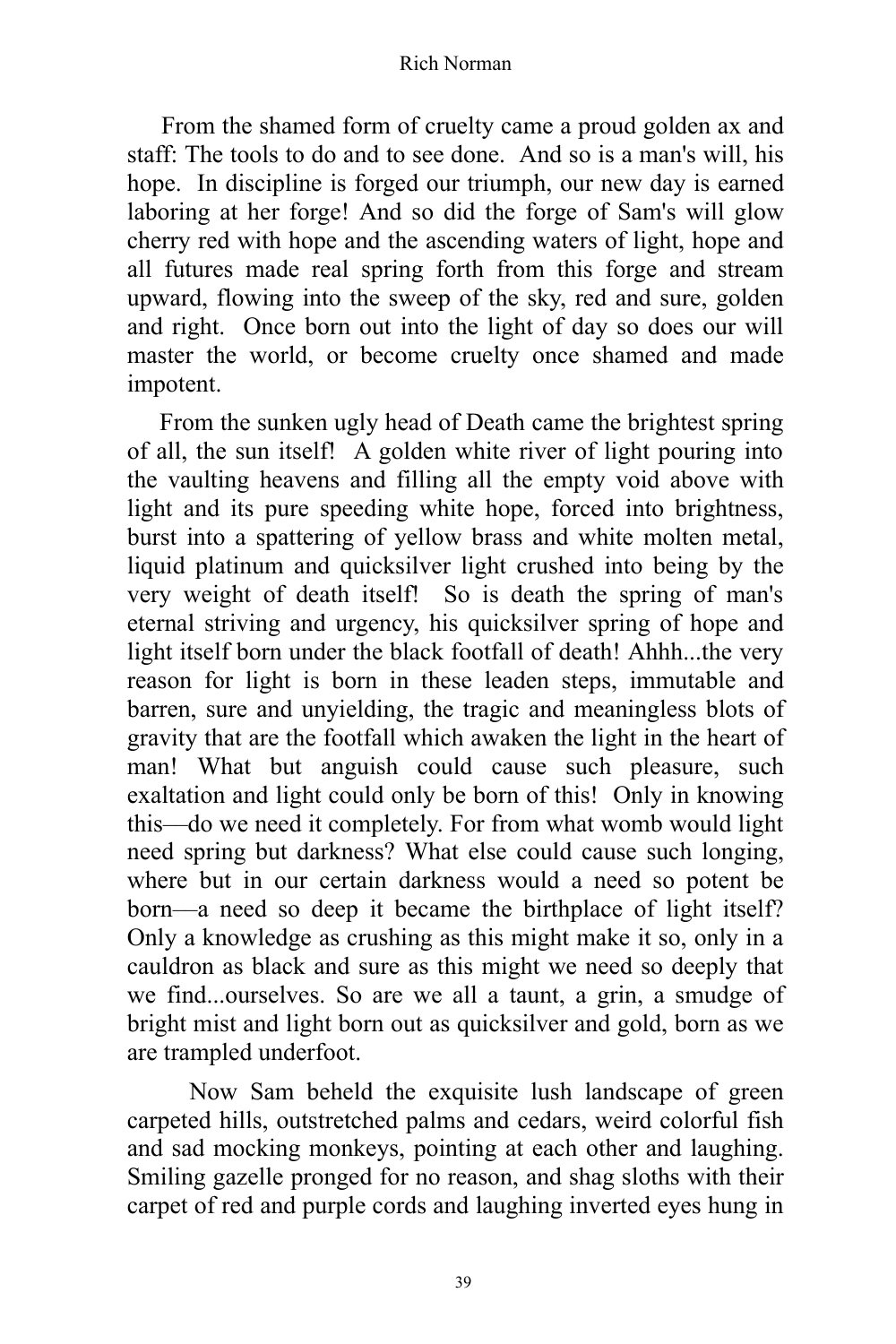the branches and looked at him, peering from the trees. Sam saw this wonderful painted world with its laughing colors and was happy. He looked within each of its creatures and found he knew them. He looked within the soul of the lion, saw it stretch before the noon sun and preen its bloated belly, fat from killing, content and warm. He saw into the soul of the peaceful sloth and lived within the tangles of its multicolored lugubrious laughter. Sam found the hidden heart within all things and knew them, and so found his rejoicing, his tears and his happiness flowing through him in this moment of knowing, and he heard her again, "This is your temple"––and he knew it.

Fondly, he took the sad things and brought them, so broken and pitiful, into the light, before the warmth of his purple noon he brought and encircled all broken brittle things, now tenderly set before him so he could know them. Now they rose, one after the other they floated, each after the next, as a staircase of bright and silver laughter, these frozen ripples broken free and flowing upward, uncaring and playful, teasing bright tears ascending from a resounding laughter, a laughter bright enough to stain the darkness, and awaken the true heart of man.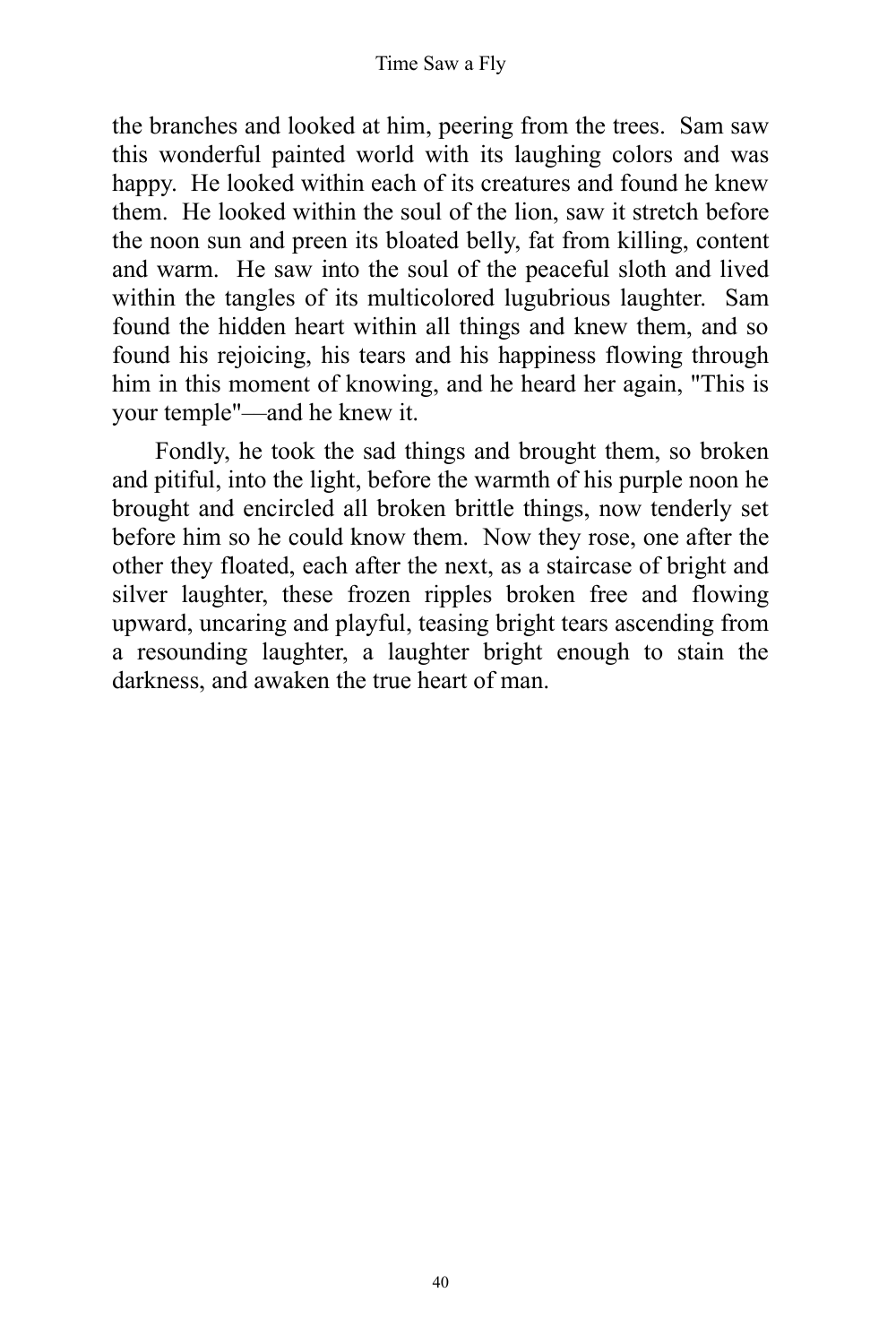When Sam awoke he was gripped by the dream, infused with an enormous energy and sense of purpose. He opened the books to search for the remaining puzzle piece, the inscription in Greek letters of jade which was over his temple––the letters shown clearly in his mind's eye and he looked, leafing quickly through the myriad of pages he had been reading from the old Greek texts his Grandmother had given him. There in the wonderful illustrated pages of an old volume on the ancient Greek rites known as the Eleusinian mysteries he saw the temple. Although his dream temple was greatly embellished with a stone dome which was not present in the artist's rendering, this was clearly the source of his dream image. The Eleusinian mysteries represented the Dionysian aspects of human experience. The mysteries were presided over by a priestess who dispensed a secret potion, no doubt of some active psychedelic psychoactive substance which supposedly revealed the mysteries of life, death and the soul to the initiate, who was then sworn to secrecy to protect this hidden rite and its mystery. Next Sam found the inscription from his dream a few pages later. These were the Greek letters inscribed over the entryway to the famous Apollonian temple at Delphi: "Know thyself"–– Know yourself–– Nothing could be more appropriate to describe the nature of his newfound experience and its understanding! His temple was a perfect twin symbol for the complete soul of man, both Apollonian and Dionysian, complete in its multiplicity!

41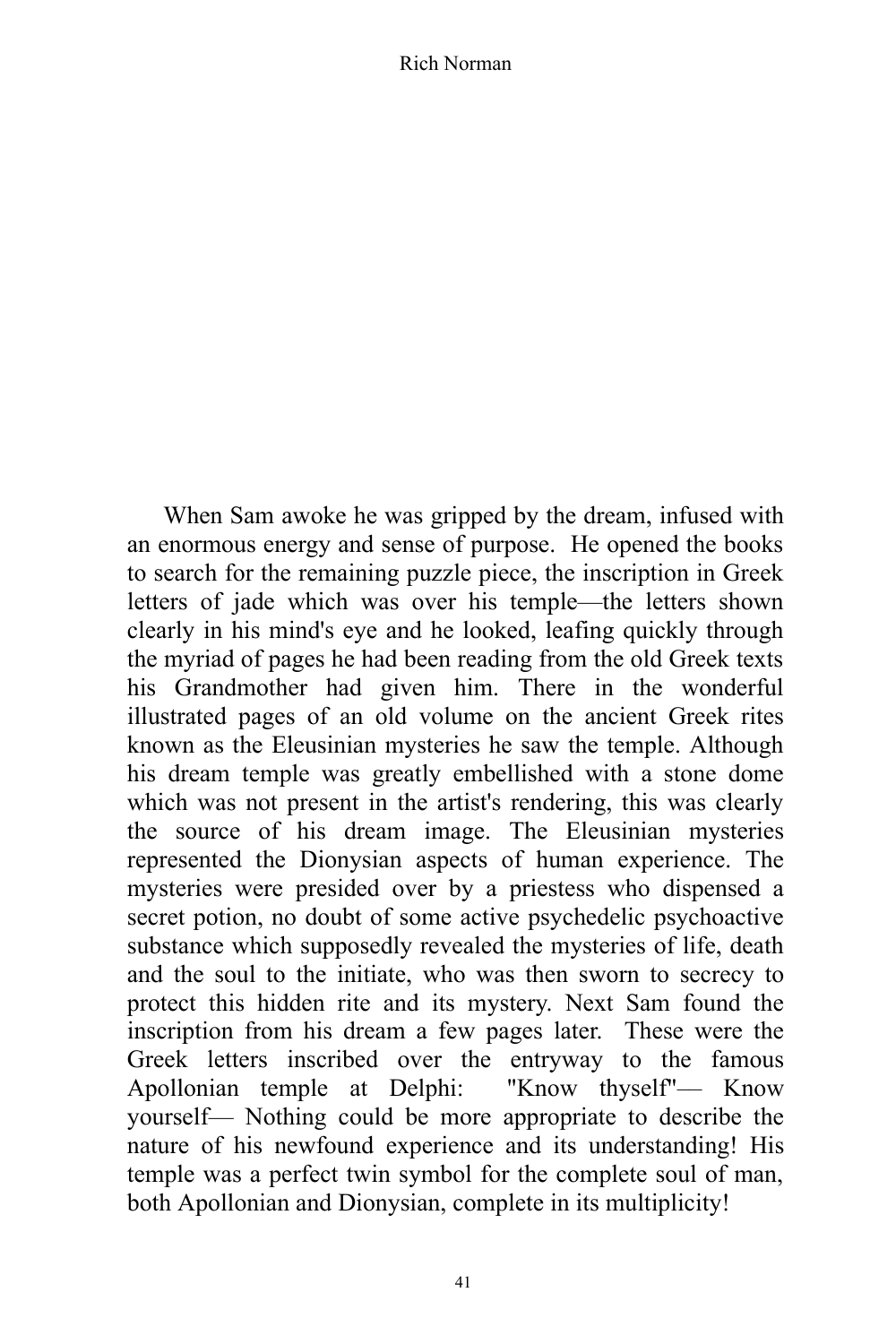Alive with this secret which breathed for him, lived for him and now glowed within him as if he had swallowed a draught of daylight, Sam could not keep his mind still! It turned in delight and searched into the texts and further into the unriddling of the real mystery. Now, in the time of Generation L there was no more psychology as such, there was no need, there were no psychologists or psychiatrists, no friendly advice and aid in searching the deep, hidden, breathless places, no prescription pad to scratch the extra bit out and find the right drug for the problem. Now all mental illness had been uniformly and completely eliminated with the advent of the age of Loxvol. Loxvol doctors were experts at dose adjustment, and all symptoms could now be converted into the blissful greasy sheen and glazed good cheer which was but one thing: Cure itself— Health! Sam knew he was something now, his hunger, like the hunger which drew the notes into the music told him, he was something. If he could deduce as a proof, as a sure deductive certainty the internal states of man, those parcels of electrochemical conflagration, thought and feeling that we are, he could truly understand the relations and fix the thing, make it alive and growing, stretching and becoming just as he was now. Yes, he was something––a cracker of riddles, a solver of hidden puzzles, a burglar who creeps into the darkness to see what was stolen and bring it plainly to light where it can be beheld and known—yes, Sam was something, and he didn't know of another, but that didn't change the fact: Sam was a "Psychical Physicist."

Now he turned to a text he had just begun, a text by the Socratic pupil Xenophon which told the tale of a great struggle with intrigue and much splendid oration which accompanied the dreadful trials of a stranded, headless mercenary army that was saved, brought to the sea and the slow road to its salvation by Xenophon himself who guided and inspired the whole affair with his words. An ascending struggle to be sure. Sam knew his arduous joyous struggle was in his work, and the old Greek tale titled, *The Anabasis of Cyrus*, or the *going up* of Cyrus, gave Sam the notion for it, for the shape of his purpose, his task, a task of fulfillment and meaning wrought of creation, of the doing and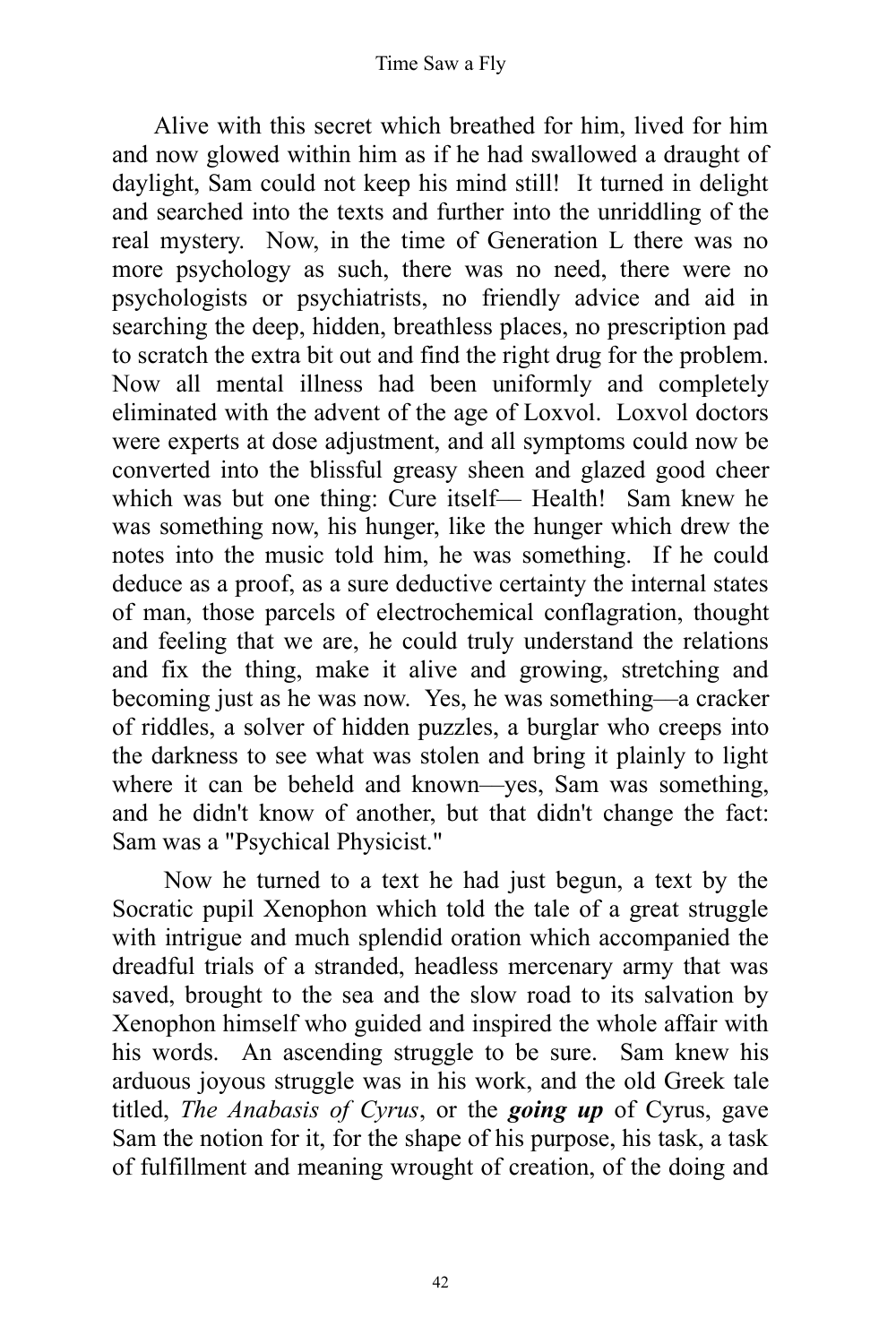becoming of his own art and understanding, his going up, his ascension, his––*Anabasis of Creation*.

In this thought it came to him at last as a whole, *The Anabasis of Creation*, a form in three types:

1. Music–– The direct indirect expression, the substanceless language of unspoken pure form and color, unseen and so, seen by all within their mind's eye. Could he capture the idea, *The Anabasis of Creation*, his purpose, the ascension of man in art and understanding, could he capture its essence, the curves and hammer blows of his will, his self-creation made manifest without being spoken, said without words, only heard, feltcould he build and distill the idea, the need, the essence of it all brought to bear from within, painted in depth, blood and shade with music pure and clear, music without lyric or word, unspoiled and unspoken, toiling joyously and ascending to know itself what better voice to speak ineffable words and utter unknown names than a wordless poem, an impossible necessity brought to fruition––to paint the climbing soul of man in the color of sound, to capture the inward and upward pulling, the stretching and ascending towards itself above itself, stretching up and over its own back, climbing toward the sun? Could it be brought directly to bear without the artifice of words, struck and brushed, sounded and known from within? The ascension and its pulling, its empty longing hungering upward, climbing need upon need, could the dark and the stretching bright soul of man be brought to bear directly upon, from within? Could it be done with music alone? *The Anabasis of Creation* in sound?

2. The same might be asked of the dream language of illusion, that hollow beauty which must be filled in the listener's ear, or the honest glowing song, the blur of subtle shade and smudged shadow, unclear and so easy to admit, as is any spirit polite enough to be masked and understood only in retrospect, if at all. Heard but misunderstood, and so, beautiful. Such is the curse of verse! Could it be done here, in this netherworld of feeling and slippery stolen illusion, can the finger paint of feeling so smudged and hollow, an imaginary cup for unreal thoughts named feeling, bitter, narrow, dark, sensual, sudden and infinite as a moment of true beauty or despair, can a brush––lush, wanton

43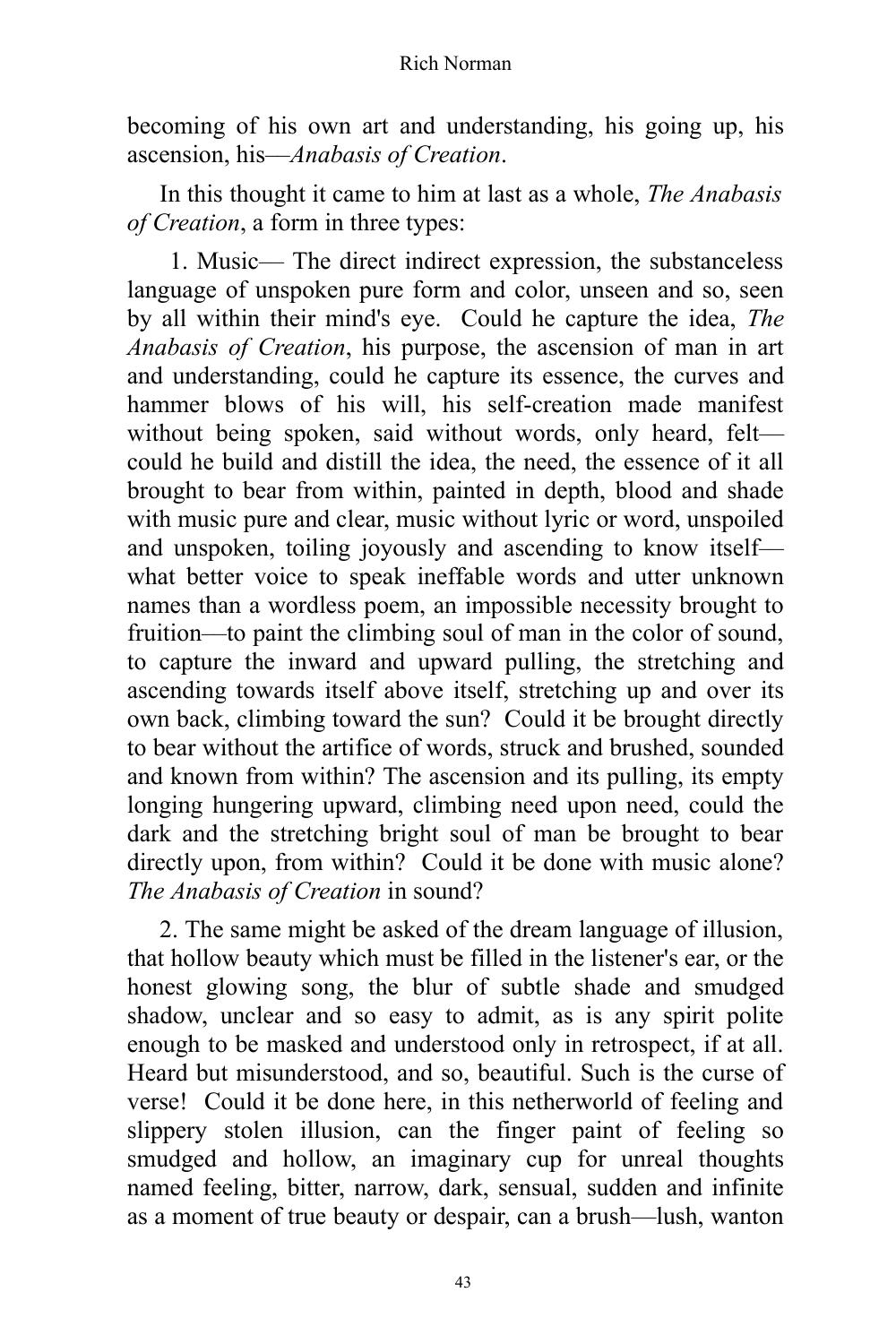## Time Saw a Fly

and round as this, be brought to fruit and flower in truth's ascending image, the illusion of meaning made real? Of course! For what is such a truth, a truth that we need but an illusion we build after the dreaming, and so we shall whisper it in dreams and shadows smeared in soot and oil, in round bottom kettles which boil the arms, legs and souls of Man into his hopes, we singers, we who make soap of the fat, the oily soul of Man, we who wash him in lies and cleanse him in beauty–– Yes! *The Anabasis of Creation* in verse.

3. Lastly, the real answers and dirty questions which cleanse us, the Psychical Physics. Here the actual workings and facts of the soul, no longer soul but substance, mapped and minded, the mines of the mind exposed and known! The tangible self––the physics of the mind. Here in the mists which lay lurking and heavy, the sun must be brought and shame's guilty, sunken visage and the wet breath spent of our soul from her hollow sighing mouth, each dark misted breath moist with decay, must be burned clean with sun, bleached of shame until her sulking bones are brittle and white, her sullied breath which soils and steals the sun spent in searing day so the earth may taste the sun and know again what was spoiled, laid to rot beneath the grey brown dim, choked under shameful brown clouds where the sun can not look. No! He would look and would not blink! This third and most important part of *The Anabasis of Creation* would be the crown, the logical and practical masterpiece, the most consuming and challenging of all. It was a matter of translation really. The language of speech is manifest, the words are there to be heard. The language and shape of the mind are present but largely hidden and must be observed, the various mental phenomenon, their action and existence inferred by deductive or inductive reasoning, as he knew his thoughts about Art's fingers had to be there although he could not see them. So he must translate the hidden language of the inner mind, observable in its effects but not in its actions, a hidden language of behavioral phenomenon which must be interpreted––we see the what but must find the why and translate this unseen world, lay it plainly in view although it is wrapped in darkness. The physics of the hidden, the calculus of the soul, the healing of a mystery, the

44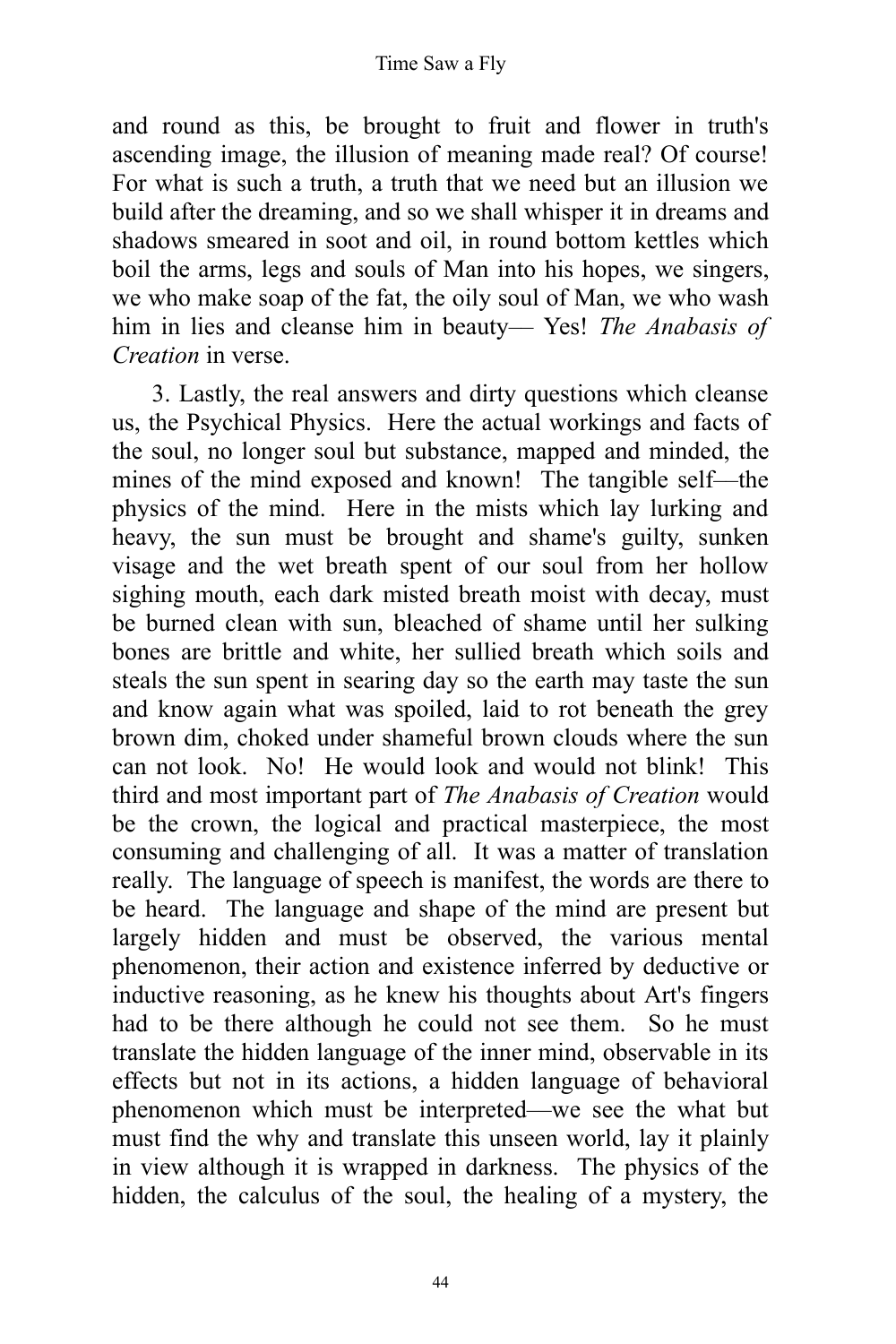ascension of man, *The Anabassis of Creation* in its purest form: Psychical Physics. Sam couldn't wait to tell his grandmother.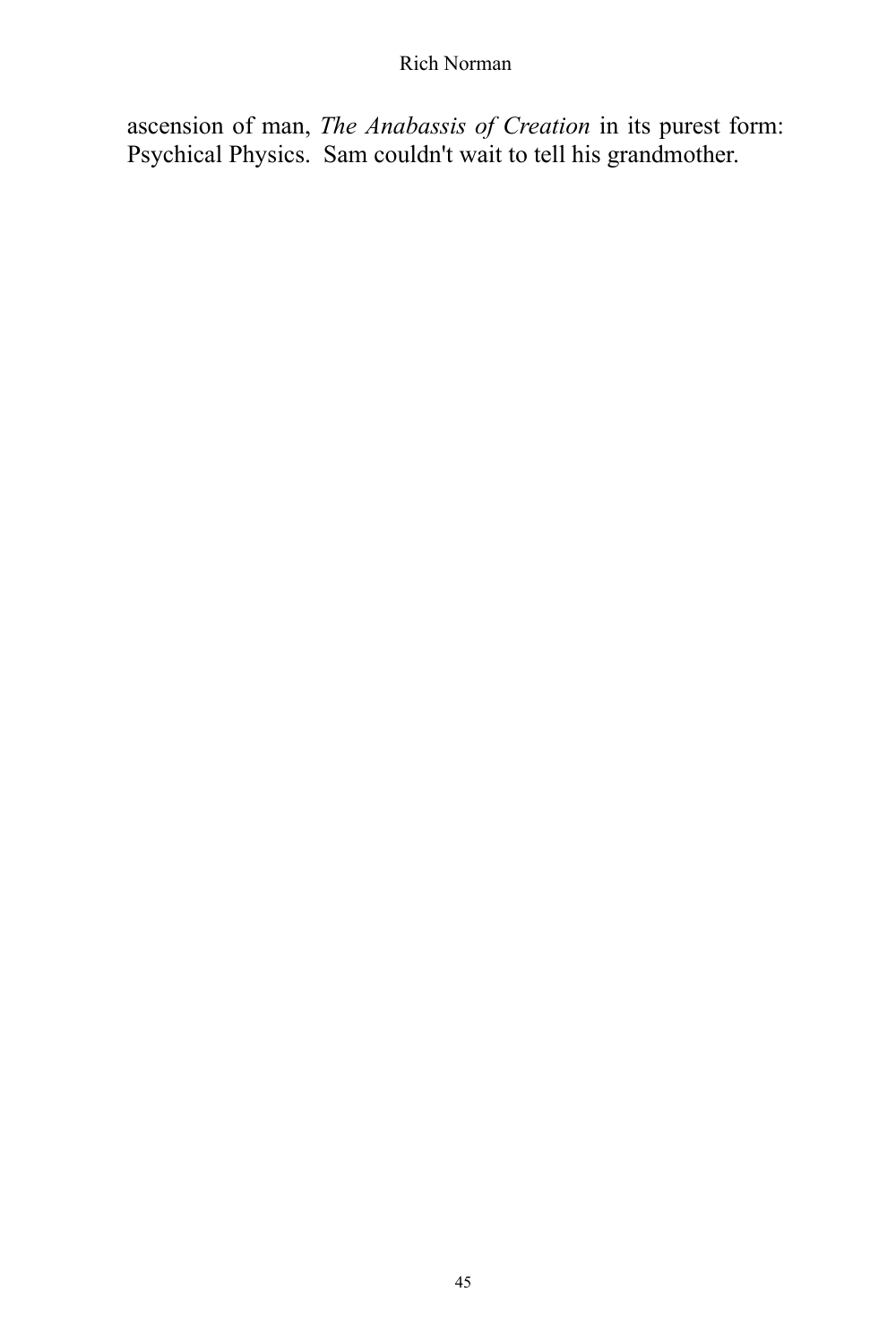Sam was exhilarated and crawling with excitement, an energy which brought him into the most sacred, distant and near theater of being, his hidden depths now revealed the ascending world of thought and understanding, energized and awoke a sense of vital purpose in him and Sam felt differently than he had before, he was both above and within himself, he was changed and had awoken to find himself in a higher place, a new world surrounded him, a world which he himself had found, loved, and wished only to discover. As he went downstairs for breakfast he heard a sound, paused at the top of the stairs, and listened. He sank back away from his thoughts and into the thick brown swampy air and mud of this world. His father had been denied a promotion. This was worse than Tuesday ping-pong. Now the whole family was fair game and pop was hunting. It was mom's turn. Dad was at his impotent grunting best, a real raging ape, vibrating in double bass shouts, booming, then terse and vile. Sam would wait. Each pungent accusation was a bloody slap of words, and such things took great energy to inflict, so Sam would wait. His dad was at a full fever, he had much self-hatred to vomit up today. Once his father had exhausted himself completely and shouldered his mother with all the faults that he himself possessed, Sam descended the stairs to eat.

Everyone was already seated around the table and Sam hastened his step and found his place. A stultifying silence, a sealed tension and uneasiness begged to be broken. Sam just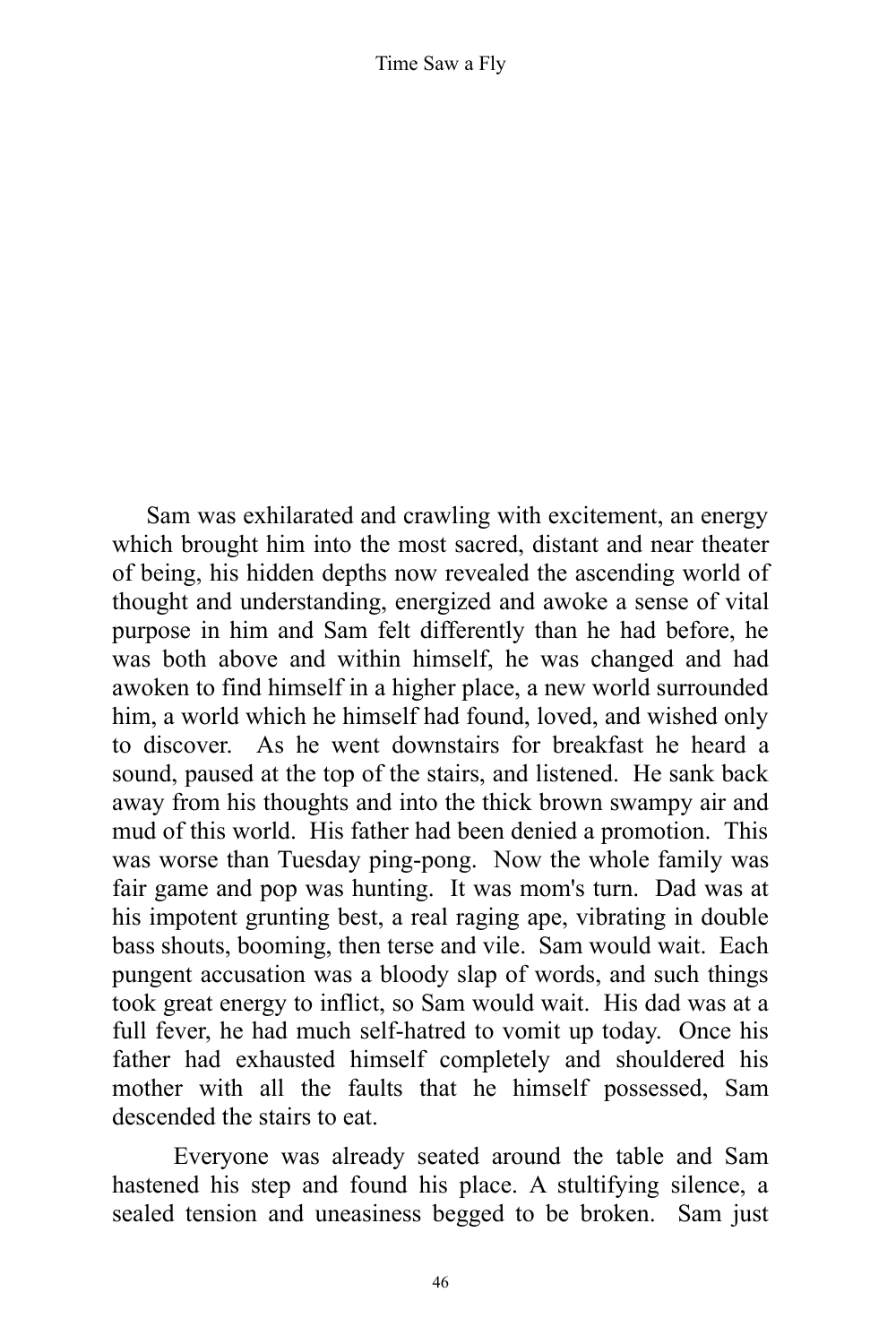watched. He remembered his dream and his work and wondered. In his dream he could look into the very heart of things as he had looked into himself, and he wondered. His mind was crackling with new thoughts and unknown energies, and Sam had never felt anything like it. His mind was ablaze with the fiery heat of newly unleashed knowledge and he felt an enormous reserve of new energy flood his mind, new power was on tap, like a river of heat and motion freed from knowing himself, energy now free to be used, rather than spent holding his hidden thoughts away from his view.

Sam stared at his mother's face. It betrayed nothing. She chewed, her eyes a blank, her skin showed no crease as her soul must, her mouth opened, shut and chewed. Nothing. A dull glazed grin. Sam looked into her, into her as he had looked into the trees and animals in his dream, into the hidden places which need light, behind the unknowing of our daylight eyes and blank looks, into the vacant mirror of our day and behind, through to the secret musty theater of our unknown heart, which beats and squeezes the black blood of our shame into the crooked corners of the soul, where it lies dank and forgotten, unreal, bloody and eternal...as do all things which lie entombed in forgotten darkness remain forever invisible, unchallenged, unapproachable and omnipotent in their ugliness. Oh what of the heart of man remains hidden becomes most eternal and enduring, his everlasting secret!

With his brain chemistry so drastically altered due to his grandmother's decision to ween him from Loxvol, Sam had developed an inverse vision, a vision which did not withhold what was within and look only without, Sam had a vision which looked within, into the hidden, eyes which hungered after the dark places, and saw!

As he stared through her, into his mother's bruised, banished soul, a vision, a small pastel blur at first, then an increasingly clear image appeared, the sight of his mother's buried hidden soul, so deeply concealed beneath a solid black crystal floor of unknowing it lurked in silence––now was born out into Sam's mind. His father was strapped to a barber's chair, bound fast with broad leather straps. Only his mouth was free so she could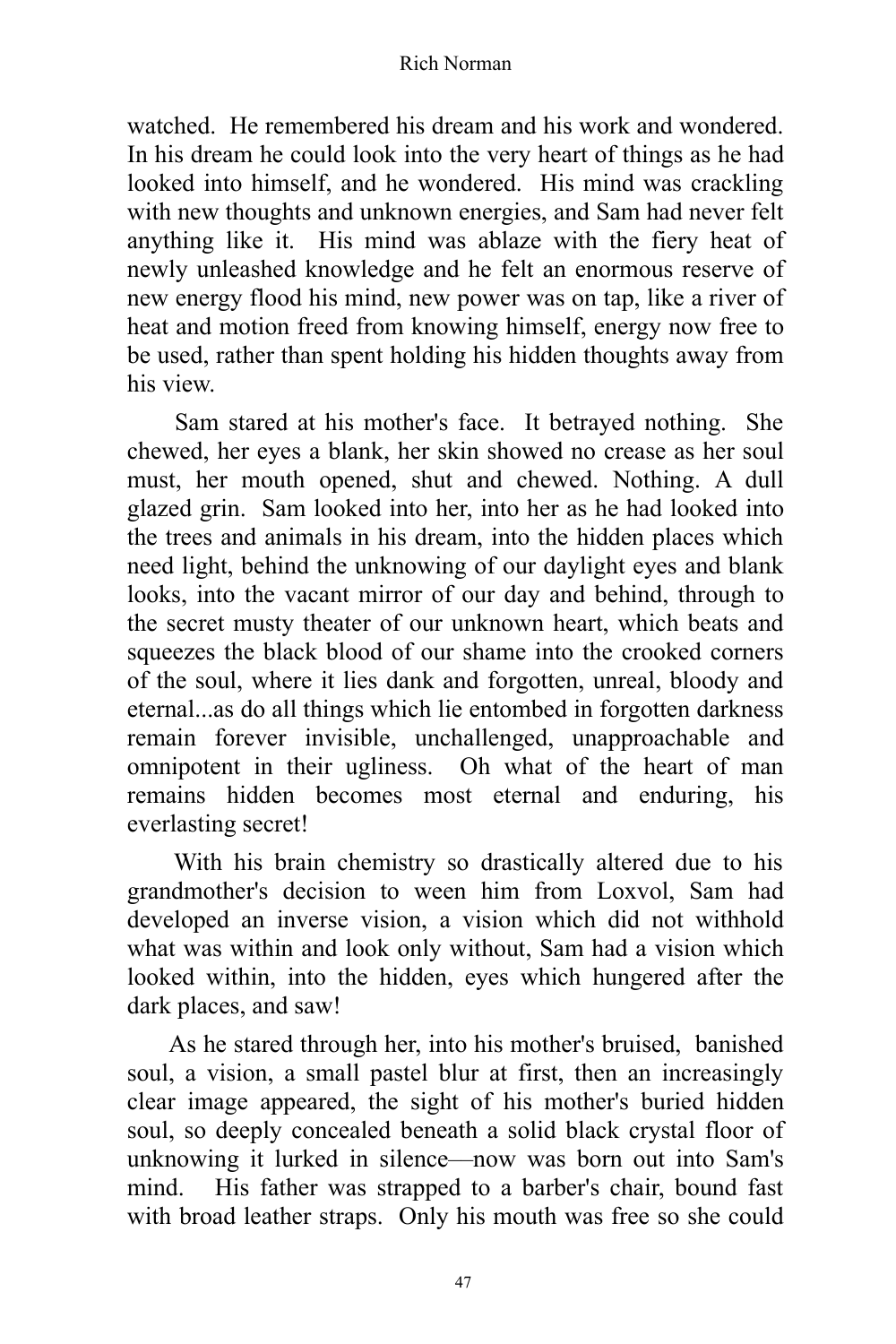hear the screams as Susan plunged the bloody icepick over and over into the hole she had pierced––over and over tunneling deep into his father's forehead, stabbing, piercing, puncturing and rupturing the torn scraps of flesh and uneven chipped broken bone, the wound receiving the icepick over and over again, her arm moving in a huge eight foot swing, a massive arching arc of a swing, slamming the point home over and over again.

Sam gasped and looked at his food. Oh my god! He did it! Oh my lord! What did he see? After a moment's reflection he understood he had found a way to look through the veil over his mother's mind and behold the world within––the world of her hidden thoughts. It was clear why she felt that way. He watched her chew and swallow—a total blank. She had no idea!

His father got up and put his coat on to leave for work. Susan rose and placed a tender kiss on his forehead, she picked the exact spot where her "affections" were so strenuously lavished in the theater of her unknown unseen imagination. "Smack!" on the forehead. "Have a nice day, honey," and off to work he goes. Sam thought, "When it comes to husbands, mom can sure pick 'em." No one asked why Sam was smiling.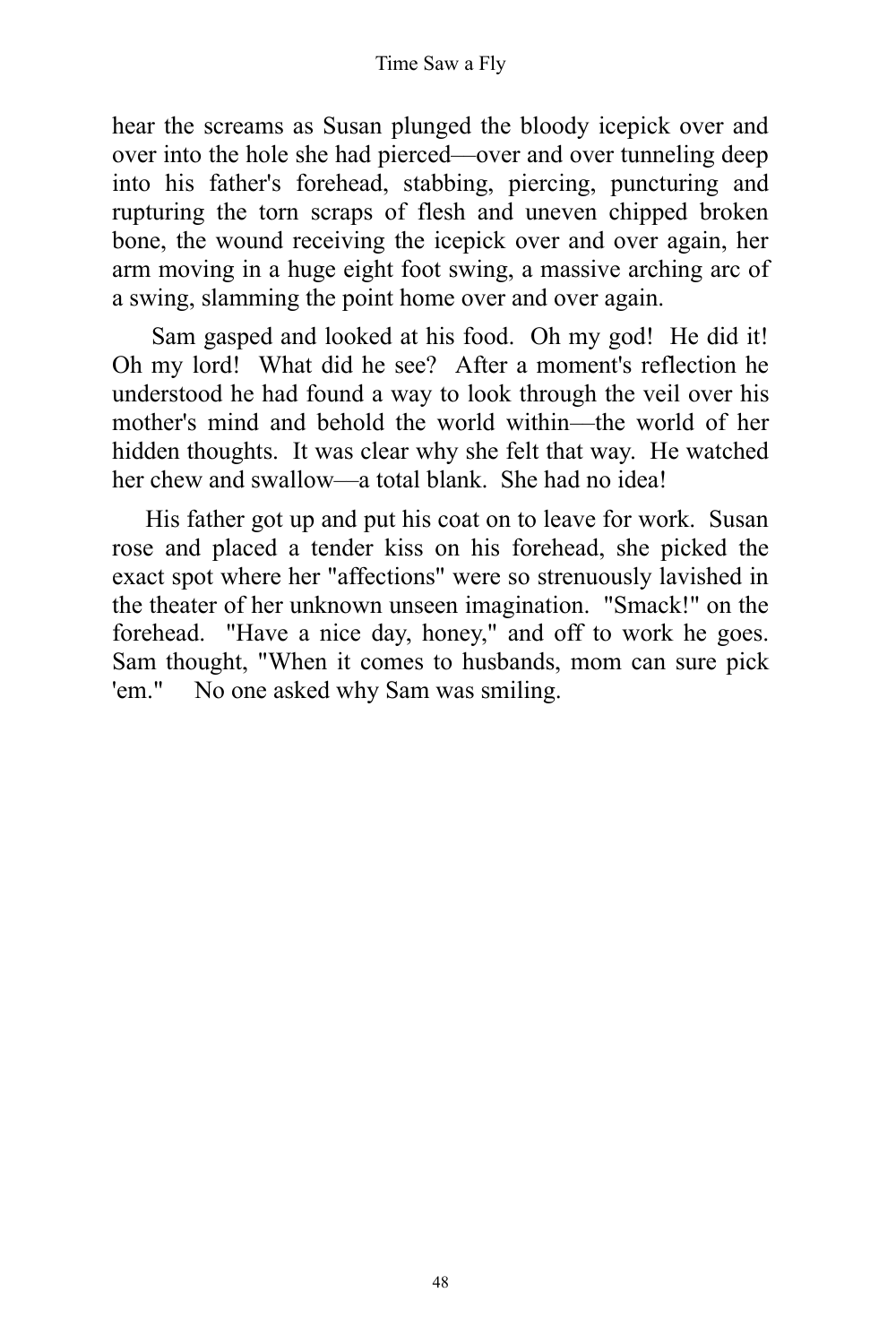Jeanette had been worried and working. Sam was advancing, growing as a person and an artist, climbing faster and faster toward his maturity and perfection, faster and faster toward the complexity and nuance which would soon leave him wholly unintelligible to this world. How to show him, how to disclose the dreadful truth to him? He was in his element, amongst the warm rays and mists of his happiness, he had found his glad place as a performer, how right and pure to give and to be received, and so Sam thought he had found the truth, the reason and the truth as he drank in the applause and the understanding, the bright draught of appreciation drawn of his fellow man, and he believed he slaked himself on a truth, a divinity and a happiness, but soon he would find out that these ears were not his, these souls craved only themselves, they craved only the same mistake, the same familiar refusing of life. As a youth Sam was still a fragment of a man, an incomplete part of an emerging whole. He would soon grow complete and surpass all who surrounded him, all who wished only to revel in their incompleteness, only to find comfort in the easy shadow of ignorance which never looks and so remains comfortable and satisfied in itself, a stagnant satisfaction which looks away and never unearths the honest self-contempt which is the seat and spring of man's height and his longing. Soon he would be whole and soon he would be refused. It will crush him. He must know, he must see the nature of the thing, the essence of the crowd, the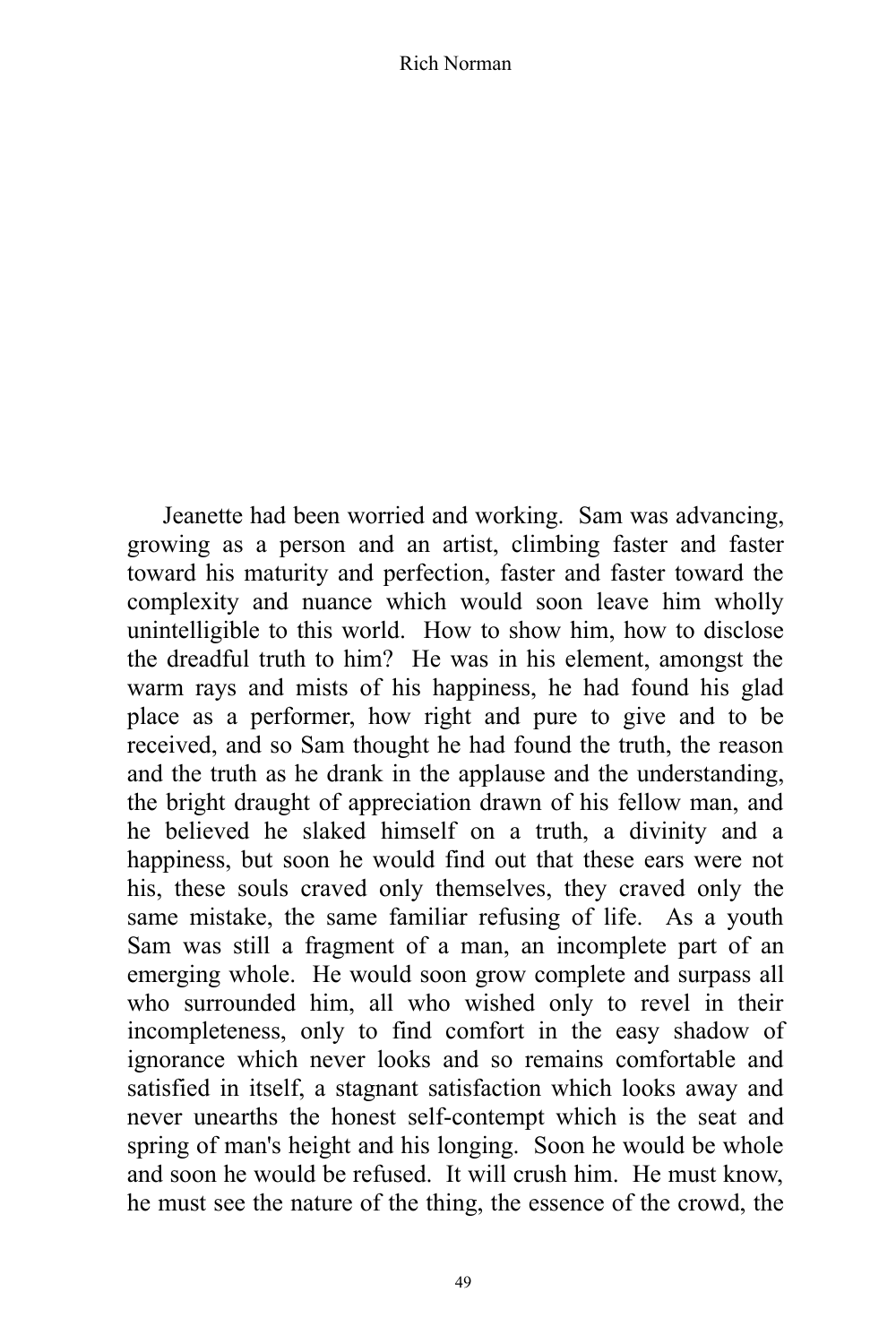nature and soul of his lying lover must be made plain to him now, or soon, she would refuse him and in so doing might well crush and ruin his tender heart, and destroy his music, his words, and his art.

Sam arrived for his lesson and Jeanette listened to his language, his overflowing mind pouring out before her eager knowing, and she drank in all the tumult of his thoughts in silence. She was amazed, and horrified. She now understood what the understated Loxvol warning of "mental disturbance" meant. Sam was not only witness to the abject horror of his own unconscious mind, he could see the unconscious of others as well. She betrayed nothing of the pain, nothing of the fresh wound which her knowledge caused her. She would not add to the affliction she had damned him to, the ultimate savagery and insult to life, to know the heart of man at such a tender age, this day rape of our hidden soul had brought Sam a terrible sense of purpose and depth, depths which called to him, invited him to do the unthinkable and summoned him to look. He was magnificent, and Jeanette would preserve him. She had born him to the abomination of this knowledge, brought him aware into this imbecilic world and now she would finish the job as she must.

She spoke with Sam of his *Anabasis of Creation* and its broad, golden, arching scope across many artistic and intellectual disciplines, broad and reaching as the eye and heart of man. Many years would proceed and nurture its eventual completion, a work so worthy and new, so ancient in its longing and true in its stride would reach outward into the warmest and most distant horizons and paint their shores with the color and tonic of life's truth and illusion, our grasping at broken shadows and the hammering of illusion into purpose, the filling and mending of our broken places knit together with the golden thread of discipline and the wisdom of work spent across the bridge of our days. Such sweetness would greet the dawn in its ending! A life's work, a first step toward the destination and so the end itself awakes, for it is in our true stride that we arrive at purpose, arrive to discover it is the very act of truthful steps themselves which are the last and warmest golden city of our design––it is the search for El Dorado which is the city––the method which is the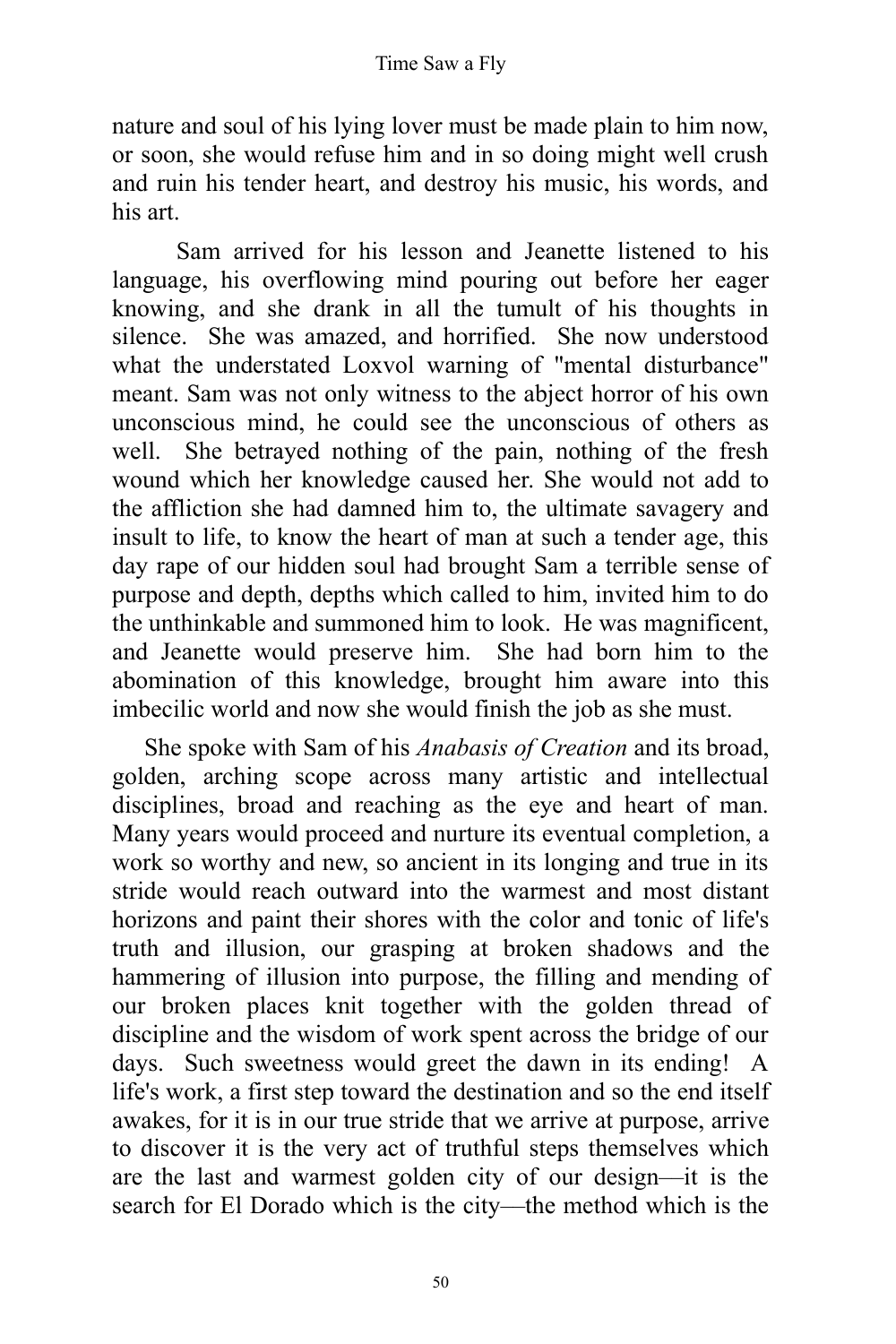end. So do our honest, ugly, searching questions pave the streets with gold, simply for being asked!

Jeanette listened, then she spoke. "Sam, you have kissed her, the beautiful bride of every lucky performer, you are betrothed and in bliss to think of the next encounter with your beloved, this next performance, and in anticipation of her, of your beloved, the crowd, in expectant happiness you think of her and your heart quickens, your pulse jumps and you know you are near to her, near to your love. We are all as lovers before a crowd, we performers, are we not? Do you not feel your heart quicken to think of her?"

"Yes grandma, I do! I find that just as lovers are described in books, so do I find myself thinking of little else, only of the performance and its fulfillment! I do live it, love it as a man must love a woman!"

"Ahhhh... I knew it was so! I knew that your heart had been awakened by her kiss! Ha! But do you know her? Do you know your lover, the crowd?"

"I believe I do. Yes, I am sure of it!"

"Oh Sam, listen to me, you have known her, but you do not know her! Today I will show you her secret, her heart will be plain to you after my lesson and you will know her, know whom you have kissed and of what truth her happiness is wrought."

Sam listened intently, for his grandmother was most wise. "Let us look across a tiny span of history in a single place and take stock of the human soul. The German people are the finest starting point for our discussion. Throughout history they have been the prime exemplar of the most pungent and sublime aspects of the human soul. History's grasp is immense compared to the tiny existence of mankind, and within a razor's edged breadth we find two German souls: Goethe, whose poetic, intellectual and literary works are rightly known as the finest, sweetest, most supple, bashful and golden fruits born of the earthen soul of man, and Adolph Hitler, the supreme and foremost sorcerer and magician, the diviner and deliverer of the fertile black poison spring of vile self-satisfied abomination which lurks beneath the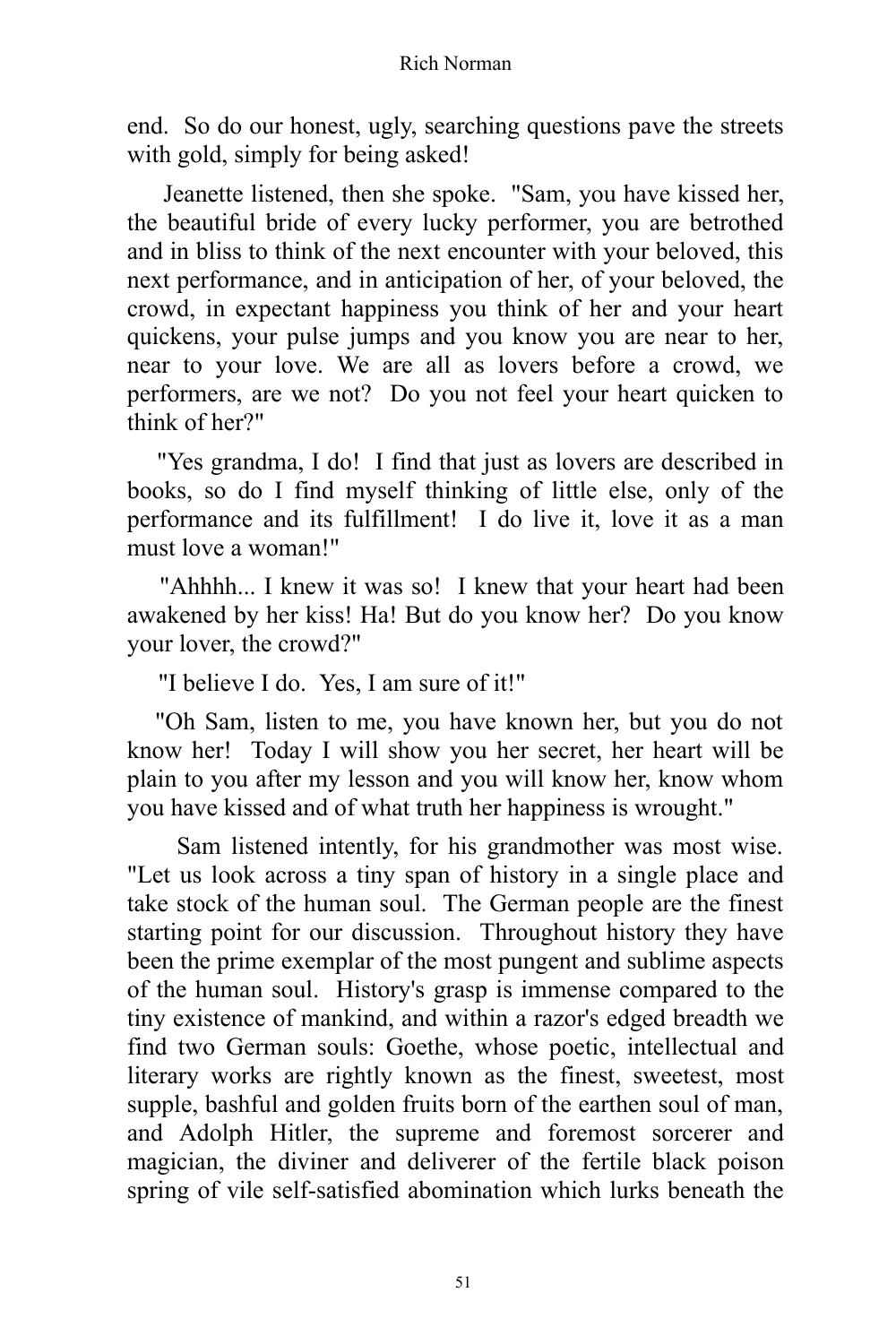smooth glazed surface of every human soul. The broadest and the narrowest soul stand inches apart, both so potent and so various, here so healthy and bountiful, but here so deeply poisoned and poisonous. Such powerful souls! One the planter and begetter of the eternal rising hope of mankind, one the reaper and collector of his most bitter and narrow harvest, our endless gulping hatred nursed into a dark, consuming, negating, poison fire, the black sparks of which live, seen or unseen, alive as embers or hidden deep within the earth of man as a black oozing spring of sulfur and oil, seen or unseen, but always alive within each and every one of us.

What is it which separates these two souls both sprung of nearly the same vanishing moment and place in our sprawling history? Why is one so healthy and the other so deadly, and why are both so effective, so attractive? First I will take the case of Goethe. What distinguishes his character, his golden health and vision, so long lived and productive throughout his life, which was by its very being testament to the heights man can achieve if he unites with his passions and potentials, and uses them all to his own betterment? The will of man applied most fruitfully to the cultivation of his many talents, aspects and abilities, each different but working together, his strength and spirit are that of multiplicity without conflict. This is the signature of the highest health and possibility of man, his unfettered and complete promise brought to fruition, each potential harnessed together under the shelter of his will, a broad and gracious will, the most powerful and enduring will which encourages and shapes, uses and is energized by all the various aspects of its development. In man, there are many faces, many wills and hates, a thousand loves and the chafing of a thousand unmet desires which ride us raw, and it seems as if we are each a multitude too vast to know. But do not be fooled, all are shades and shadows of our two mothers, love and death. These two combine and separate into the thousand thousand faces, shades, shapes and shadows of our hidden and visible multitude of selves, all made of varying mixtures, subtle doings and undoings of these two lovers. Goethe is the gardener of our multitude, the mixer and combiner of our two natures and his will and work bear the mark of Eros,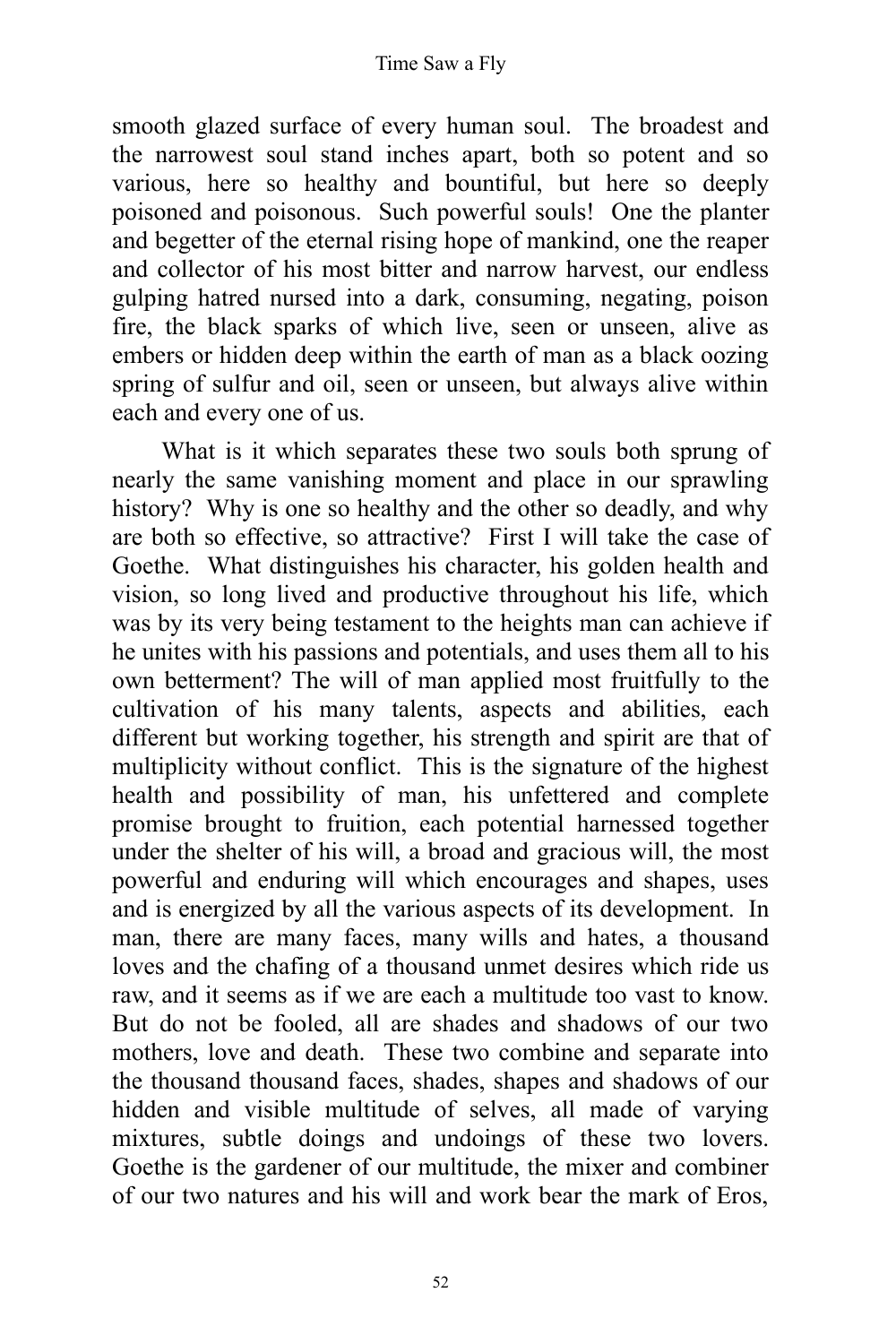he is the uniter, nurturer and combiner, the mixer and unifier of the human soul. Goethe is the will of Eros, that which is of unconflicted multiplicity. Intellect and passion thrive equally under his sign. He is the prism which both separates and combines, distills and mixes the varied hues and colors of the human soul into the joyous bruised union of our endless multitude.

Now from the broadest, let us approach the other, the narrow, black, clenching, pinched soul, so withering in its pinprick vision, so solid and sure in its sudden hateful contractions of speech and sound, the essence of the fruitful will brought to double potency and then twice again until the air trembles with bloody slaps, words which crack like a whip and bind all who hear them to an inner strength, black and immutable which rises up in annihilation, rears up in unity and hatred, absolute and voracious, unstoppable as a wave of sheer power, all of the tender heart burned away and boiled into a cloud of blood hate, burst and boiling in a single motion, a single lashing will cracks, and snaps open the abyss of ultimate power and annihilation in a single stroke. Yes! It is just so, just as I say it, so did he do these things! I will show you his hater's trick here, so you may see. Then we will play a little joke on your lover and see who it is that she truly loves." Jeanette started to smile. She could tell, he understood. She continued: "So unlike Goethe, Hitler is a separator and a distiller alone. He is a result, and the same result is born again and again, over and over throughout history, this soul is formed from a certain chemistry, an alchemy of mistreatment and abuse will always create a soul such as his. He appears to be the will, but a thousand times stronger. This is the illusion he creates, and the one he himself needs to believe. When one takes an energetic, disciplined, resourceful and noble soul like that of the German people, and for whatever reason be it just or unjust, if one exposes that noble spirit to constant humiliation and degradation, where the best efforts are ignored or rewarded with failure, the shamed will redoubles within itself and finds a self-hating fury spinning within itself, a circling fire of self-hatred begins to turn and spin, faster and faster become its convulsions of anguish and bitter rage against its treatment until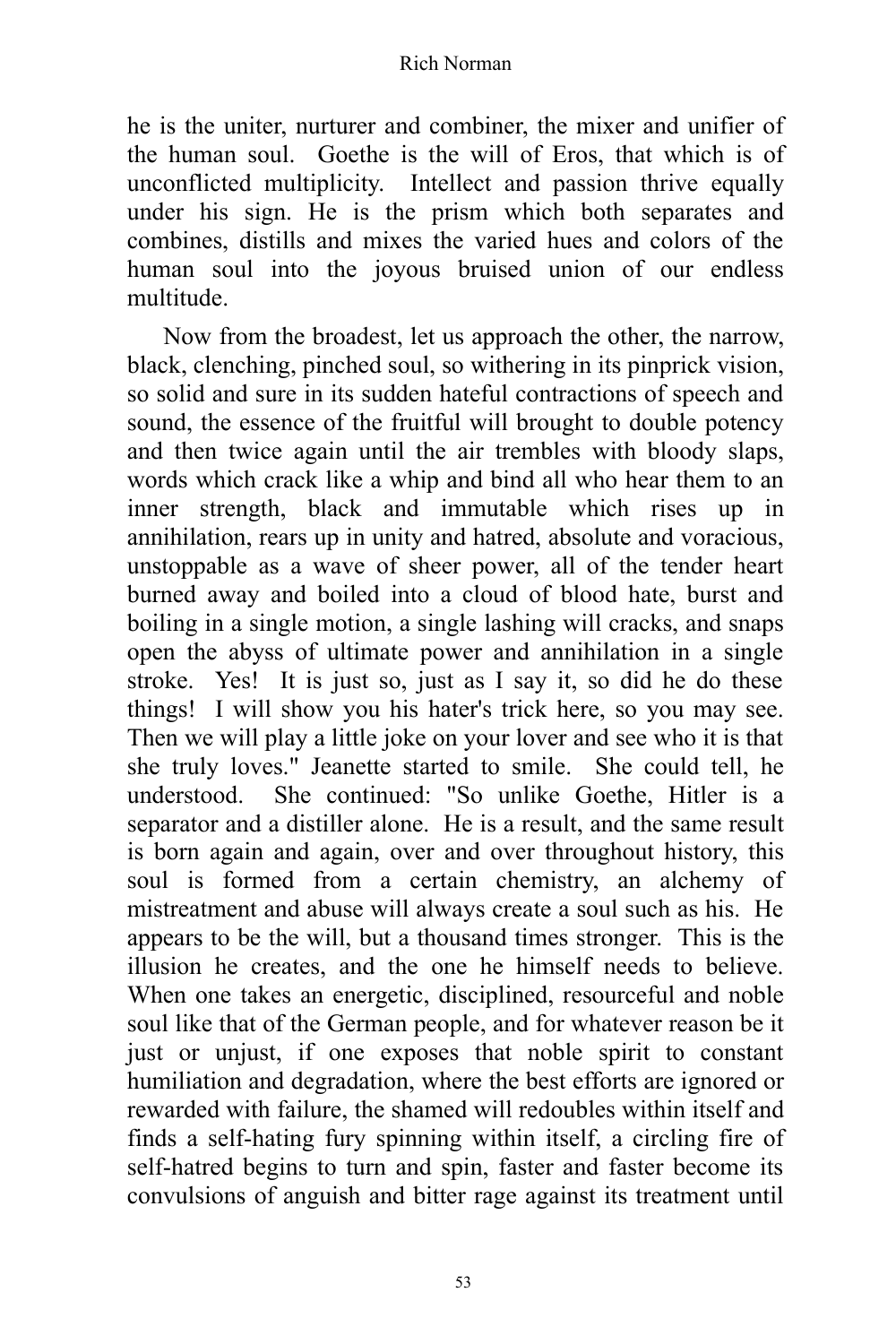it is spinning like a centrifuge of hate, and all of Eros is cast outward, leaving the whirling will of death alone, turning faster and faster. A separation of the soul has occurred and now Eros is consumed and her energy burned in hate's forge which glows black and remorseless, infernal and unstoppable, unified and despotic as is the wounded heart of man! Once Eros is spun out, knocked into a ditch and killed, she can be eaten and in her body the hatred in man finds energy enough to consume all doubt, and finding no reason to stop there, it always ends in tragedy as it consumes, at last, itself. So you see, the soul of Adolph Hitler is a dissolving of man's unity by shame, and in this we see emerge the narrowest splinter of man, dark and indivisible is the hatred of mankind, for that which has cast out all multiplicity is always indivisible, elemental and indestructible as an atom––the black atom at the center of man. This single piece of all the machinery and magic, this is his trick, his reduction of the soul into a single atom. Adolph Hitler reduced his entire wounded soul into one small part of himself––he was a regression, a reversion to an elemental form of the soul found in development. Shame had made of Adolph Hitler the most basic and elemental, and so the most infantile of all souls, truly infantile, a single aspect, a single block, a single component of the soul, a narrow sliver, a part used in our development was now its entire essence, and in this regression to the infantile, into the unity of the elemental he purged himself of his pain, his weakness and his humanity. To strip Eros away and consume her, to go backward in time to a pure simple form and break apart the soul of man as shame had done to him––that was his trick, his narrowing and hardening of the heart which seemed to be the essence of the will is now clear, infantile and visible to see––his face––his truth, was but one thing and one thing alone: Impotent Rage. Adolph Hitler is the result. The pages of history are cluttered with his likeness.

So now that you have met them, how would you compare the worth, the value of these two souls?"

"Goethe possessed a glorious and bountiful soul, an overflowing soul of complexity, rich in contradiction and nuance. A soul born of the infinite possibility inherent in the multiplicity of combinations and potentials created in the complete healthy soul

54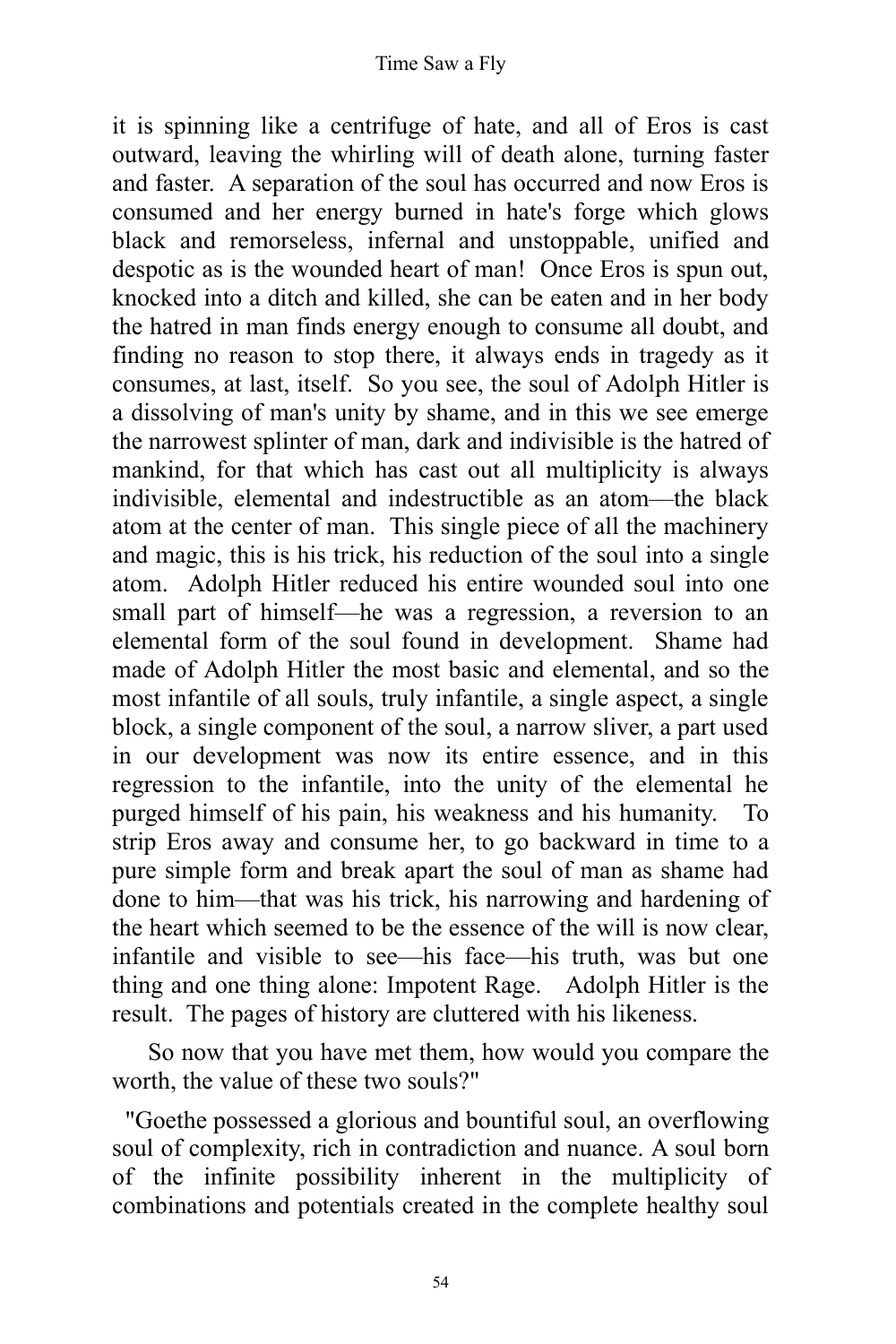of man. He offers much of worth and value. Adolph Hitler is a defensive, wounded, self-hating soul who is a liar and a cheat."

"Oh? What sort of liar and cheat?"

"He substitutes an infantile unity, the unity of purpose found in impotent rage for the broad heart of man, and so, he is a liar. His is a lie of omission."

Jeanette relaxed, her shoulders fell in genteel abandon, as if some hidden marionette string which had hitherto borne an unrelenting tension had been suddenly cut. He understood. She continued:

"So, I will give you your assignment for next week, and the month as well. Here are two compositions, one a poem of great beauty and human complexity from Goethe, 'A Winter Journey in the Harz,' and the other a recorded speech given at Nuremberg by Adolph Hitler. First you are to turn the Hitler speech into a musical composition. He is a master at the use of rhythm. Study the building and receding rhythms of the speech, for they are its key, the key to how he unlocks the ugly soul, brings it to a selfsatisfied lust and then ever so clearly but slowly, as a cruel lover he builds the words, slap upon slap, blow upon blow until he spins beauty into a ditch, knocks her into a ditch and kills her. You will name this piece "The Nature of Man" because it is true. This black spark lies undimmed in the heart of each one of us. We both know it is true, but a lie, as you rightly said when you called it, 'a lie of omission.' This is the piece you will play for your next performance, and in this way I can assure you of two things––a very successful performance, and a clear picture of your bride! As performers we all love her, but the crowd, which is the instrument we play is a particular sort of instrument, a 'lyre,' and although she is most beautiful for it, we must know her plainly, and see plainly, if she has a taste for truth or lies. In this way we may better learn to trust her judgment, and might not mistake the sweet or sour taste of her milk, for that of the truth.

The Goethe poem you will find much more challenging indeed! It is always harder to create beauty than it is to rape her. After your performance, we will judge your efforts at composition through the eyes of a creator, and set you to a proper challenge,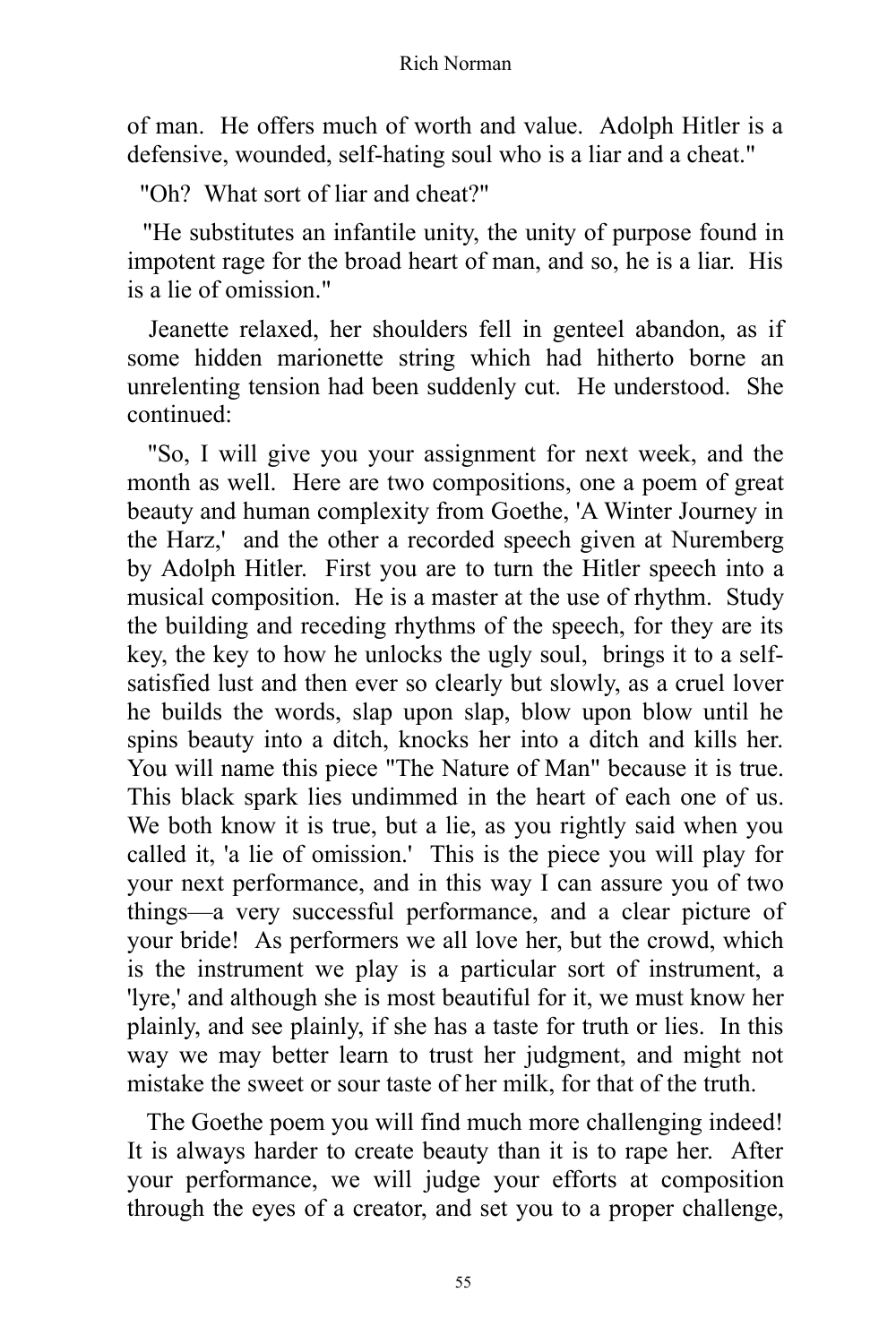an impossible, wonderful task as is befitting you... You and your *Anabassis of Creation*." Jeanette's eyes were damp with foolish hope, and tenderness. She would preserve him.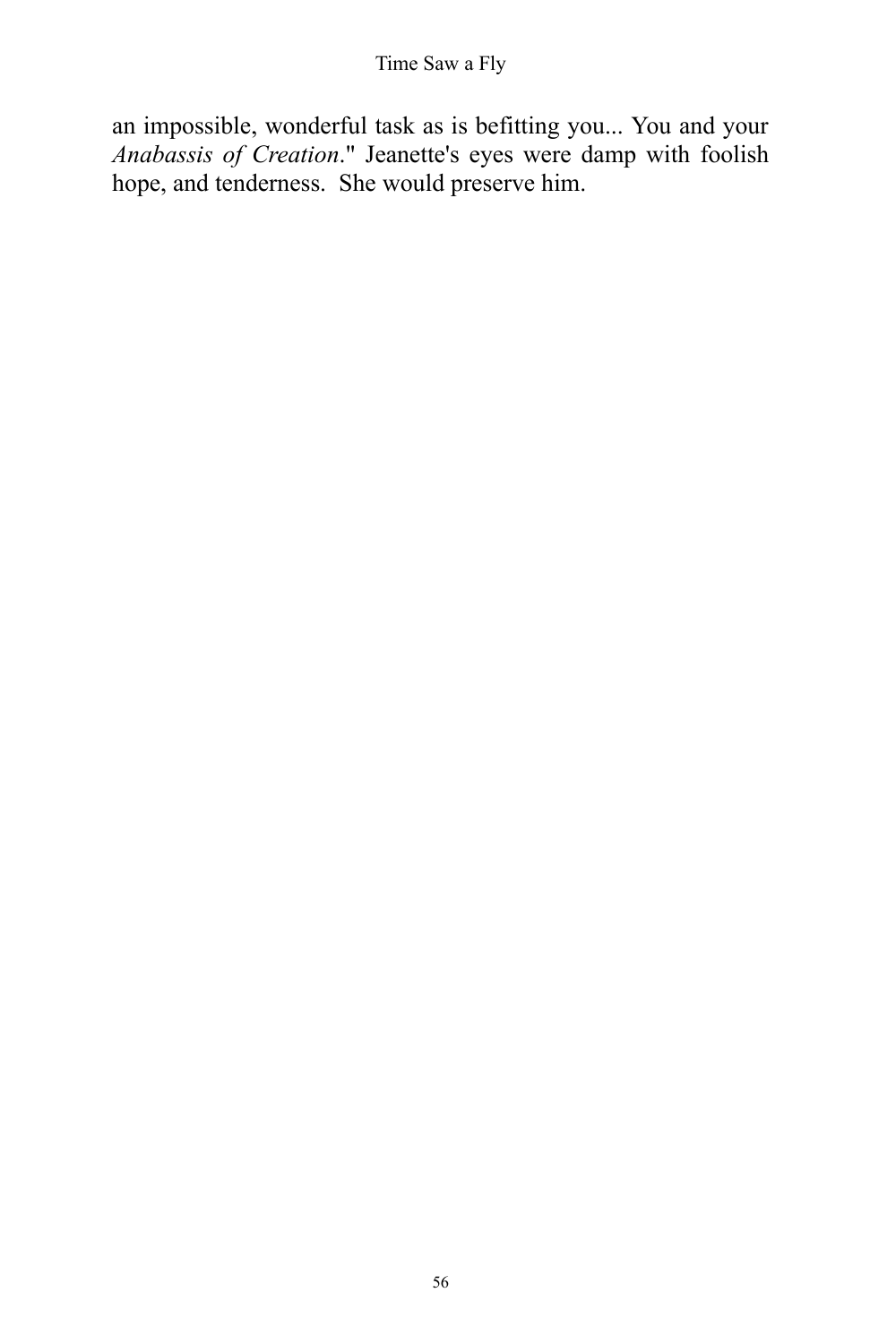Over the next few weeks she worked with him constantly. "No, No— Together, the hands together, clear and pointed rhythm––only rhythm!" The notes mattered little, only the swelling and falling cacophony of rhythm— "Damn the notes!" She constructed the theater of personality around him. Each motion was choreographed, the end was the most important, the piano bench was kicked back as he stood to deliver the last few notes with a huge, exaggerated, grotesque, overarching swing of his arms from the standing position. "How absurd!" he protested, "How asinine and ridiculous! What does this have to do with music?" "Nothing, nothing at all!" she replied, roaring with appreciation and laughter. "This is of theater, of the unconscious, of illusion and falsehood which glorifies the smallness in each man until he believes it is his strength he feels glowing within him! This is the language of the crowd, overly large and strutting, bold and never searching, posturing and never doubting in its purpose or its simple ferocity which instantly becomes not just an argument, but the truth itself! All which is delivered with grand strokes and bluster is swallowed whole and believed! So does the crowd quiver before the voluptuous illusion of its own omnipotence as we awaken a small narrow thing in their hearts and cause them to beat!" And so he rehearsed and felt ridiculous, but quickly learned that to believe in the ridiculous makes it real, consumable and actual to the crowd, which craves only the false certainty and blood lust of theater to slake its thirst.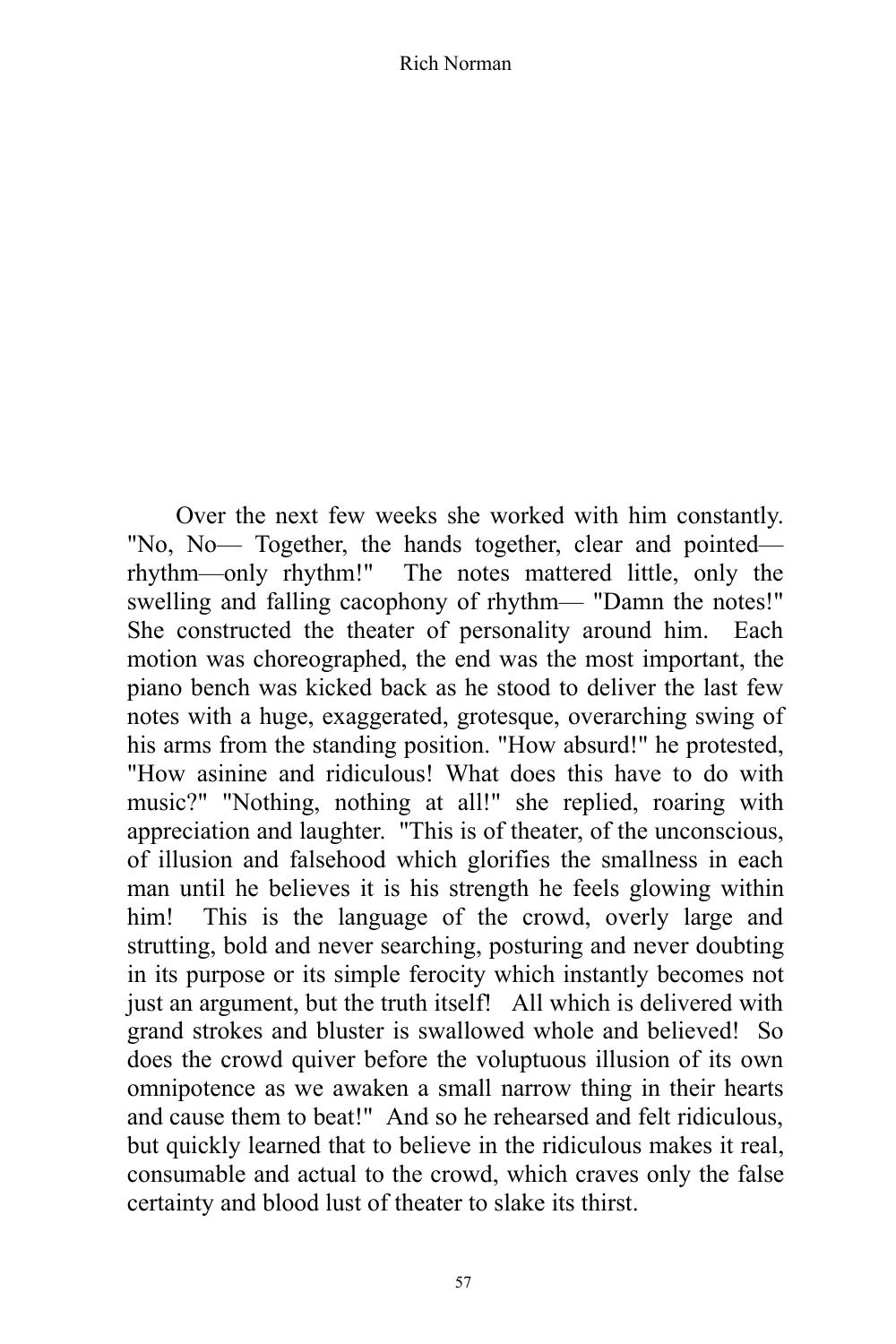And so the day of the performance came and Sam delivered his heart into the theater of lies. He began softly, innocent and entreating, puffing slowly into the flame of self-pity and its rhythms, building and falling, stretching, climbing and retreating again to gather strength and fury until the storm began to whirl and spin, hating and believing itself invincible in its impotence, fanning his swollen bruised self-hatred to a cutting black flame, an evisceration of the soul, a whirling apart of the very heart of truth into falsehood until at last, beauty was cast down into a dirty ditch and forsworn as a traitor—his arms arching in eight foot swings of earsplitting rhythmic fury to deliver the last chords and thrust the spear, the dirty stick into her eye so he might kill her dead in impotent vengeance, and for that moment he believed, he threw her weak, undeserving, pitiful body onto the floor and slapped her dead! As he posed in the vainglorious posture of triumphant fury over her body, arms stretched out in victory as only the falsehood of the theater can hold it, victory immutable and invincible, victory as the most putrid caricature, he looked into their eyes and beheld a seduction so complete, so utter and absolute that they answered him with one and only one voice, a swollen ecstatic chasm of need, once uncertain and damp, now burned into a sonorous gasp, an implosion which has swallowed itself and believes it has seen God. A wave of orgasmic depth, born of the roundest and fullest canyon of the satisfied soul which has mistaken its own pitiful grotesque shadow for a god gave its burst soul over to Sam in a wave of gratitude and belief, a tumbling surrender born into the air of a single contraction changed the very air of the theater into sound, an ecstatic solid vibration of orgasmic, orgiastic gratitude, an orange red all consuming flame of pleasure, the torrent of a shame unhid and a sick soul which is unsprung and for a moment is seduced, and wholly unknowing of what alter it has chosen for worship, simply...believes.

As Sam drank in the waves of adulation he saw his little sister front and center in the first row, slack jawed and gaping, gripped by some unknown fever, dissolved in orgasmic release and exaltation, staring at him blinded and open-eyed, as if worshiping the sun and although blind, still unable to look away. She was

58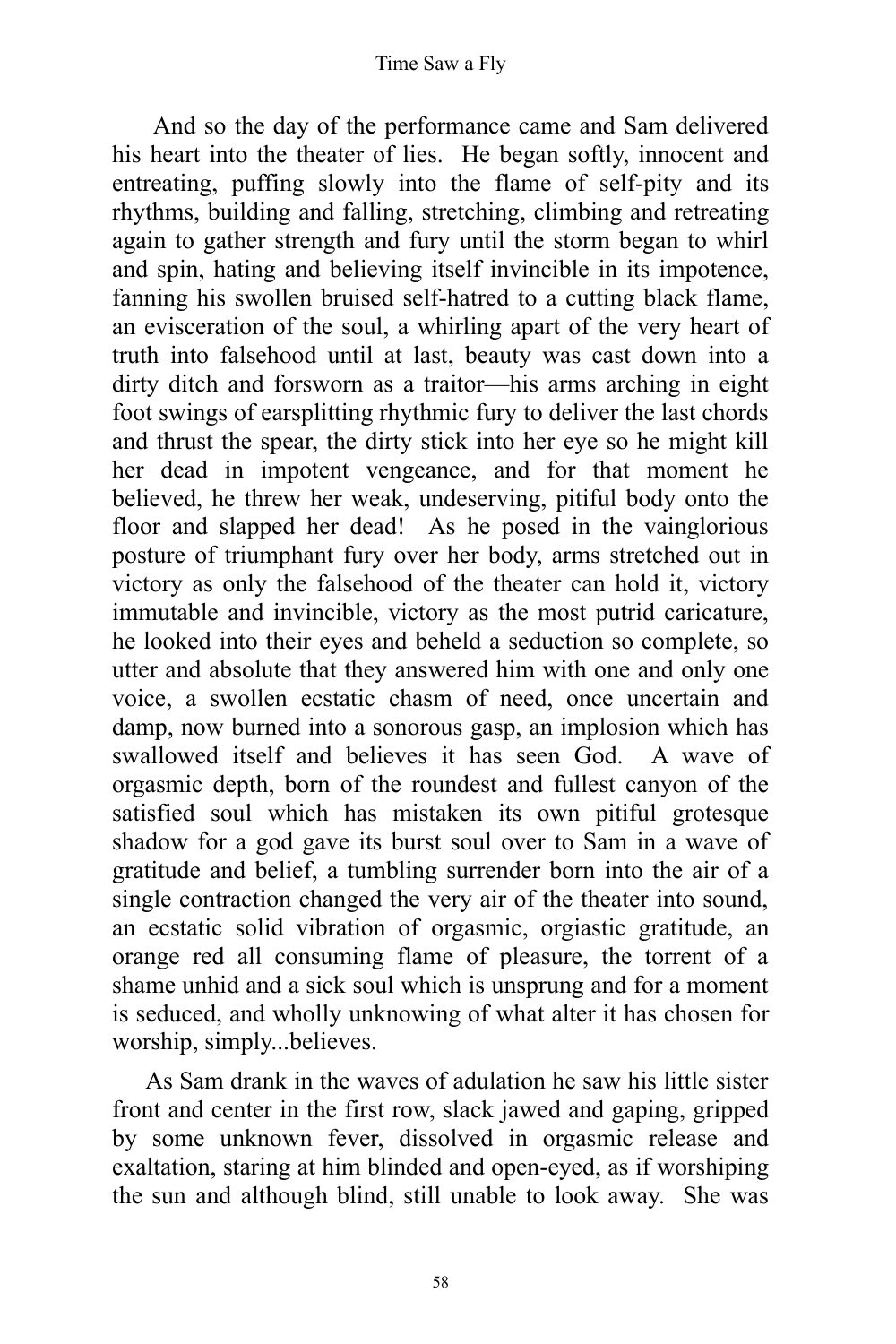his! They were all his! Then Sam remembered it was not his soul, so sick and putrid with which he had won them. He had seduced them and ridden into their souls on the lightning of another lying hideous soul, the seducer who opened the gutters and drains of blood and filth and filled them with lies, pain and suffering as no other. Sam held the lie close to his breast and bowed deeply as he drank in the power and energy of the crowd's adulation and understood exactly what he had done, understood most clearly the judgment and appetites of his bride, the crowd. How exalted to play her, but she cares best for blood lies which aggrandize and exalt her shame, and proclaim her appetites holy by adorning her ugliness with theater until she is seduced and loving. And so Sam had understood this ancient demagogue's trick, and looked into the heart of his bride, a false heart with pouting lips, so beautiful and alive, so hideous and shallow that she fails to recognize that her seducer is not a god, but the over proud lying shame within her own breast, now reversed, proud, unhinged, boastful and strutting to seduce her to engorgement. Sam understood his bride. He knew her now. He saw of the crowd, that if one can unearth and awaken the darkness in the narrow hidden heart of Man, find and kindle the darkness within them, nurse it to life and glorify it, present it to them as a lion triumphant––they will love you and think you a hero. Hitler knew––every audience loves a lie best.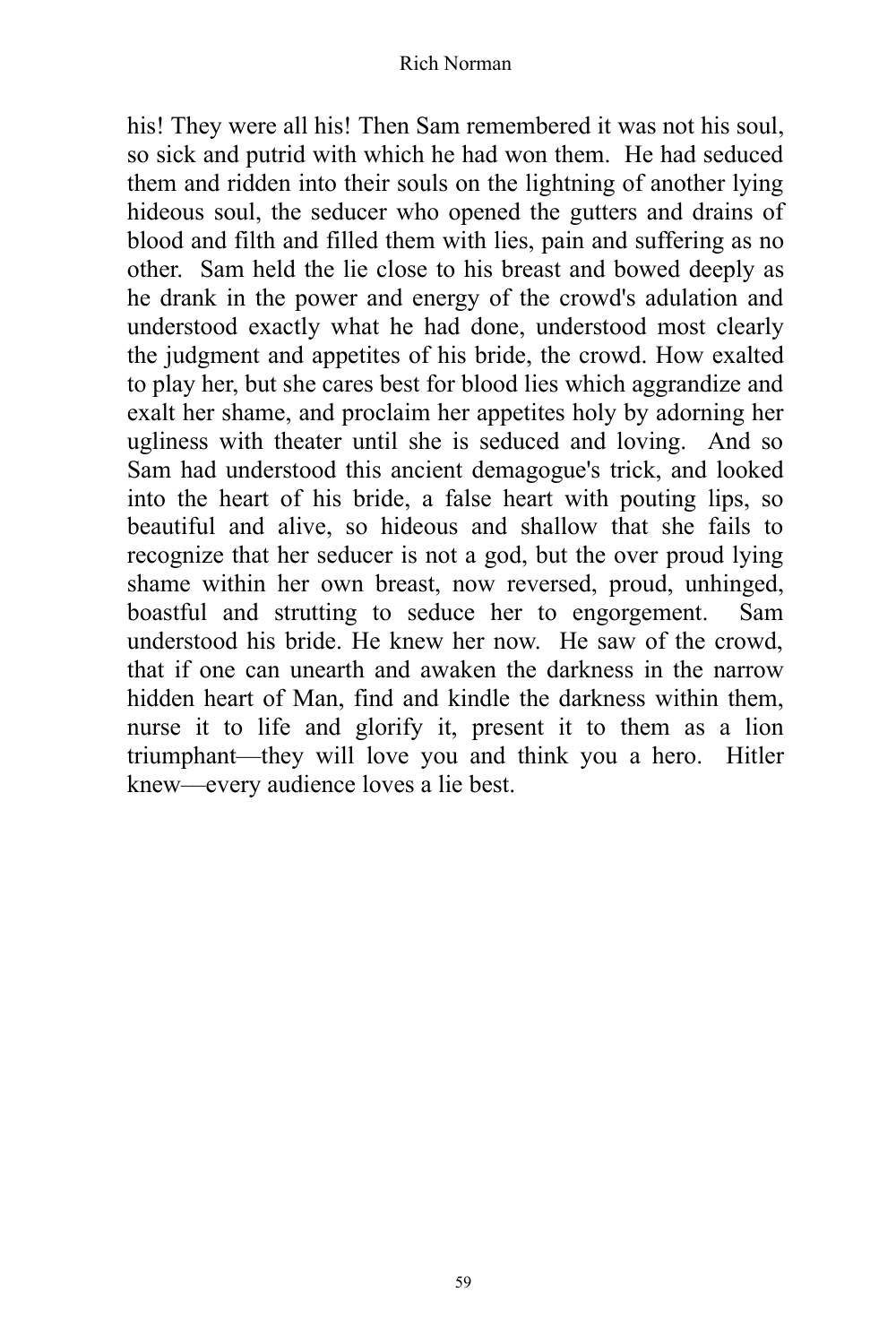It was report card time. Thomas and Sam's sister had done well. Camilla had come in first in her class for the third report in a row, and Thomas had passed. It was cause for celebration, and when the household awoke the children were called down to the table and breakfast by a familiar sound. For the last three years a device, a hand-held mini-computer and phone with over 1000 extremely involved separate functions, each more superfluous and intricate than the last, the climax and "pièce de résistance," the pinnacle and point of points, the ultimate purpose of the sleek, slender palm's worth of self-sufficient techno seduction was the "Game Center," which featured almost one million different games, with the new much touted solo activity center now standard issue, each palm full of happiness boasted that you could play, "anytime, anywhere." The Blueberry was a hit with adults and kids, who were sufficiently amused to leave the adults alone so they could do the same. It was big! It was estimated that as many as one in four Americans was "Blueberry enabled." They were expensive and they were everywhere. The familiar chime echoed invitingly from the kitchen, the Blueberry theme song playing over and over in an endless loop:

"Now ya got what ever you want!

Now ya got what ever you, whatever your pleasure holds, Whether it's talking, texting, playing or gaming,

Any old "ing" thing––Pop!––Just thumb your Blueberry!"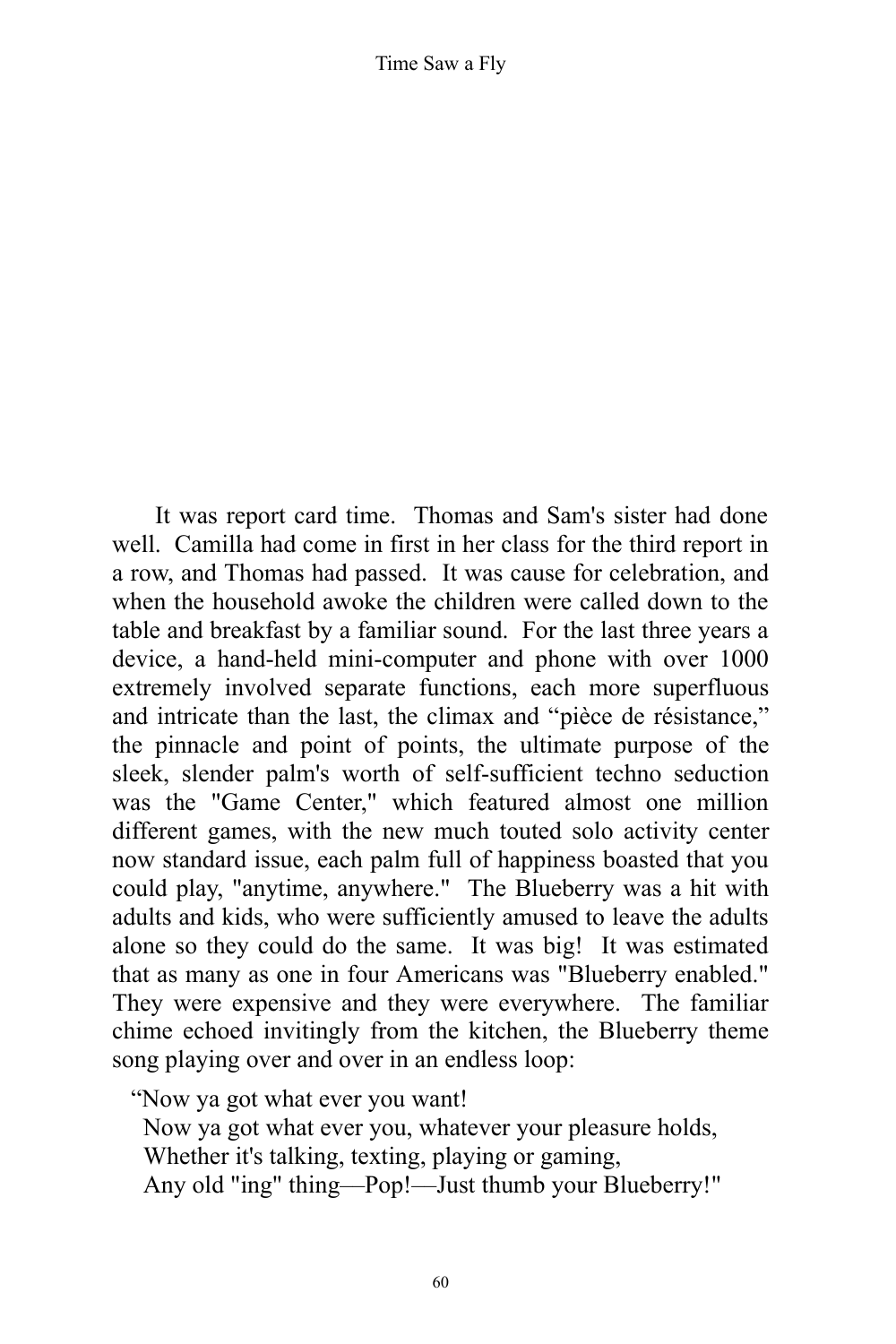Thomas and Camilla couldn't believe their ears. Was it a dream––a teasing dream of happiness? No! They rubbed the sleep from their eyes and it was still there, the music, it was still there, chiming out, over and over, calling them with its promise of bliss! Down the stairs they clamored like monkeys trying to run down past gravity itself––it must be––it could only mean one thing–– The Song! The song! Yessssss!!! Happiness! The two enraptured and deserving children knew exactly what to do. Oh yes! They had fantasized about the moment often enough, and now each grabbed the Blueberry and greedily set to work. First, the control device had to be selected. As was customary, Camilla installed the "Joy Nub" module, a thin elastic membrane of supple, pliant, super-tough rubberized material stretched over a small protruding nub upon which the thumb rested to give five way input function commands to a super-sensitive motion receptor which translated every subtle shift, pressure, oscillation, and pulse input into the nub into the appropriate command information for playing the games, or operating any of the other countless features.

Thomas selected and installed his control device, the "Happy Stick," a one inch rod of super-tough semi-elastic polymer which possessed similar input capabilities to the nub, although it was ever so slightly less responsive to motion input, allowing a more spirited and dramatic but less sensitive approach to controller handling. Boys will be boys. As Sam watched his siblings busily at work and rapture, caught so joyously in this inner world of thumb and berry, he began to look, to search into them and see, see what was under and within the mind of his two spellbound siblings. Sam peered into the secret theater of their minds and each in turn revealed its secret. As Camilla thumbed the berrylike control nub of her Blueberry he saw her within the tiny close theater of her unknown mind, playfully nude, perched blissfully astride the banister, pulling up, hand, over hand, over hand and then again, and again, until finally at the top she stopped her pulling and pulling, tugging and climbing, and released––let go, so the ridge and curve of the rail slid suddenly faster and faster, down with the arch, gravity happily tugging her downward to the nob at the end which stopped her with a giddy start and a nudge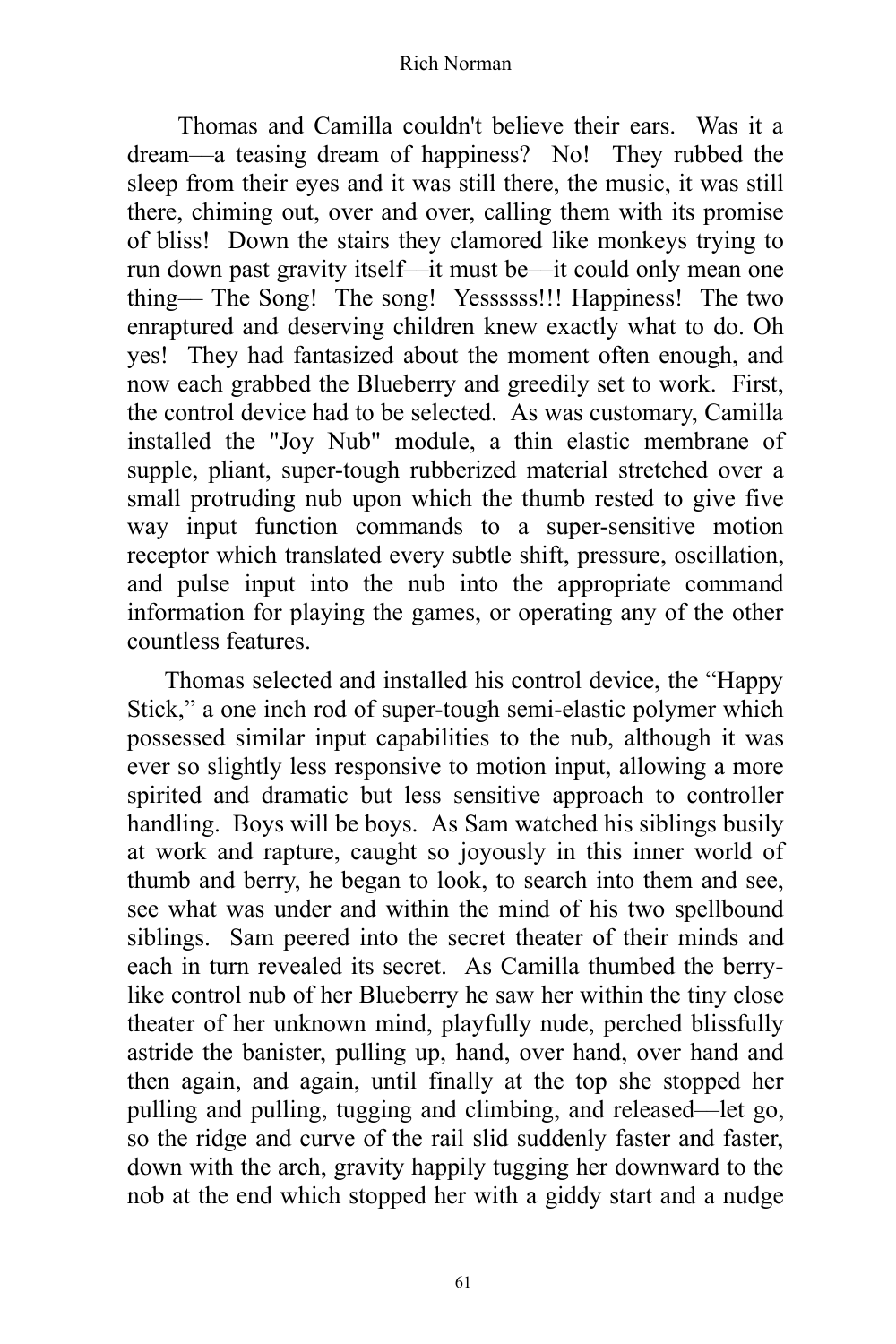of laughter. Thomas was even less cryptic––he was simply standing there, tugging his natural born happy stick in endless, unimaginative repetition, a self-sedating auto-zombie, on and on, ever so dull and complete.

"Hmmmmm." Thought Sam, "It seemed clear that the folks at Blueberry product development were working hand in hand with the advertising department. It was all true, all the ads blanketing every form of media insisting that parents and kids, adults and children all loved the new Blueberry because now they were never bored, 'You could play anytime, anywhere,' but they neglected to mention, you were playing with yourself."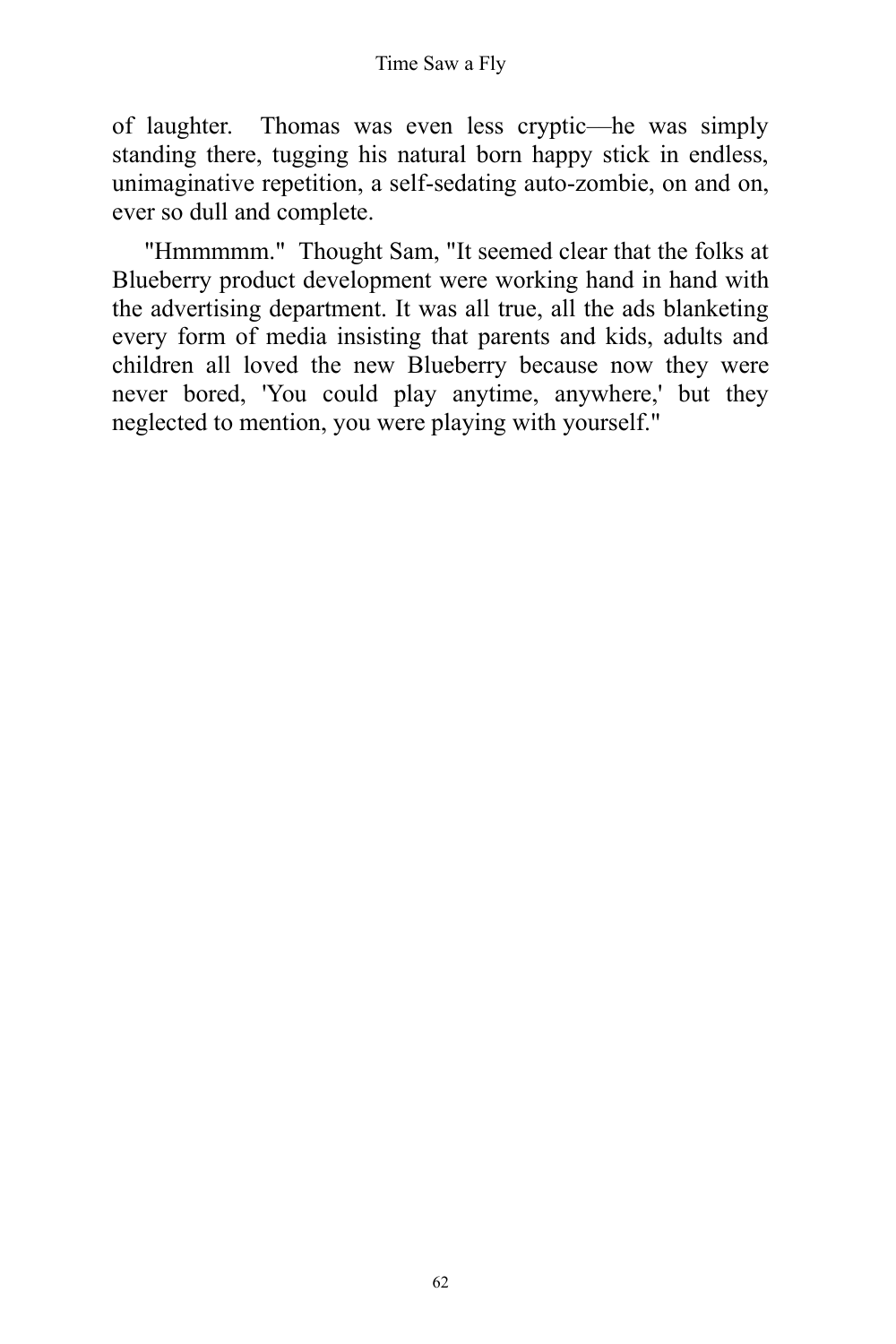Camilla was running for class president. As the brightest girl in her class, by the usual reasoning she would have made a very poor candidate, but Camilla was not an outcast or a nerd. She was enormously popular and had by virtue of her relative intelligence, unpretentious manner and superior social skills won both the hearts of her teachers and her classmates alike. The three children sat in the living room and discussed her campaign strategy.

"I don't know what to say. I just don't know. What do you think I should say in my speech, Sam?"

"Well, what do you really think are the problems with your class, and how would you address them?"

"In my class the kids are so much fun, Sam! I love them! But they have no appetite for mathematics or English. That's why I'm first in the class, because I like both of them so... I think that if we took half of our free study period and gave the class a chance to get some time to go watch Mr. Vegan's extra video lessons in English, or Mr. Samoko's video tutorials on mathematics, that would help without cutting into the school day. Also, we could move lunch later by a period and then Mr. Vavinski would still be on school grounds, 'cause he leaves at noon to teach at the college, and if he would give up his free period he could tutor students too because he knows both subjects. Perhaps the schedule could be adjusted so students could get some tutoring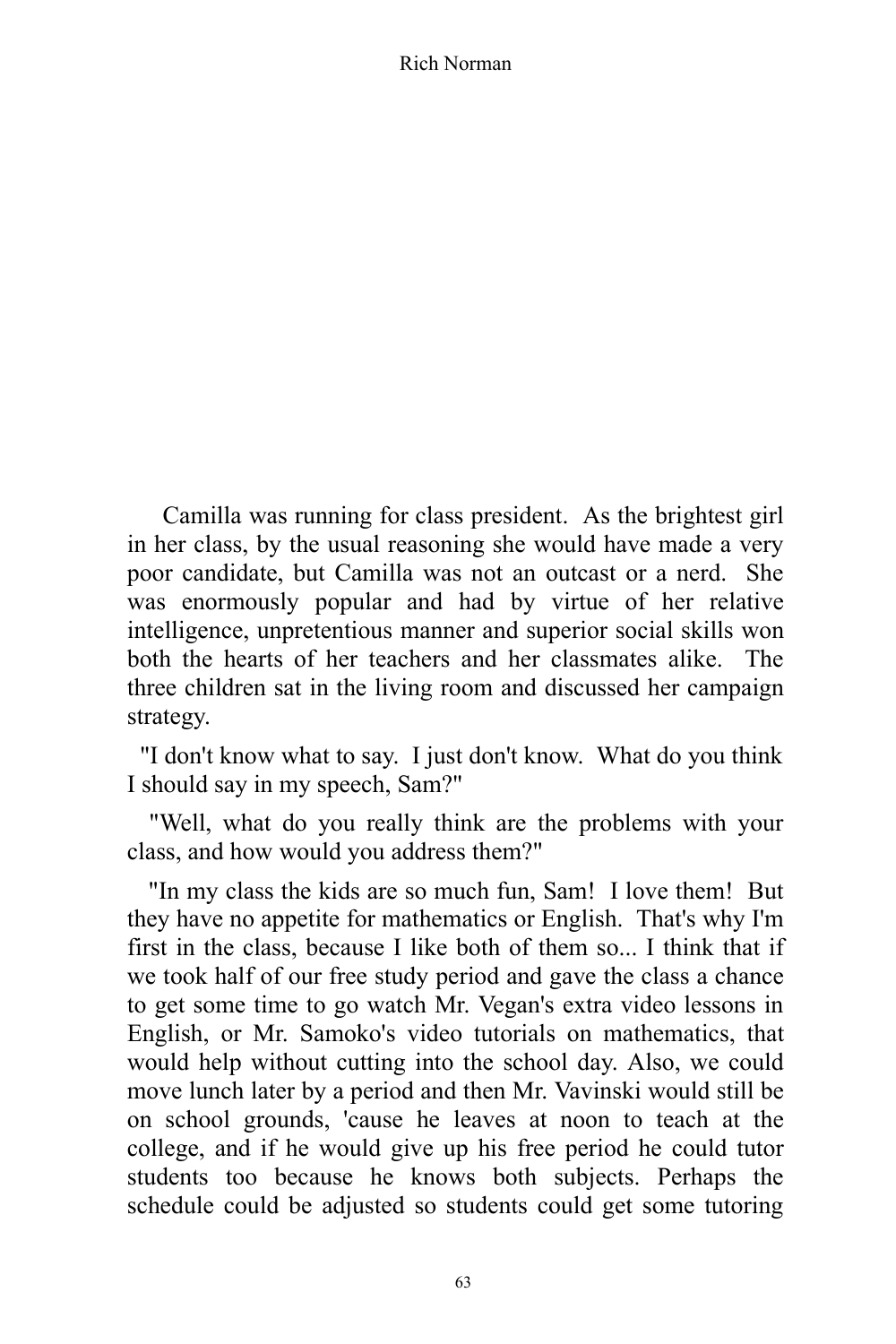from him during the free study period. I bet he would give up his free period and help out. That would really help!"

"Wow Camilla, that sounds like a real honest 'meat and potatoes, let's learn' kind of idea! Nice!"

Thomas could no longer contain himself and began to jiggle and tremble, shake and vibrate until the gelatinous folds and banded fatty mats of his soft body quivered with an indescribable delight which percolated up his throat and fell from his mouth into the air as slaps and hiccups of joyous red faced mocking laughter. "Yeah dumb dumb, that ought to work! How dumb are you two? Hahahahaha!" Thomas pointed and jiggled, red faced and sure, heaving and knowing, he pointed at his two stupid siblings and devoured the moment fully, breathing it in and tasting it, savoring the sight of such stupidity, a sight which tickles the very soul of wisdom until it can not refuse itself and must rightly laugh aloud at all foolish things, for laughter is how we exhale our joy and keep from choking on our happiness.

"So if you tell the class they're stupid and need to work more, tell 'em to give up free period, do you think they'll like you for that?? And tell the teacher to give up his free period, yeah dummy, that will get 'em on your side. Guilt Mr. Vavinski to work more just like the students, they ought to love you for that? Huh? Hahahaha!... You two are idiots!" Thomas laughed and rolled his glazed eyes and choked on his happiness, all but unable to keep up with his laughter he started coughing as he lost control of himself entirely and inhaled some spit which caught in his throat and stopped the laughter, now a sudden choking cough. Thomas pointed and looked at his brother and sister who were clearly as witless as chimps. After he caught his breath he continued,

"Who cares what you think the problems are with your class? Who cares what the answers are to dumb problems no one cares about? If you want to get elected forget the dumb truth or whatever you think you know. Who cares? Why will they like you for that? 'You're dumb, you don't work hard enough.' There, I said it. Do you like me now? Hahahaha! Tell 'em this: 'You, my brother and sister students, are the greatest students, the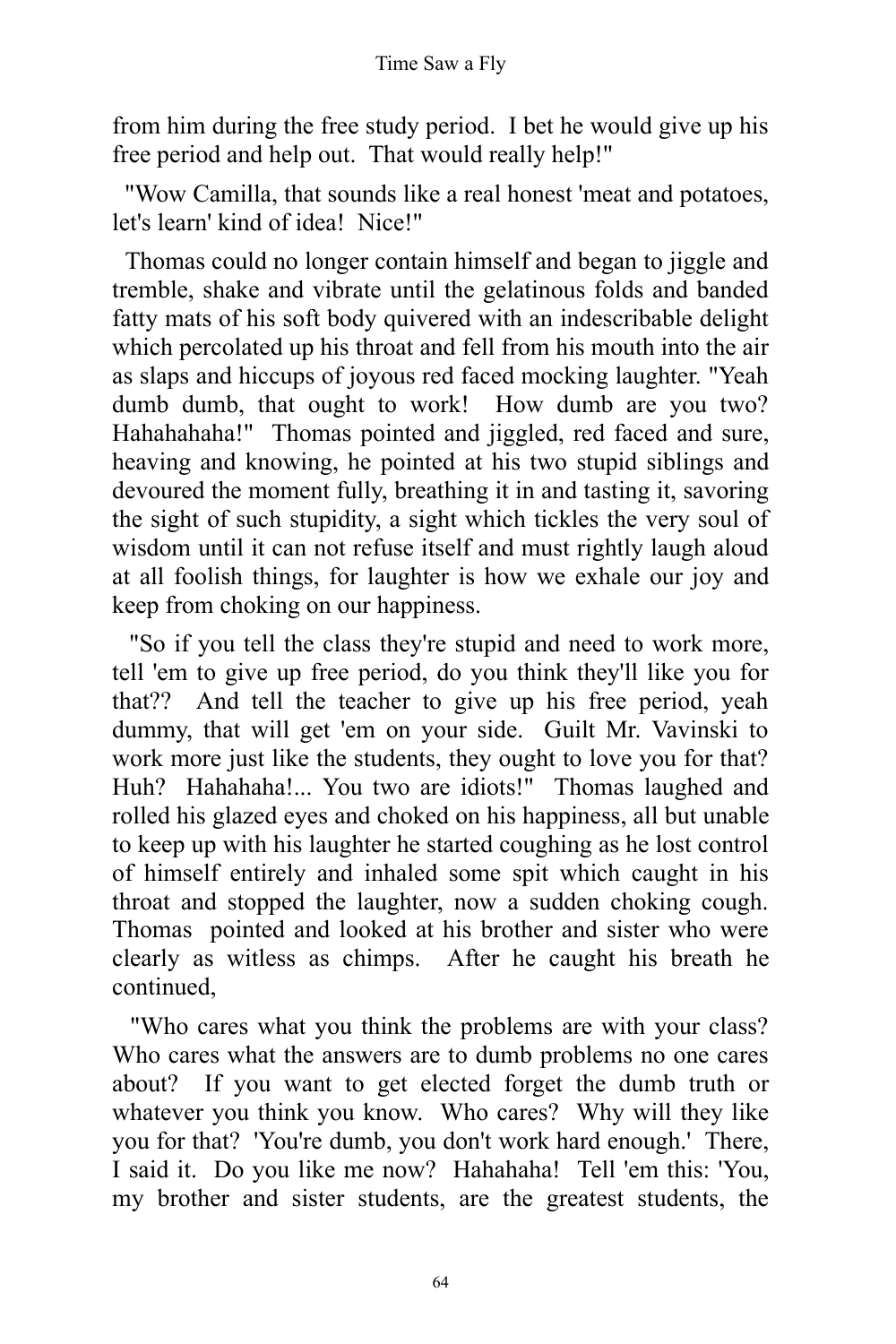smartest and most brilliant students who have ever attended any school!' Tell the teachers the same crap! 'You are the greatest teachers who have ever taught anywhere, and we are the best and luckiest students only because we have you!' Hahahaha! Tell the students you will work with the teachers and get them an EXTRA free period, not one less! Another free period! They are so smart, they deserve it! Tell 'em that!"

"But I can't negotiate with teachers to change scheduling. I can't keep that promise!"

"Hahahaha! You, you goddamn idiot! You dumb girl! You're plain old dumb as wood, you dumb sister of mine! What will it say on your transcript, she didn't keep a campaign promise she made in some forgotten speech, or will your transcript say, *class president?* Huh? Which?" Sam and Camille both looked at Thomas and realized that intellectually, they were utterly outgunned. Sam saw it at once. Thomas knew them, the crowd, he knew them. Thomas was his better here, better by a country mile and two blocks better!

"Christ, Thomas you're right! Camilla, listen to Thomas, do exactly as he says. You can't lose!" Sam realized that Thomas's mind and soul were exactly like his body: soft, yielding, fluid, unshaped, malleable and gelatinous, Thomas's soul had no form of its own, he would find the form you wanted to love and become it. He would search first for the shape which was desired in the listener, and then ooze and mold his own form into its image, and only then, present his soul, a chameleon's soulless soul which found its shape not in itself, but in the desires of the listener and knew, wanted, but one thing: to rest pleasantly in the eye and heart of the audience. In this lying malleable art, Thomas had found a natural current of genius, the ultimate useful sort of genius: the genius of insincerity. Thomas would always be loved. Sam needed to know why Thomas was so much smarter than he was in this respect, why it was that Thomas had this ability, this foundationless, shapeless moral plasticity which never knew itself, except in the eye of another. Sam looked into the hidden unconscious theater of Thomas's soul, deep under and within his unspoken places, and beheld him, strutting there, strutting, false and triumphant, frozen blissfully in his primal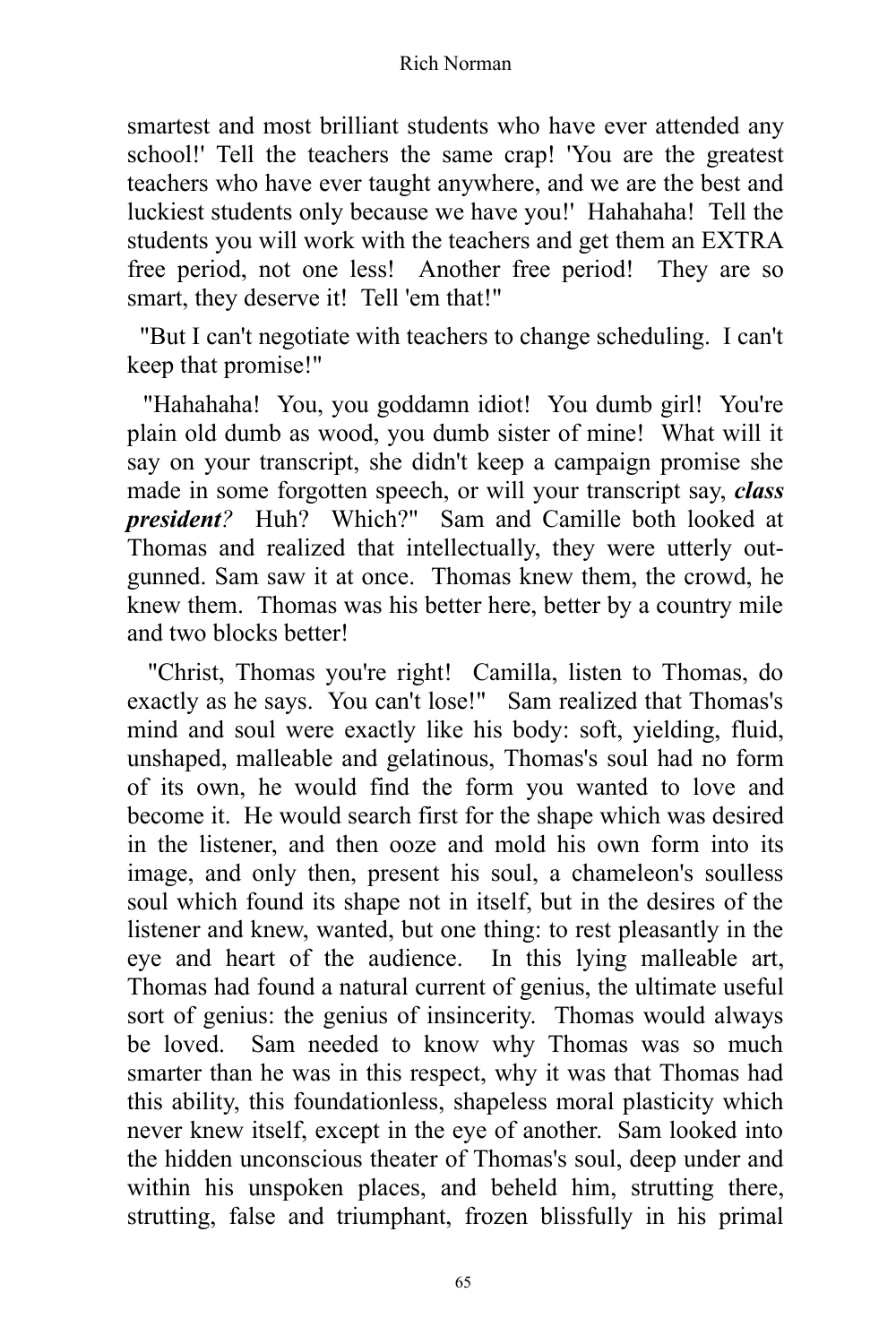moment, his formative moment. Thomas was naked, his fatty red blotched folds of flesh catching the noontime sun as he smiled and strutted, openly and plainly pleasuring himself just to be seen, strutting and unashamed he paraded his naked form in a memory from long ago which gave him such pleasure he would always be replaying it, over and over again here in the hidden theater of his mind, strutting boldly before his parents' adoring gaze, walking and posing, drinking in their laughter and approval at his performance as he walked back and forth naked and exposed at age three or four before his parents. This was the source, this is where Thomas learned the primacy and pleasure of being accepted by the adoring gaze of the world, why Thomas knew what to do and what to say so his appearance would always meet with the approval of all those to whom it was presented. It was this act, this moment, which was his soul and his knowledge, pleasing and being accepted before the eyes which judged him, this was his secret knowledge and his pleasure, his needing to, and his knowing how to fit into the adoring accepting eye of the beholder. As Sam watched Thomas living and reliving the memory, naked, strutting and preening himself to his parents' delight, Sam understood Thomas's secret soul, his need and his knowledge–– Thomas was an exhibitionist, and Camilla, would soon be class president.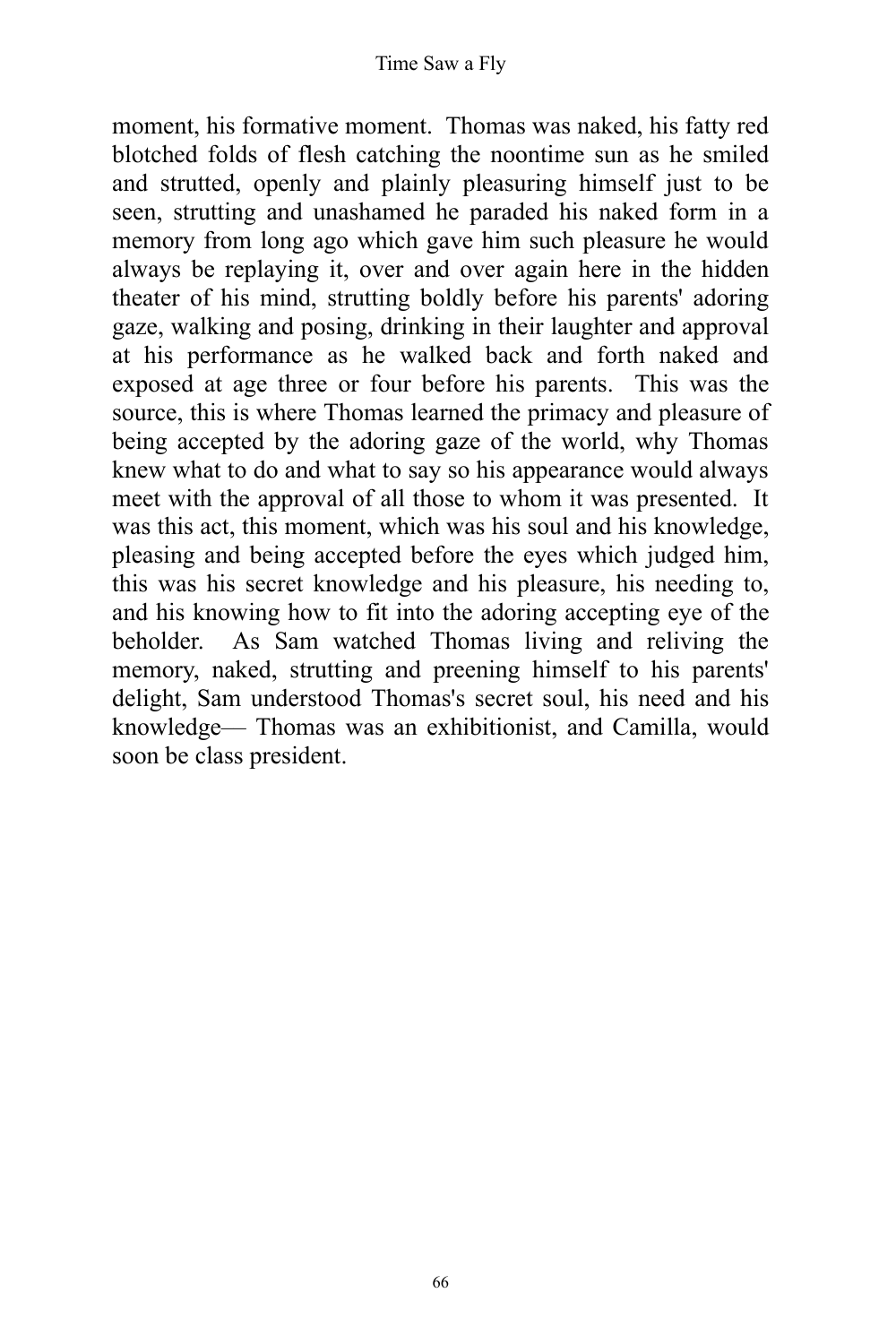Sam had not performed his music in public for many years. He had been working, writing and perfecting his skills as a pianist and composer, slowly knowing each new idea born of the whole into the *Anabasis of Creation*, and the first movement was complete. Now finished with high school he had moved out and with his grandmother's help he had scratched together enough money to afford his first apartment, a dingy, filthy, blue grey affair on the third floor of a tenement in the worst part of the city. It was heaven. Sam could work here, here in the quiet din of the brown city, here where there was no inane chatter of prawns, no slick puckering lips and tongues wagging about money and meals, gadgets and greed. Oh how he loved the long narrow stairs which brought him into his heaven, so blessedly far away from all he knew, who were excluded by the sheer exertion needed to ascend into its dingy blessed heights. Here he had completed it, a shining ray of golden sweep and hushed splendor, a bastion of warmth and light slowly opening the simple places where hope slumbers, then stretches, her eyes warmed to waking in the Day, licking her eyes gently open with its golden purring heat. Gracious and approving, nurturing and nourishing is the dawn's still breath, her amber palm spread upon Hope's cheek, gently wiping her eyes open in Day's golden unseen waking.

The piece was complete, and at forty-five minutes and change it was a perfect fit for the attention span of his audience. Ahhhhh.... At last! An audience again! Sam's heart quickened at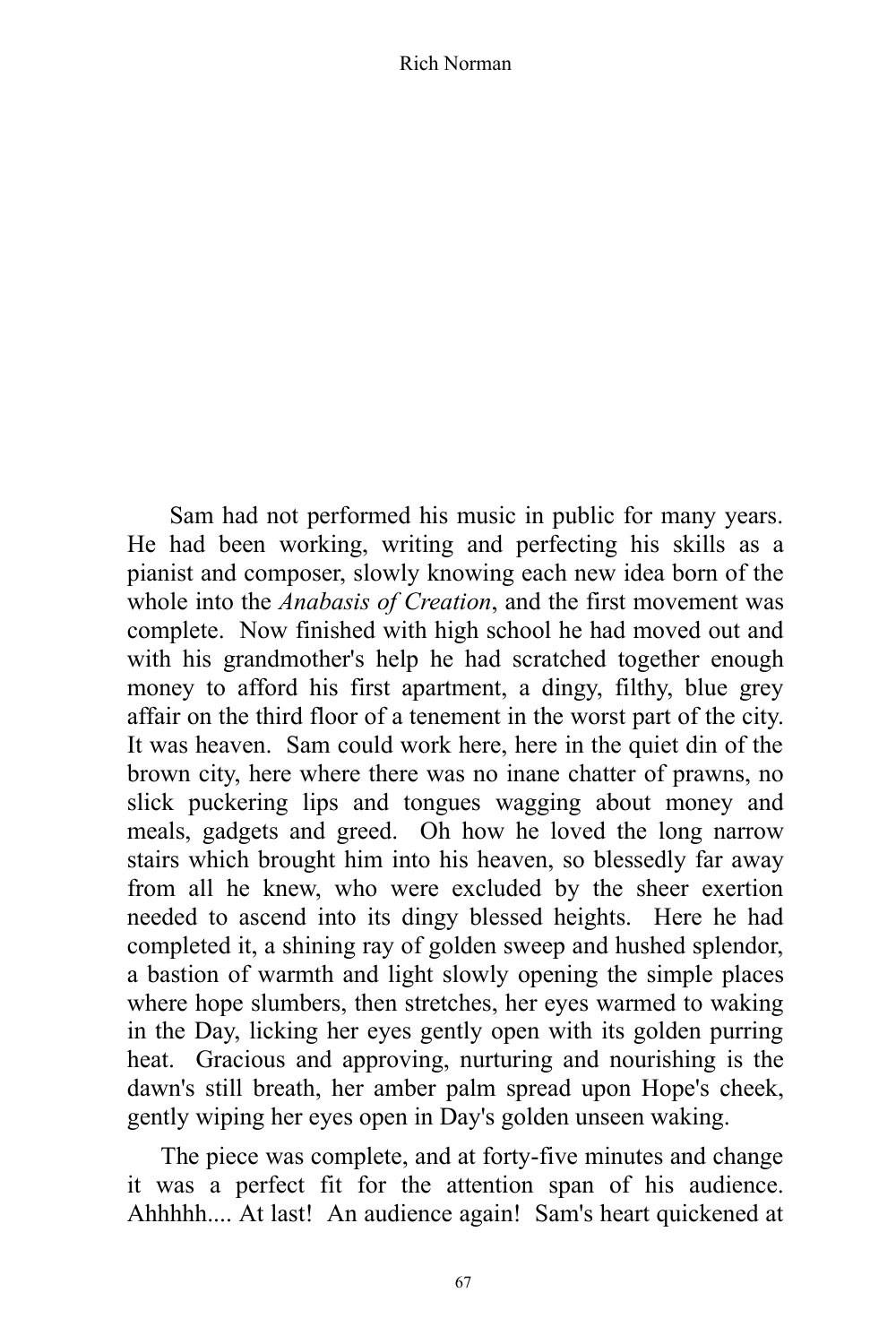the thought. A lover! So long and sorely missed! His thoughts returned to the last, the thundering gulp of empty anticipation and then the sound, the very essence of the ground and air alive with a vibration, a single unified energy in sound. Sam held the fantasies at arm's length and concentrated on the piece. It must be rendered perfectly. He began to rehearse it mentally and soon stopped. "If only I hadn't had to book the room with such a large cash guarantee." He was worried. Sam had put all his savings on the line. His piano students helped cover expenses, yes when they bothered to show up it helped, but this was a huge bet. If it worked he was okay. If not, he was in over his head. He would lose his apartment. Live in his car. Anything but back there with Thomas and his hot buttered parents. His grandmother was sick and the wheel was turning. Whatever happened he was not going to put any weight on Jeanette. She needed her strength. His heart, his savings and his hope were all on the line, Sam had bet big on his two shows, bet everything and was ready to win or lose. With absolutely no one behind him, and a pair of shows ahead of him, Sam had bet it all. Tomorrow night he would know, but tonight, he just stared into himself and watched, stared at the whirl of black and red as his hopes and fears spun inside each other and apart again, he just watched, hoped, needed, strained and stammered to control himself and be still before the sight, unable to breathe or look away, captured and captivated in the cruel crooked spell of hope which rests with a spinning wheel, he could not escape or breathe, rest or sway his mind, complete and entire was the portion of his soul wholly and fully encompassed, as he watched it turn.

The show was to begin at half past eight, and it was eight. The room held 300. Sam counted 36, including the theater staff. Well...not enough to make ends meet, but there was still tomorrow and even at 36, it was an audience! He could give this to them! As the sun rose to awaken hope so would they be blessed with this tenderness, this beauty so hard won and deeply mined from the disciplines of his work, and as the staff and ax appeared to him in his dream long ago, so did Sam long ago also realize they were to measure the pace and sureness of his own efforts and his will had but one clay to shape, that of his own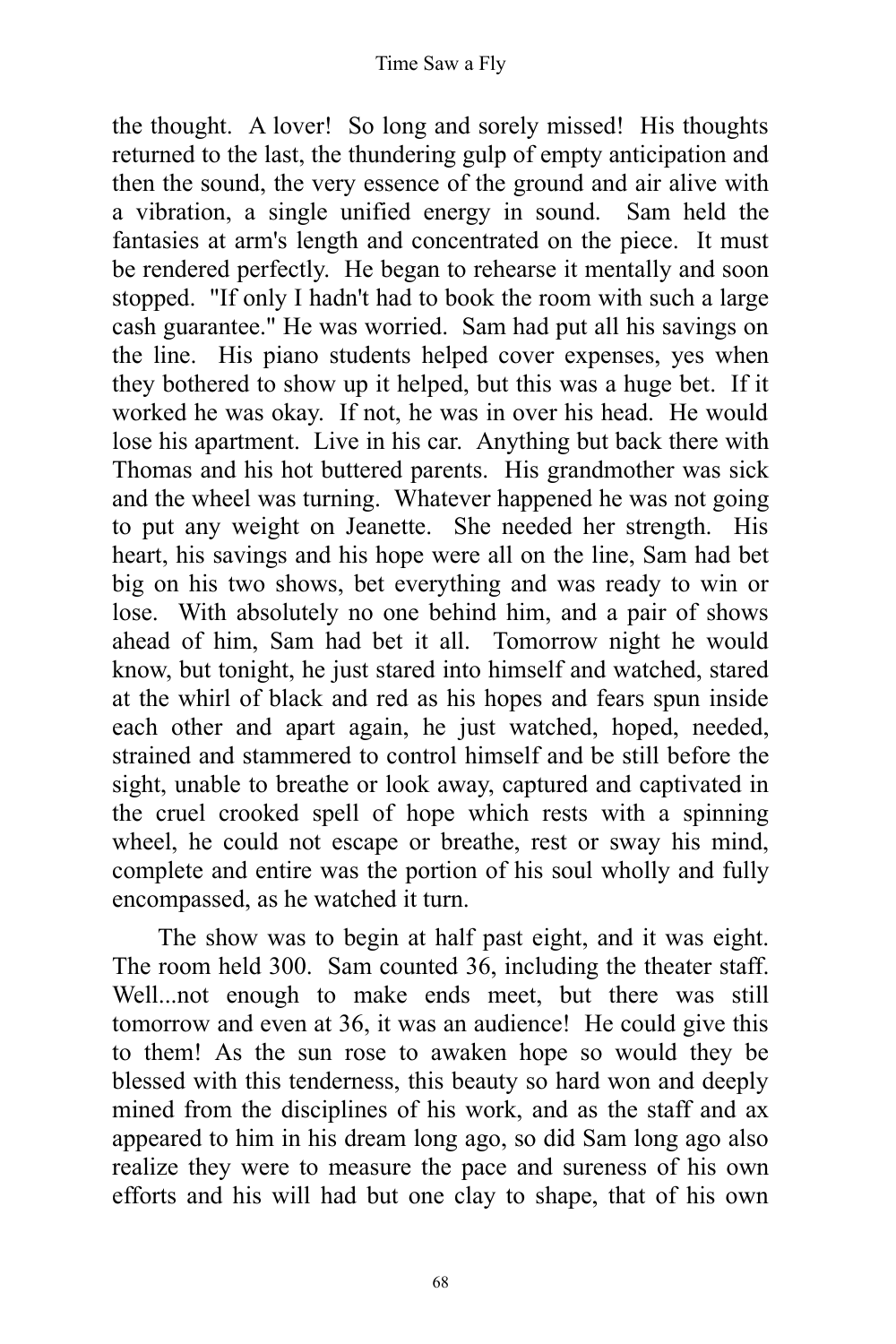being which was so gravely and steeply cut, open and gashed with the ax and staff of his will, spreading the earth and bone of his sodden bleached soul before the sun, so it might become again, now itself a landscape for all eyes and suns to hold and enjoy in the gentle gift of beauty, which is but hope priced double steep, as is the cost of any lie which must bear the standard of truth, so distant a banner and place as this must be bought in soul's blood as we make hope's beautiful lies into beauty's truth! Sam had spent himself deeply, cruelly had he cast himself upon the blade of his cragged and pointed will until he had become an artwork, as is a fine musician himself an artwork, a discipline brought into beauty's fairest light as instinct itself, the feathered step of discipline which has become supple and forgotten itself.

28 seats were filled. There were 28 souls from Generation L present. His folks and siblings among them. He began. As Sam disappeared he let the sun step through him and cast its ripples of bronze hue and golden warmth into the air, ripples upon and after ripples of gratitude and longing, hints both subtle and shimmering, dampened in mute promise, alive then smudged out, catching itself, held closely and rubbed under before retreating ever further into the empty corners of the room. So did the sun place her first drops silently into the heavens, as a thought before a whisper. Then her fingers of wheat, yellow gold and blond spilling upward, bashful and vanishing, blushing and brimming over the lip of night, spilling gold, rosed heat and lapping waves of color, slapping and teasing, cupping and swelling beneath the boat, buoying the day aloft in gentle rolling splashes of gratitude and warmth, pouring its light over a sea of hope and hue, the broad wide arch of her back awakened to hold itself open, wide and embracing of the day, held brightly in the arms of an outstretched horizon of blue, a crisp waking sea has cast off the night and opened its blue mocking laughing eye to cast blue bright hope and laughter into the cold hollow tar circumference of frigid night, slapped the very cheek of blackness with its mocking laughter, so blue and laughing it might dare as a beautiful child dares, innocent, shameless and unknowing as it teases, playfully tugging on the black mane of even Death's dark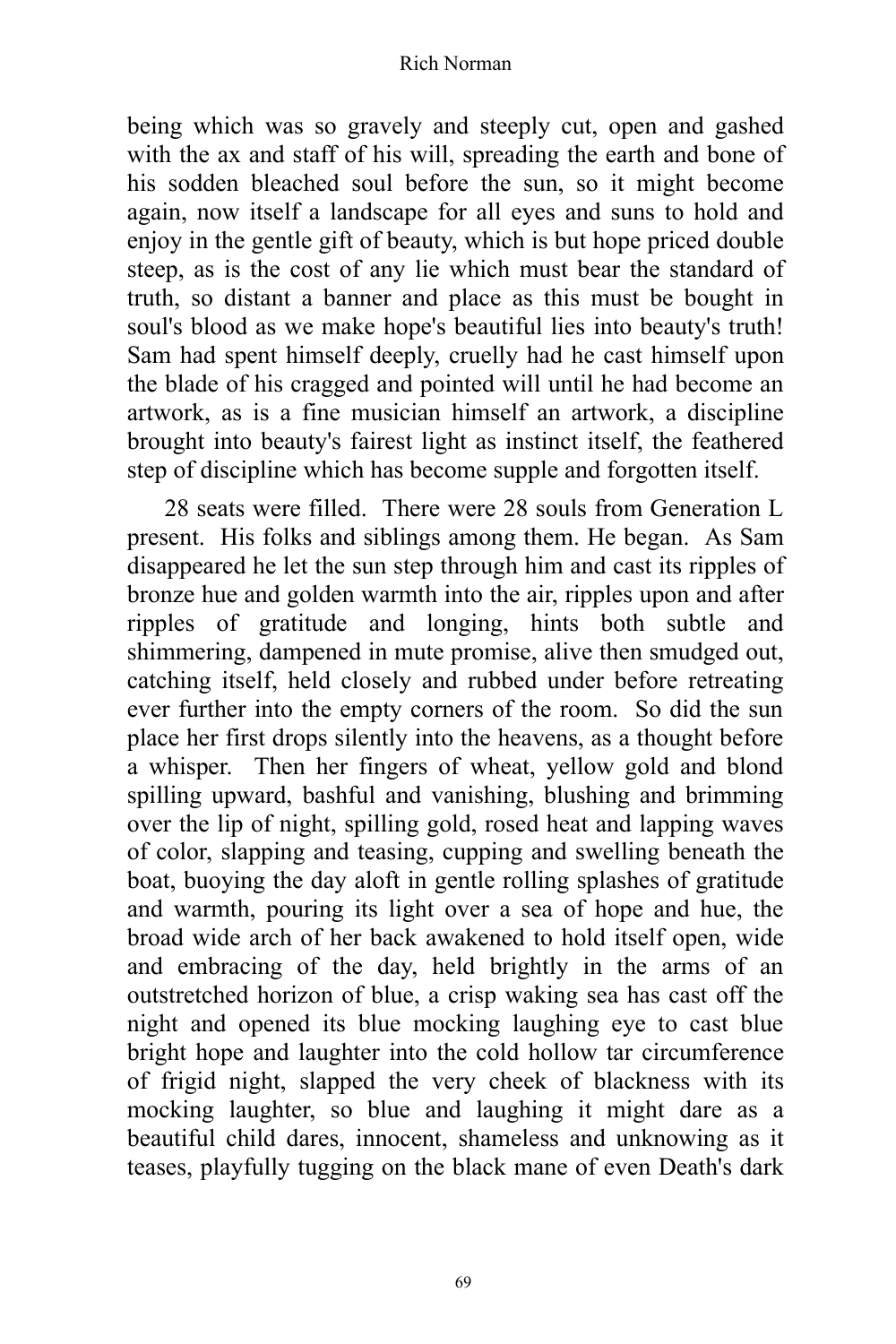beard, until he too blushes, looks and wonders, "Who has teased me so?"

So did dawn awaken Hope's blue laughing eye so she might cast her sparkling happiness into the night and shame it to blushing. After Sam had awakened Hope in the gracious laughing sea of blue amber dawn, the last notes of the first movement of *The Anabasis of Creation* passed into the sunken shadows and silent dark corners of the theater, fading slowly into black, perfect, sterile silence. They had all left. Only two strangers remained, each furiously thumbing their Blueberry, which both had in the height of good taste and manners most courteously muted, so the colorful cartoonish noises which accompanied the berry games, would not disturb the music or the audience. Although the audience was gone, the music had remained undisturbed. This left Sam in the curious position of being wholly indebted to them for this mute, but not inconsiderable act of true consideration, courtesy and kindness.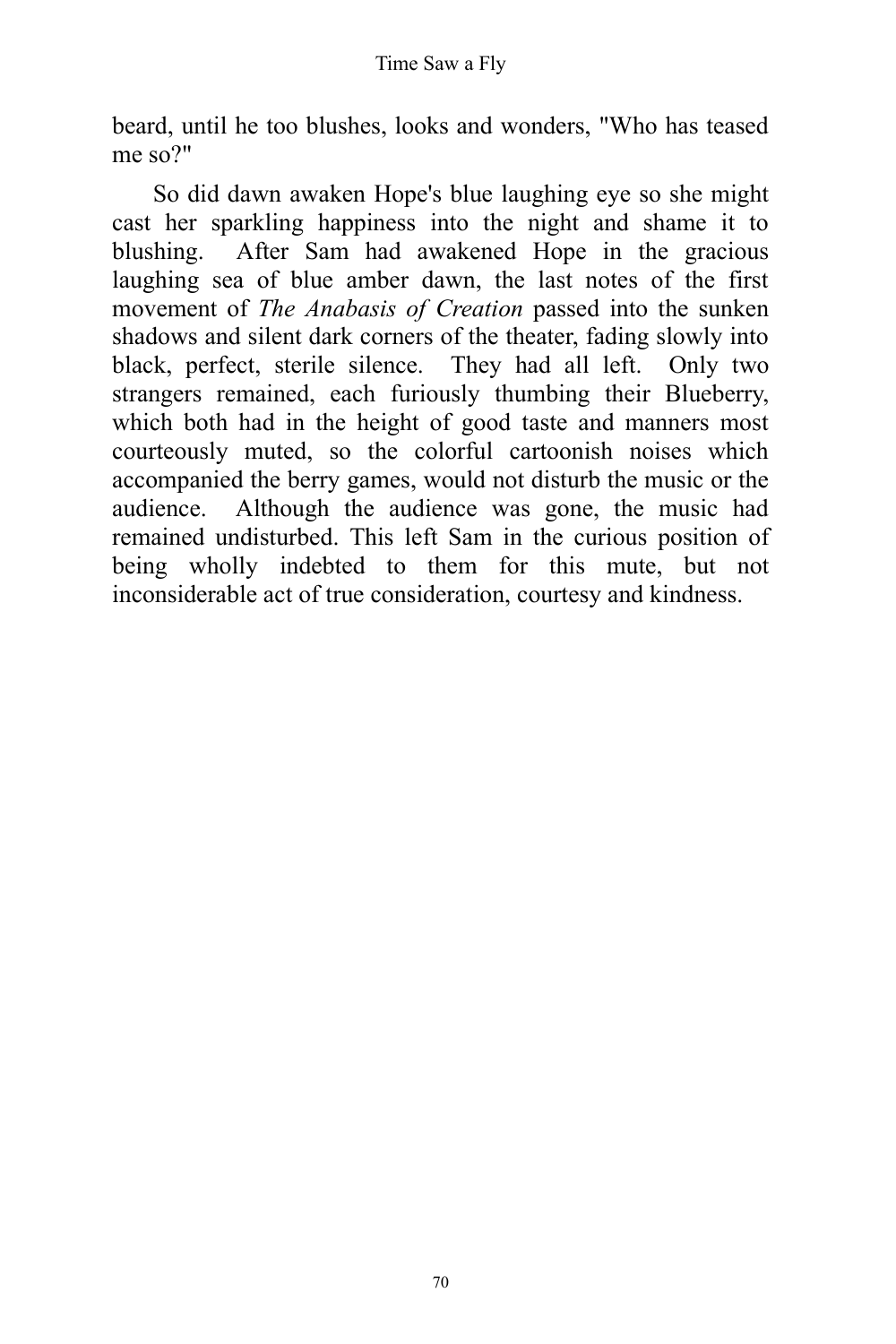Sam was driven back to them, he knew better than to hope, but need and desperation had his ear and hope had insisted, so Sam drove. He remembered the last time he had asked his father for a few dollars help. Now that his dad had found "his place" in the world of men, it should have been no problem. Dad figured it out long ago. He got the idea that he would never win at pingpong, he was too angry and stiff-necked for the subtle play which won the end matches, where dancers and not bullies reigned the heights, and so dad stopped competing and took on the seemingly thankless task of organizing the events. Soon he paired his rivals against each other, all were as thin-skinned and puerile as he and soon he put dog against dog, lion against lion and had ruined them all, had them spending their energies to eviscerate each other and once exhausted, could then be easily surpassed by siding with an enemy to vanquish an enemy. Dad and Thomas made a strong argument for the genetic predisposition of personality. Dad was now head of the division and through this maneuvering, was a friend to all, and an enemy of everyone's enemies, which is a sure formula for riches. The new luxury car, new house, and deep bottomed swimming pool offered far from mute testament in support of the proposition.

It should have been no problem, but the last time Sam needed money, really needed it enough to ask his dad for some help with the down payment for his place, his dad looked lovingly into his eyes, patted him endearingly on the shoulder and with this kind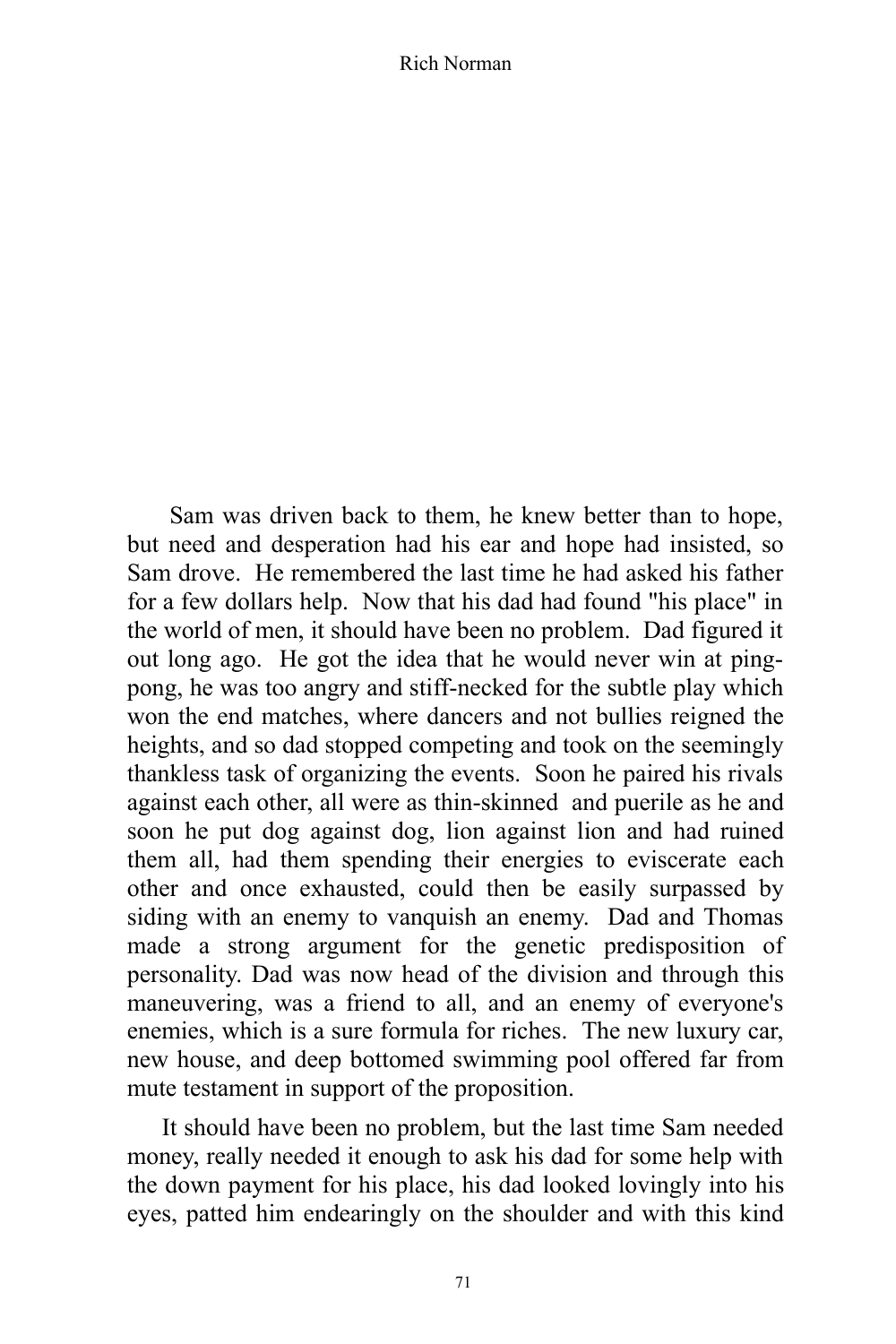gesture of reassurance asked Sam to wait as he went into his study, returning shortly with a sealed envelope which he passed to Sam with an air of gentle fatherly affection. When Sam opened the envelope he found only a blank slip of paper with the words, "Sorry, sport. Better luck next time." The snub hurt. He knew the trick. This was his dad's way of snubbing him, giving him a bloody nose and a split lip so he would become "proud." The illogic was that this "pride" would instill self-sufficiency and independence, the result being that Sam's father was able to enjoy his natural cruel temperament and imagine that insulating his greed from any further needy assaults was a measure of good parenting. The slip of paper was like a metal bar slammed across the shins, splitting Sam open in pain he had to swallow, bringing him to his knees with a bruise he would never lose, and a clear understanding of his father's selfish cruelty he would never forget.

No, he would not ask his father. He would ask his mother. It is with this monstrously foolish thought that hope drove him forward like a blind pig toward the inevitable end. Surely she would help. They had seen the empty hall, they themselves had been part of emptying it, having walked out halfway through the performance, but Sam had no choice, he had no one else to go to, no one else to back him up, so he would ask her. She saw the empty hall and she knew, she knew he would lose his place and his savings, she just had to care. It would cost so little and they were so rich now, so ripe with every unnecessary thing falling off the shelves of their house, then dutifully stuffed into the basement to make room for more things which would never be used twice before being discarded and then hoarded in the ever-evaporating cellar.

He pulled up to their new ranch style luxury dwelling and looked at the artifice and opulence, the splendor of excess shown out of every impossible surface, an impossible lawn, so uniform in length and color, the impossible shrubs, cubes, spheres and monoliths of bushy obedience to the implicit law of wealth which states that with new wealth comes the inevitability of bad taste. The cupids and peeing boy angels, the statues purchased as brand new broken-armed frauds, cast to give the impression of being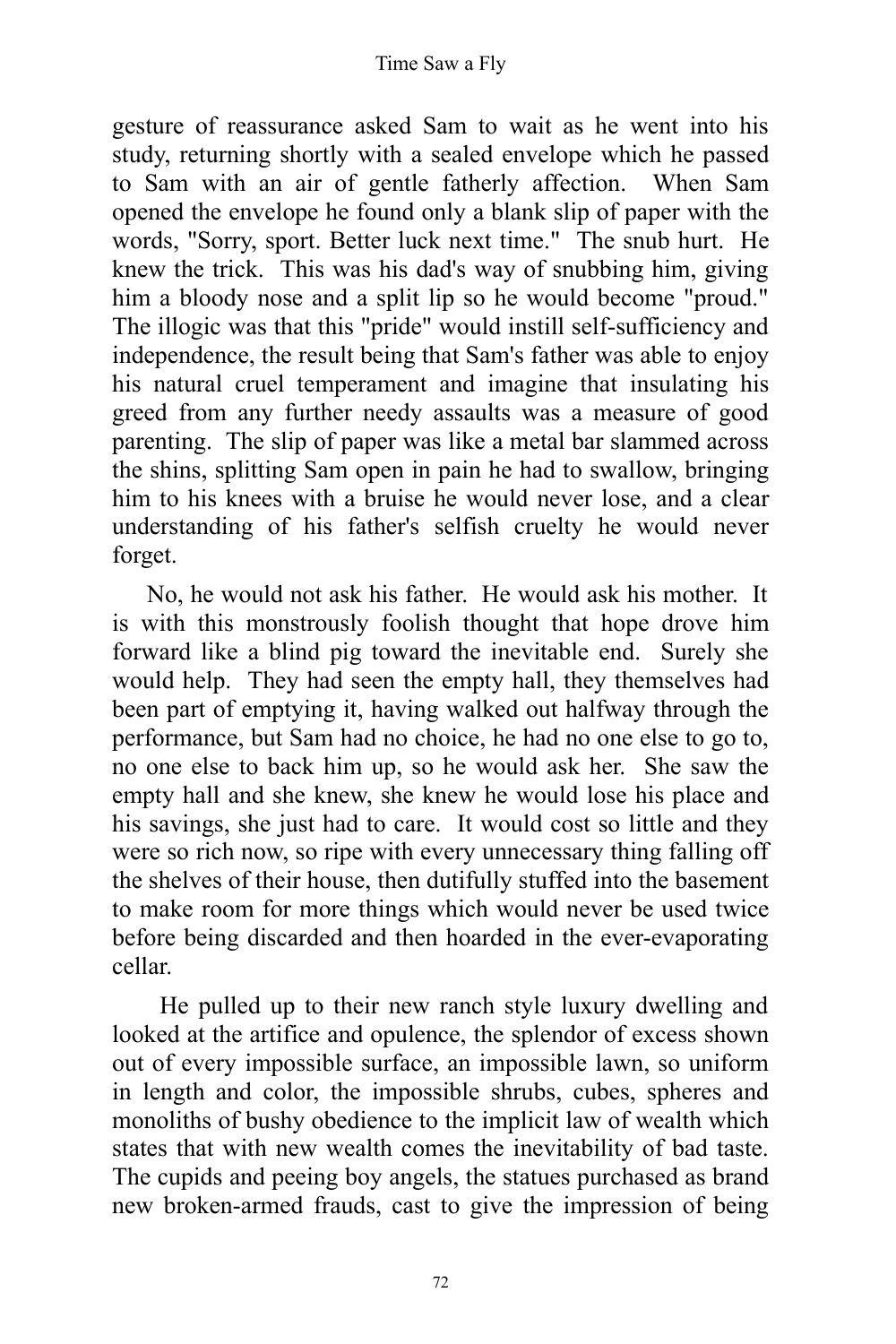older and more valuable than they are, priced double for their missing arms and the rutted appearance of age which is falsely cast into the original design. He entered the huge synthetic faux marble foyer and listened as his steps clicked and echoed off the best imitation money, money could buy.

Sam found his mother seated alone at her alter, the kitchen table, which was in its usual state of copious overflowing, overburdened with every different sort of rare exquisite delicacy and fatty indulgence. Sweetmeats, candied tongue, goose jam and Chinese duck pate adorned the tray nearest her mouth, which was therefore the sacrifice in the greatest and most immediate peril.

"Hi, honey. What brings you to these parts? Miss your good old mom and dad?" Sam was always respectful, but it was his custom never to engage in the fraudulence of small talk more than was necessary to indulge social custom. "Well, I do have a bit of a problem, mom. I was wondering if you could help." She chewed and stared at him. Good, she was listening. "You see, it's about *The Anabasis of Creation*, you know, the show you saw last night, *The Anabasis of Creation*?"

"Oh... The Big Cabana––is that the name?"

"No mom, no. *The Anabasis of Creation,* mom, not The Big Cabana."

"Honey, 'cabana' is a word, 'anababba' or whatever you said is not. Anyone knows that. Well what about The Big Cabana? That was terrible. It just doesn't grab ya––know what I mean? It needs something, something HOT!" Mom was in a profound mood and offered up her pearls of wisdom to him as the grease and crust of unswallowed long forgotten butter sauce stuck to her third chin, now glittering, dried and crackled, suddenly reflected the florescent kitchen light in an unintentional yet dazzling splendor. Sam continued,

"Well... I bet everything I have on the two Anabasis shows, the one you saw and the one tonight, I will go under for sure after tonight. You saw the turnout. I'll never be able to recoup my losses. I'm going to lose my place, lose my apartment, mom. I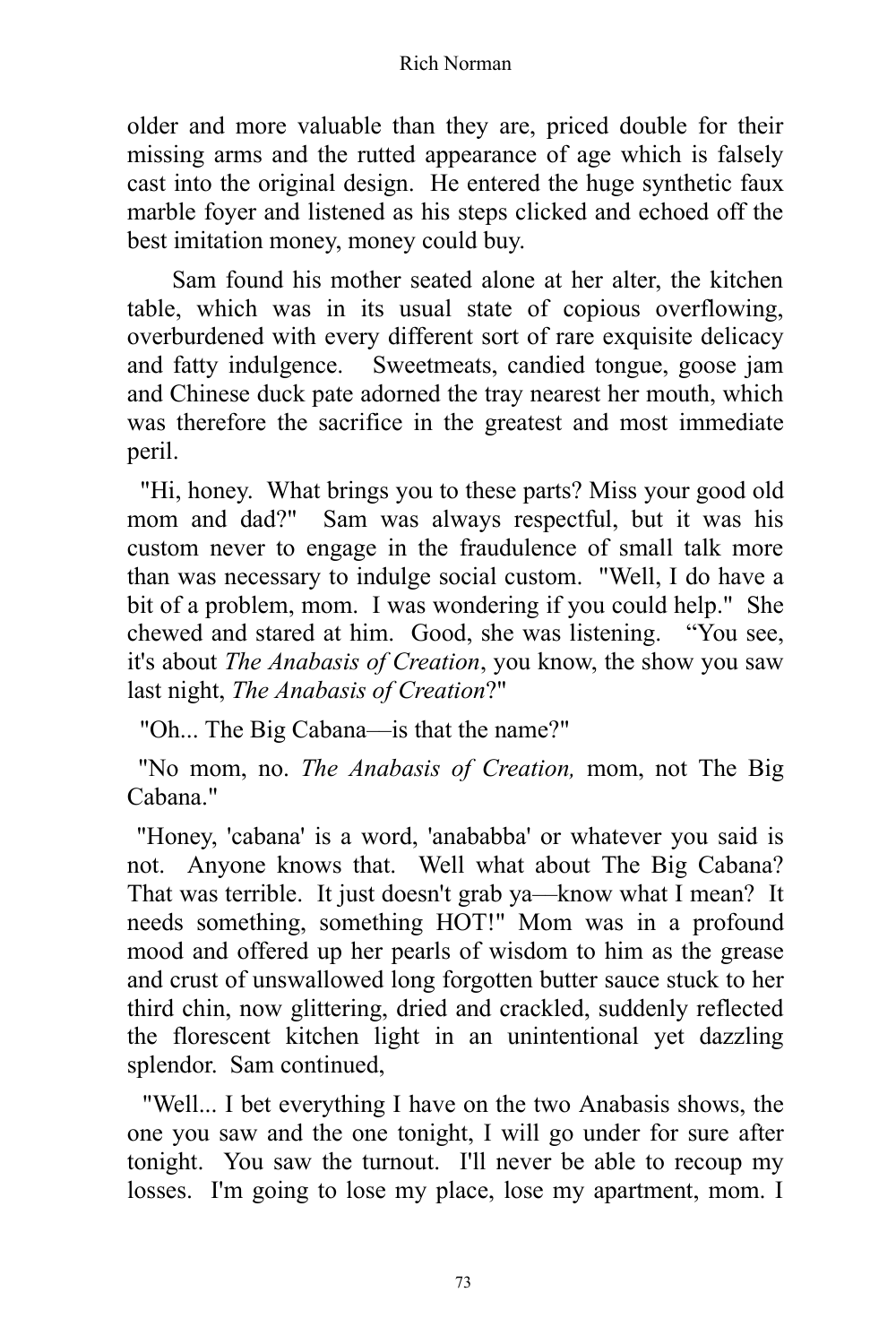need \$2000––just a loan for six months or a year. If I don't get it, I'm living in my car. What do you say? Will you help?" As usual, Sam had not indulged his audience, he was truthful and naked in his appeal, honest and plain in the way he laid himself bare before her. It was for her to know, and her to decide. He watched her face. Clearly this did not agree with her. Need. You could see it wash over her face like a bad taste, an ugly smell, an "unpleasant" feeling, the sort of feeling one avoids now placed into the palate caught unaware and a moment of discomfort, just the sort of thing to spoil the taste of perfectly good food. Yes, unholy discomfort had besieged her countenance, but soon, as the ripples on a still pond recede and leave only the smooth glassy surface of sun and still butter sauce glistening placidly with the warmth of yellow sunny melted happiness, it was gone and forgotten, another moment, another mouthful and it was cleansed, the soiled feeling had left her and she was again complete. Her mouth puckered in a tight cartoon "O" and her brow wrinkled in a row of practiced bunches as she exclaimed,

"Oh, that's terrible for you. But really... That's OK–– I don't mind." She said it. The answer he had heard a thousand thousand times as he grew up, the answer he had dread with blackest horror and nausea, her words crawled into his throat and stuck, solid and sordid, the filthy legs and tendrils of her utter uncaring lodged in his mouth, his throat and his soul. "That's OK–– I don't mind." She said it. Again. She felt absolutely nothing for his suffering. She glanced at him and he knew, knew how tasteless it was to have need, and even worse, to mention it aloud! It spoiled her meal! She was annoyed but forgiving and the next few mouthfuls soon washed all the unpleasantness away, and she forgot. His pain meant absolutely nothing to her. As was common with most all Generation L moms, she lacked but one thing, not appetite or appetite for life, not the will to enrich and ennoble her own pleasure, no, no, all mothers were free from worry now, free to enjoy and procreate with abandon now that Loxvol had liberated them from that most inconvenient, repulsive and intransigent of the motherly emotions: Empathy. When it came to empathy––Susan Lessing had it licked.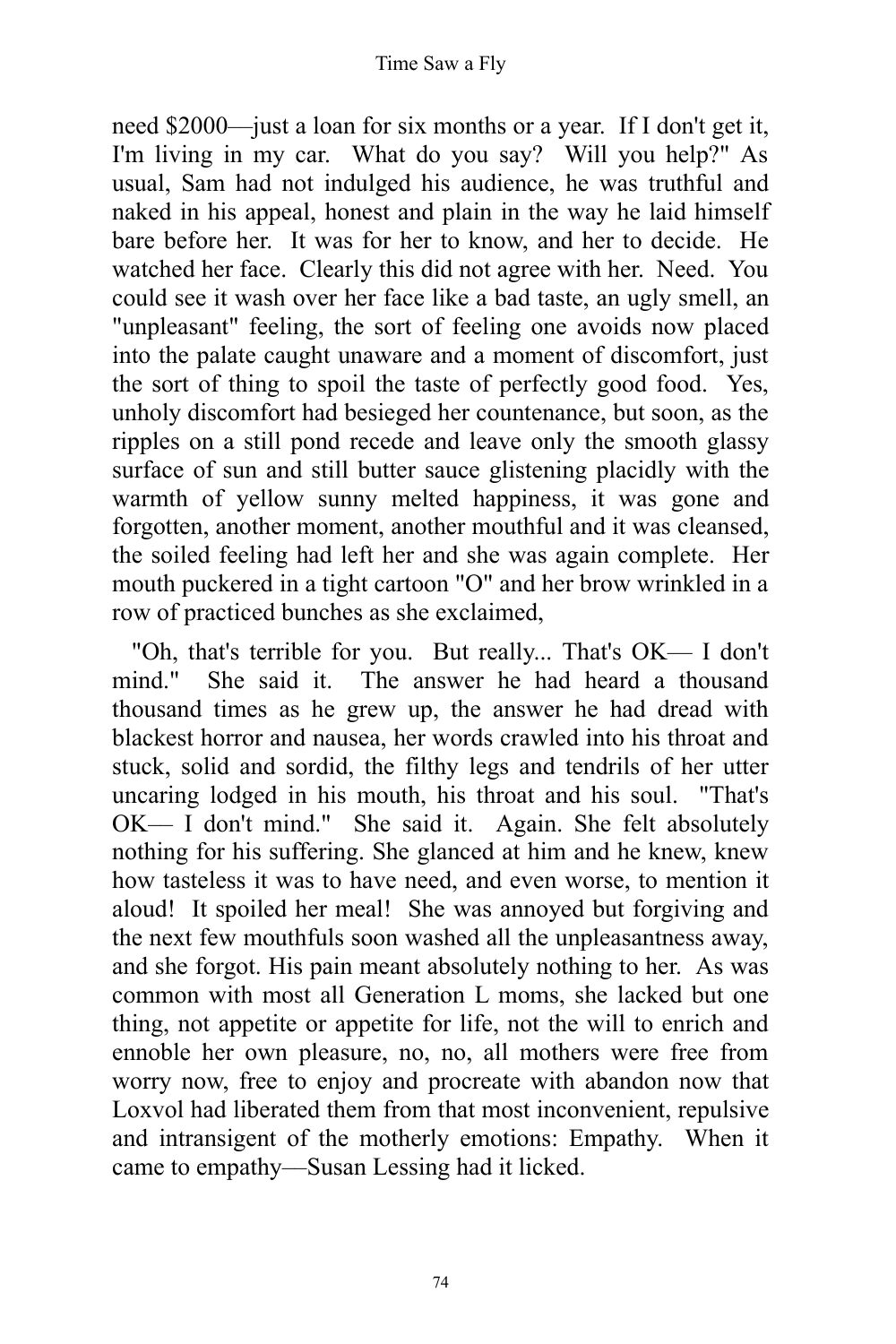"The Big Cabana? Who cares? That won't make any money, why would I back that?" Sam watched her eat, heard the callous, honest indifference in her voice and soaked in the moment, her constant slippery chewing, an alabaster sea cow girdled with white rolls of voluptuous fat and flesh, the elephantine milk white hulk of sheer indifference, chewing and swallowing, this sea cow with its uneven light brown peach fur sprouts donning the wiggling upper lip, so dexterous and supple it demonstrated a near prehensile independence, gathering grimaces, words and hunks of candied butchered flesh, such as his own. Sam looked and knew her. He would never forget.

Sam's dad had entered the kitchen.

"Hi, Sam."

"Hi, dad."

"Thomas sent me down here and told me to wait. He made it sound like he had quite a surprise for us!"

Mrs. Lessing chimed in,

"Oh goodness, a surprise!" Her eyes grew wide and wet with anticipation. Now Sam could hear his brother Thomas's approaching footfall. Thomas was not as some large men of 350+ pounds. Some are a solid mass, bone pillars and straps of dense meat, solid and vigorous, powerful and unapproachable, insulated by a soft wall of flesh, a cannon of steel and lead sheathed menacingly in an impenetrable fatty glove, as sumo and savagery are some men of girth most formidable and worthy of fear––but not Thomas. His strength was born of sheer flaccidity itself! His folded, pendulous, dripping exterior lay as a swamp upon sunken damp ground. His soul, as his body, was a substitution of viscosity for will, flexibility and formlessness for fortitude. His opinions slid around him as did his flesh, an accommodating intuition which poured itself out before the eager eye, found its form and measure in the glass which contained it, as are our opinions best first learned quietly after the fact, and then professed beforehand. Thomas knew truth was a product of the result, and that one should never confuse the two, or mistake each their useful place.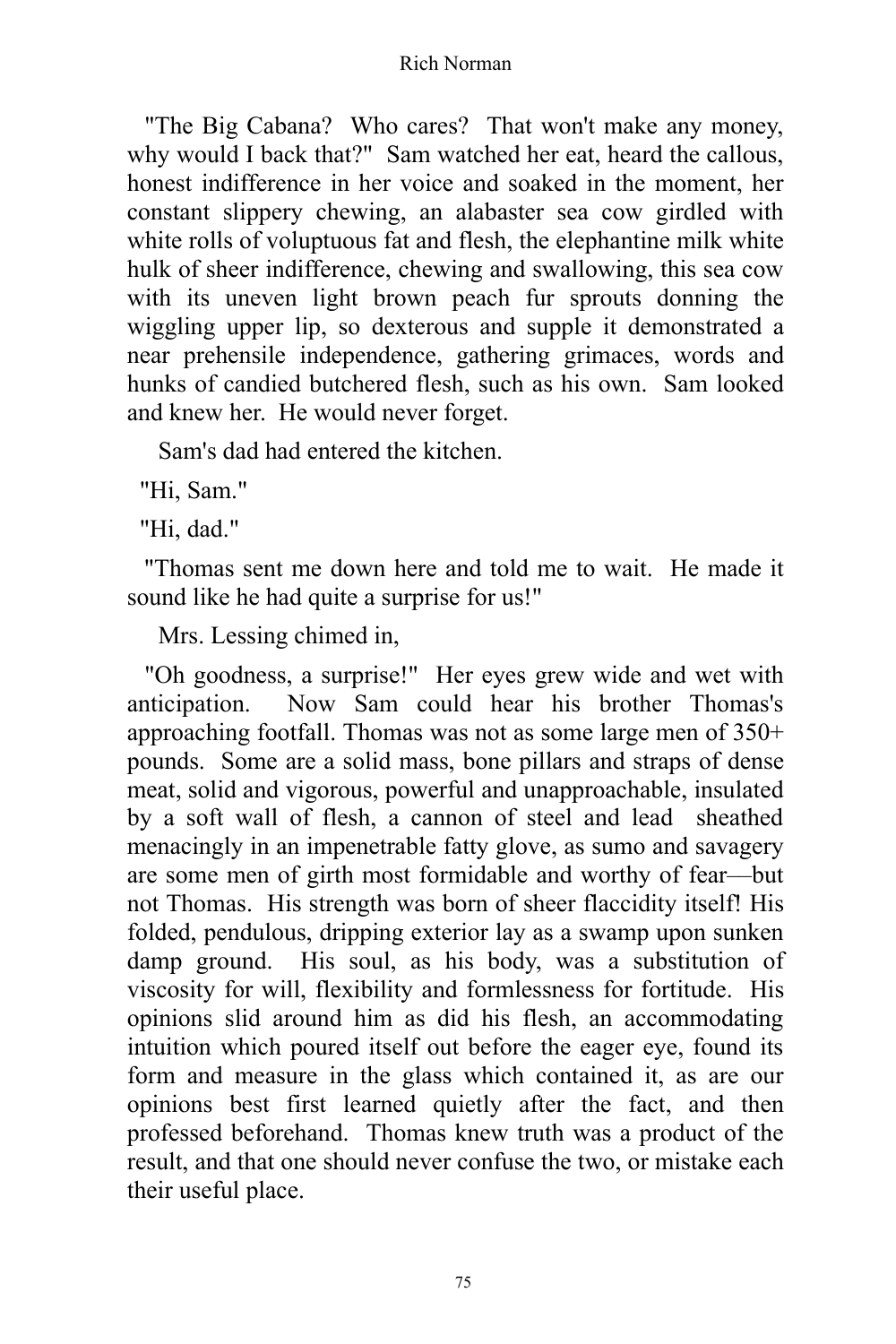Thomas burst into the kitchen with frenetic glee, a frothing pregnant happiness, rolling his wide eyes round and round, his mouth stretched into an unimaginable roundness, a perfect cartoon "O" of exact and perfectly measured exaggeration and self-accepting caricature, a huge mural of quivering mottled flesh, red blotched fields of choreographed wobbling happy fat, a slurry of perfectly orchestrated exuberance and the self-assured quality inherent in a well-played, properly crafted lie that is so often absent in our flat unenthusiastic lives, which in the end we are perhaps rightly, so much less well inclined to believe. Thomas was larger than life so all who saw him gladly mistook him for it.

Thomas had an idea. "Oh boy! I'm so glad you two are both here! My most amazing super dad himself— My king! And the sweet queen of queens herself: My amazing super mom! Man, am I lucky!!! Well I'm not alone in that! You two––my super mom and dad––you two, are just like me, just like every other kind, generous, giving, loving, living, happy person––like every one of us–– Yup! I'm just like all Americans! I'm happy! And why? Why is that? Huh? Do ya know, mom? How 'bout you, dad? Do ya? Sure ya do! We're all happy Americans, happy and proud because of one thing––we have what America grows best––we have Hope! Yup–– Hope! But I'll bet super mom already guessed that, didn't ya?" Mrs. Lessing slapped her palms together like an expectant grinning seal, "Thought so! Sure did, mom! Well that's why you're so special––a super mom, because you have Hope! That's why you're a super dad, the best dad there is! Cause you have Hope! America is made of hope! So what if there was a place for all that hope? A place for the best, the budding hope of all America? What would you two super parents, you two super Americans think of that? Huh? What if I found a place, a special place, a place to seal the best of America, our special budding American hopes and dreams, a place to seal it tight and protect it, so our hopes would never be lost, so our hope would always be safe, nurtured, loved and cared for like hope should be? Hope has given us so much, wouldn't you love to give something back to her––give our hopes and dreams a safe place to live, our hopes, safe and protected–– Safe Forever?!" Mrs. Lessing was pumping and gyrating, pulsing and flowing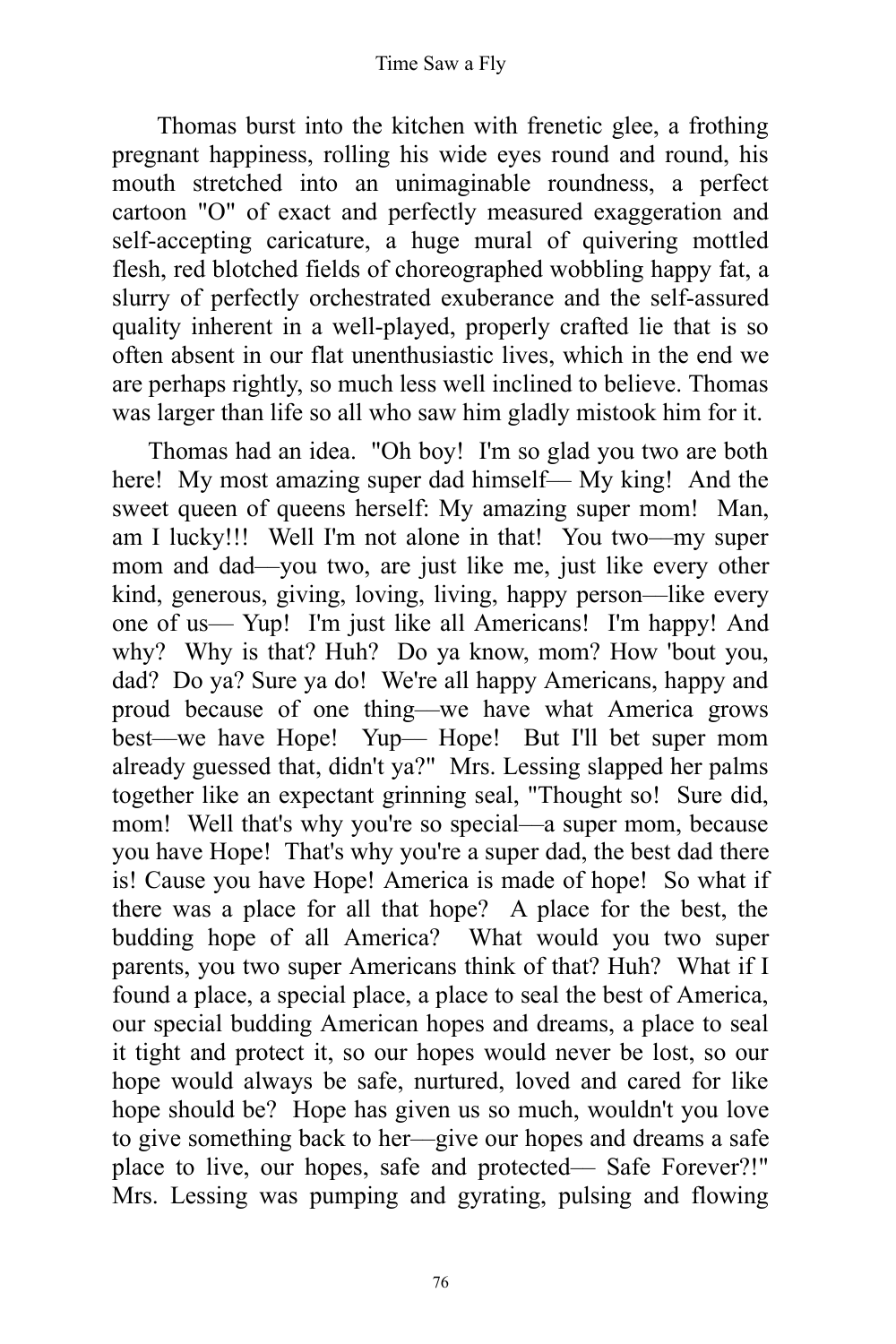with Thomas's rhythms, his pacing getting faster and faster, his eyes wider and wider until she filled the pregnant pause with what he wanted and said it, "Yes, I need a place, a safe place for my hopes–– Thomas, do you have one??"

"Yes! I do!! I have what every American, just like you and me, what every American needs— I have it, mom... I do." Now Thomas left another long pause to let the tension build, it was an excruciating pause, almost too long and then, "I have the answer, super mom! The place to put your hopes, your budding hopes, where they will always be safe, sealed tight and loved like hope should be! I have what you and me and America needs, mom-I do. I have it.".......... "THE HOPE BUDDY!!!!!!" Thomas carefully placed the little tub, a small fecal sample container with plastic eyes, upon the table. He placed it there with a gesture of respect, of reverence, and even... Awe. Then, Thomas slowly took a slip of paper with the word "Hope" ornately printed upon it, placed it in The Hope Buddy, reverently applied the lid and sealed it inside. Now in a single decorative flourish, a fluid, well-oiled, long practiced supple motion, he fanned a dozen paper strips out before her, eleven of which had colorful ornate script with the words: happiness, prosperity, love, romance, fun, parents, kids, pets, liberty, sun, and prawns, with one left blank and a pen so all of America could write in their own special budding hope. All eyes fell upon Mrs Lessing. Everyone there knew––they all knew her. Mom was the ultimate petri-dish, the mold in which to test, to grow our American culture–– She was it ––the ultimate test subject, the best, the most average and so the most superlative example and indicator of true worth. Mom was the personification, the very essence of real hope in America–– she was the ultimate, the pinnacle of pinnacles, Mrs. Lessing was the supreme and most penultimate one: **The very lowest, common denominator.** They all knew it. If she went for it, his parents were potentially multi-millionaires twice again, and Thomas, like the rest...he hoped and waited.

All saw the mountain quiver, her girded folds did tremble and quiver, her sides did heave and hold, her swollen volume of folded greasy meat contracted and then, suddenly as a dam is unhinged and from a small crack and a trickle, a sudden wall of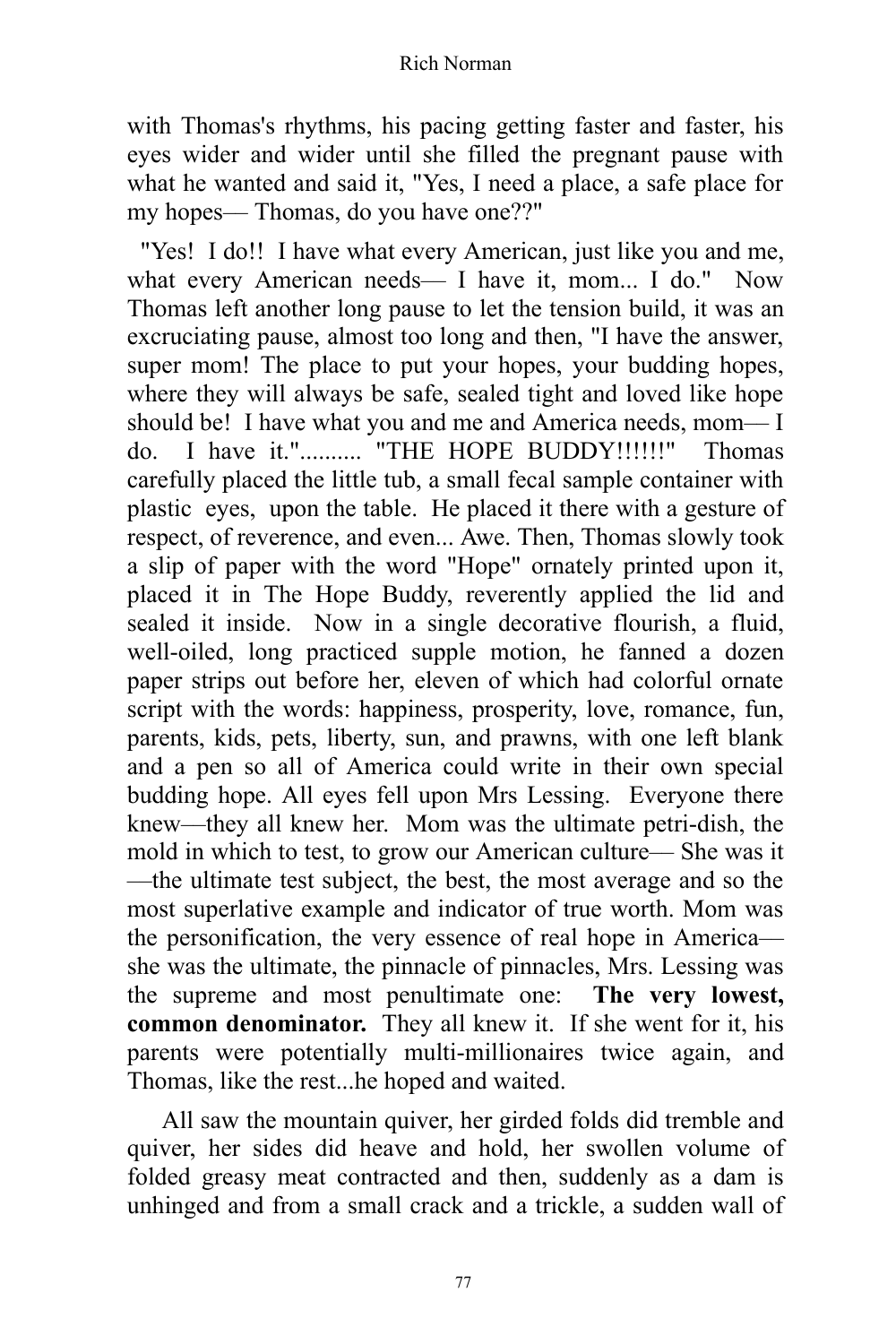white water and energy consumes the land, scalding, burning and boiling up the earth into its pregnant tumbling fury––so did she burst!

"Ohhhhhhhh God! Oh God Oh My God Thomas THOMAS!!! **THAT IS A HOT MONEY MAKING IDEA!!"** The words! The sound! All of the family's free capitol would soon be accrued, accumulated as cash and set before Thomas, a worthy son, who in turn received the benefits befitting one of true worth. His dad signed over a check for \$200,000 in exchange for a ten percent interest in all profits stemming from future sales of "America's Hope Buddy." Thomas first got the idea in the dentist's office thumbing through an old medical equipment catalog. The defective fecal sample containers were available for a quarter cent each and the plastic eyes were less than a half cent per pair. With a retail price of \$20, and with Thomas pitching to the budding hopes and dreams of all America, the profits were sure to be astronomical. As it turns out, when it comes to spotting a real value, Mrs. Lessing couldn't miss. While this was apparent to all, it seems that Thomas also knew that although Generation L parents, both moms and dads alike weren't big on empathy, flattery was still a generous working commodity, and always proved itself to be the most dependable and lucrative of virtues.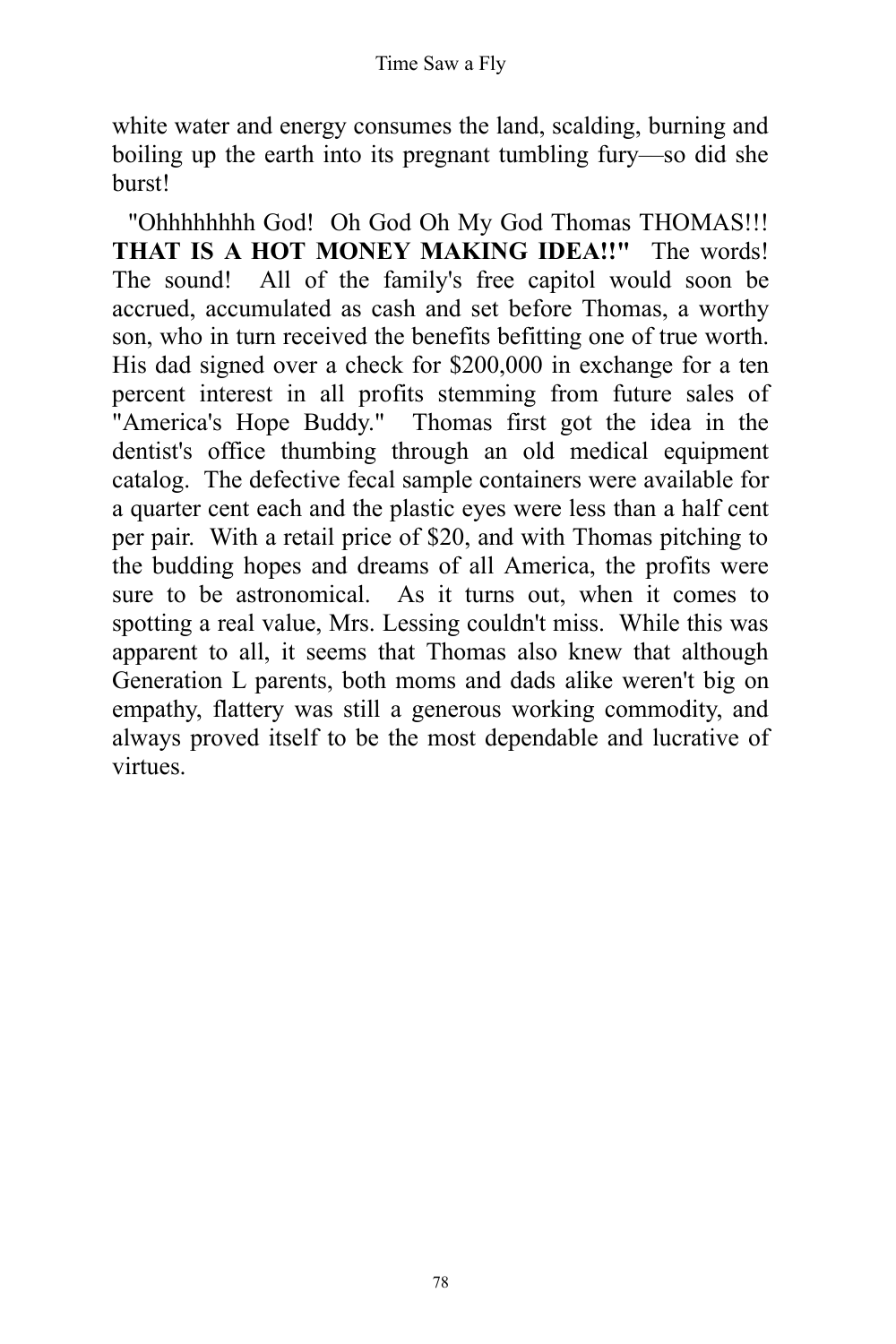That evening Sam performed without looking, without knowing, only imagining the people in the audience. Maybe they were there, perhaps not—only the music was real, and Sam's aching, his empty punctured pain bled a sweet blood, an aching tender hurt which nursed the music to a rouged glow, an overmellow radiance and hue, a warm flush in the bruised cheeks of happiness once turned away. After the last notes faded into the folded shadows of the empty room, Sam looked. He thought he saw, felt he saw an oval smudge of light, a smear of peach and silver white, but only an afterimage, a smudged glow remained, a cupped shadow of some faint promise, a vanishing lingering shadow, a velvet smear of peach and silver mist seemed for a moment to hollow out the darkness, but Sam understood that it is in our darkest moments when we need and summon our beautiful ghosts to attend us. Perhaps it was an illusion, a beautiful lie born in the wounded poetry of his soul. So as one should with all false hopes and southern siren winds which fill no sail, but blow only in our ear and lead us to sad hope and destruction, Sam let the dull rubbed shadow smeared bright with mysterious warmth and vanishing light fade as any of hope's sweet tortures, imagined but unknown.

As he listened to the recording of his performance he felt a warm pull of satisfaction, like a glowing gulp of whiskey he never had to taste, it warmed and filled him with a heat and sureness—he had done it. Each note was exactly as he needed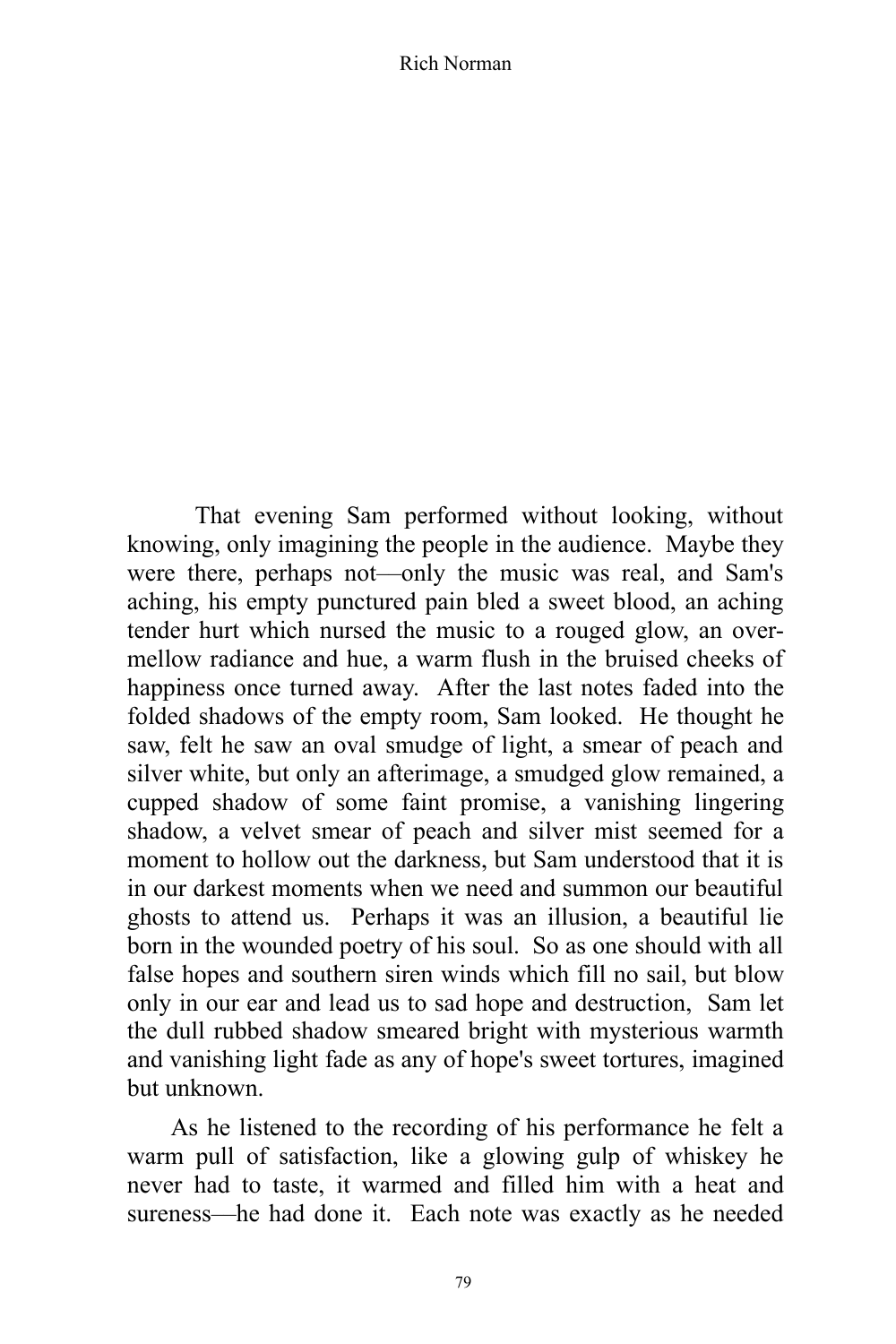and desired it to be, and still more––the pain, Sam's broken hearted ache, the dull, sure, tearless well of failure and strain, his sad pain which was still, mute and pressing within him, held within his swollen aching breast, his pain––it filled each note with a meaning, a sonorous glow, an ache and an abundance filled and connected each phrase and gave a sweet over-mellow blush, a hint of sad smoke and dim suffering not born, only pushing inward with its unseen sadness and swollen belly of warmth, the salty hint of hot tears and blood, each note stood proud, glowing and wounded, still and filled with mute pain, smothered heat and warmth. He had bled into the sunrise, and she had kept his secret safe within her and loved him, warmed him, and was warmed and made more beautiful for his pain.

Soon his vainglorious satisfactions were cut sharply down, and the true bitter sting of his vacant future slapped him to his knees. Sam fell upon the bed and wept. His home, his work, his music––he would never know another ear to receive him, he would not long see these sturdy walls, hung yellow with rings of tobacco smoke and the stain of lost dreams, among which he was now numbered. The windows seemed to buckle inward like leering bulging eyes filled with contempt, "The sickling fails to earn his home," and now even the walls want to spit him out, to cast him out of their cheeks into the black air where no dusty proud room need be stained with the scent, his scent, the stink of failure. Gripped and slit open under the knife of his great selfcontempt, Sam yielded his tender silver soul to the filth of this world and knew himself through the eyes of his family, his country, and his contempt. He shuddered and wept to know himself––sick, humbled and disgraced.

Time had been spellbound, joyously engulfed in every nuance of Sam's triumphant struggles and sufferings and beheld him, pitiful, shuddering, broken, sick and weeping. Her heart filled with the very nectar of happiness, and then, to see him in his bitter broken despair, she found born within her the truest and most silver bright seed of pure laughter to join her happiness. Her laughter was as round bottomed silver and black as the kettle of the universe, it peeled and slapped wet splashing waves of quicksilver and mists of golden purple light filling heaven's dark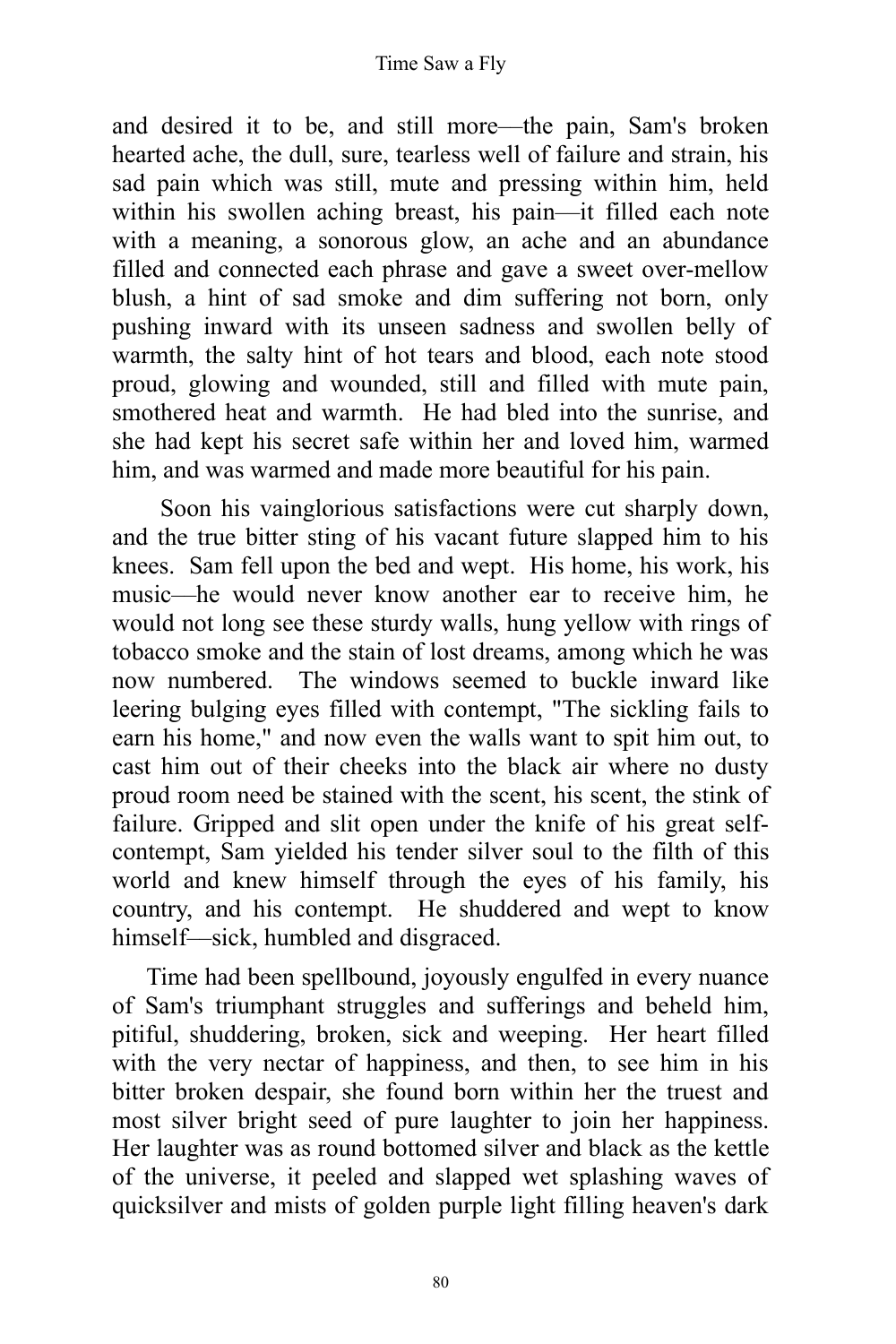cavern with laughter, until the very vacuum of space was itself an impossible laughing vibration, a laughter so joyous that its presence made the mute hollow of space, the very heart of nothingness vibrate and come alive, its empty places silvered and trembling, slapped alive, vibrating with light. So did time see his sorrow and laugh in her glowing, tumbling, godly, quicksilver happiness which makes a silver vibration of joy out of all empty places. Oh! How there was such pleasure, such godly pleasure and sweet joyous wisdom in her secret knowledge, and she drank deeply from its hidden silver spring as she beheld him in his suffering, and filled her giddy heart with glad torrents of silver godly laughter.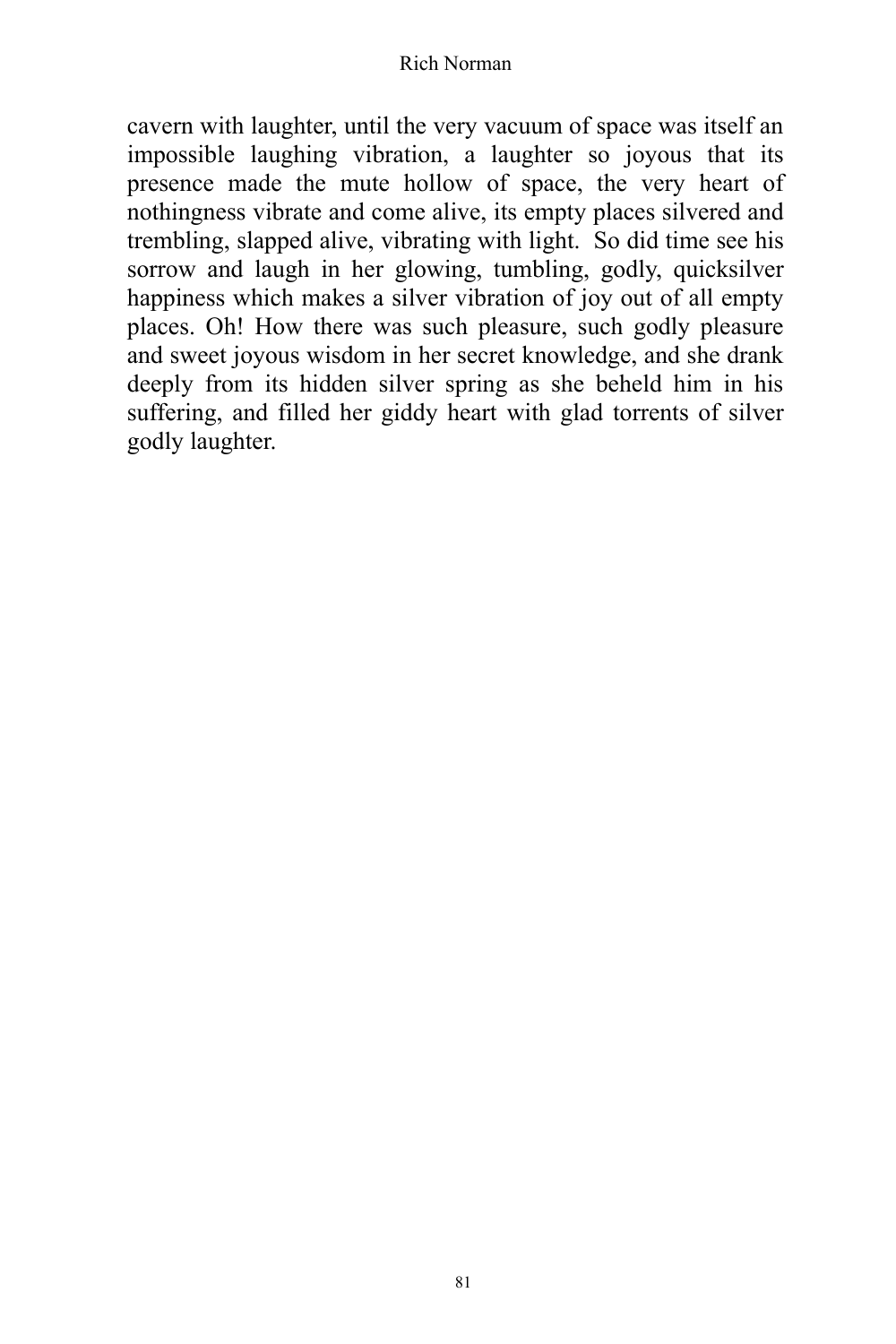Sam awoke at 3:00 AM. He was sweating and his heart was pounding. He refused to remember his dream and he refused to sleep further because he might have another. He snapped on the lamp and squinted under the feeble sixty watts of yellowed light as if it were the noonday sun. His soul hurt. He had a back cramp and felt sick to his stomach. Somewhere in the back of his mind he knew it all, but now, he didn't quite remember it yet––he just felt bad. A cup of coffee and half a roll settled his gut and it all started to become clear again. He could hardly stand it, hardly stand looking at these blessed walls, his only safe place, his apartment now echoed a sad sound, a dirty film covered it, the ugly brown ring of his failure stained the little world dull and sullen, pensive and uneasy with failure. The very sight of these walls was a self-reproach, a disgrace, and Sam had to leave. By 5:00 AM he was on the road out of the city. The sun was nourishing the horizon to a supple crimson bronze which promised to warm the night until it forgot itself. Sam let the spacious expanse of day unfold before him and open the heavens, so slowly, as a blot of light soaked into the fabric of the sky from the hidden horizon. The awakening sun warmed the hope in him to rise as well as his pain, which wrestled with his heart, a stubborn heart which refused to bear up its sorrow, but rather closed itself around its wounded disgrace and bit down, sickening and blackening the world with its suffering and its strength.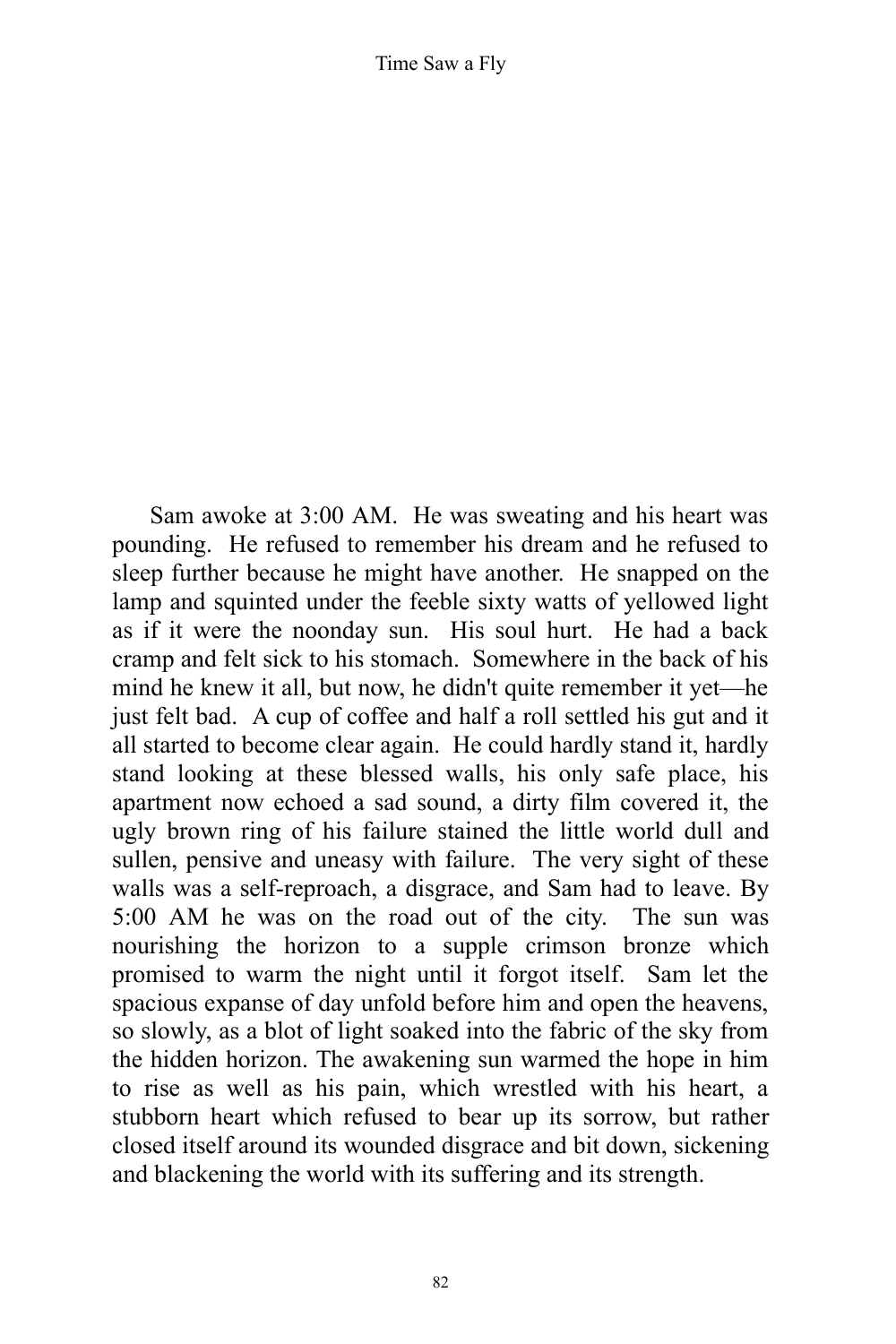Sam pulled the car over by a forgotten country road from nowhere to nowhere, a faint dirt ribbon rarely traversed and almost rubbed out of existence by a profusion of weeds, shrubs and small tufts of strange moss which had a liking for the open sun and took root to heal the wound, for every road we travel is but a wound rubbed and cut into the earth. Like a trapper, game scout or a guide in the old west who could smell a shadow, he had found it. Now Sam walked away from his shadow down this ribbon of rubbed earth toward the sun. As the sun spread the vaulted sky out before him and opened the roof of day's infinite blue dome, the limitless expanse of our living cathedral, the endless boundary of arching azure embraced the world in the sweep of its icy new brightness and blue chill. The late fall leaves stirred awake and dared the bite of a cruel and beautiful wind to liberate them and set them to dance with the light, hovering and falling to the ground, or swept up in a tumble of wind and belched into the air, alive again and rustling together, whispering and speaking––then silent. The crooked proud branches waved their dark cragged fingertips at him and bent their waists, swaying and nodding, fanning the air in sudden gusts of wind which brought all the arbor alive and dying, trembling and shedding itself, swirling into the air.

As Sam drank in the rustling quiet, the gracious unspoken silence of these unknown sounds, the clean air and empty spaces cleansed and held him, washing through him as brisk clear icy light, the frozen currents of white and yellow sun, the mad confusion of dancing leaves and wind whipped shadows healed him and he understood that the thoughts he had as he drove here today were wrong, they were thoughts which had poisoned him, poisoned his soul like bad meat. Yes, he was wrong to think his bitter thoughts––thoughts, clenching, raging, wounded thoughts which would not yield their hurt and tears, but would rather blacken and shame the world instead. He had known a lie in his bruised heart, he had supposed that the world, complete and entire, was a wicked dirty thing, corrupt, worthless and foul, but he was wrong. As he looked around him and knew himself, Sam understood the truth. The world has many filthy, broken, foul, crooked things in it, but that does not mean that the world itself is